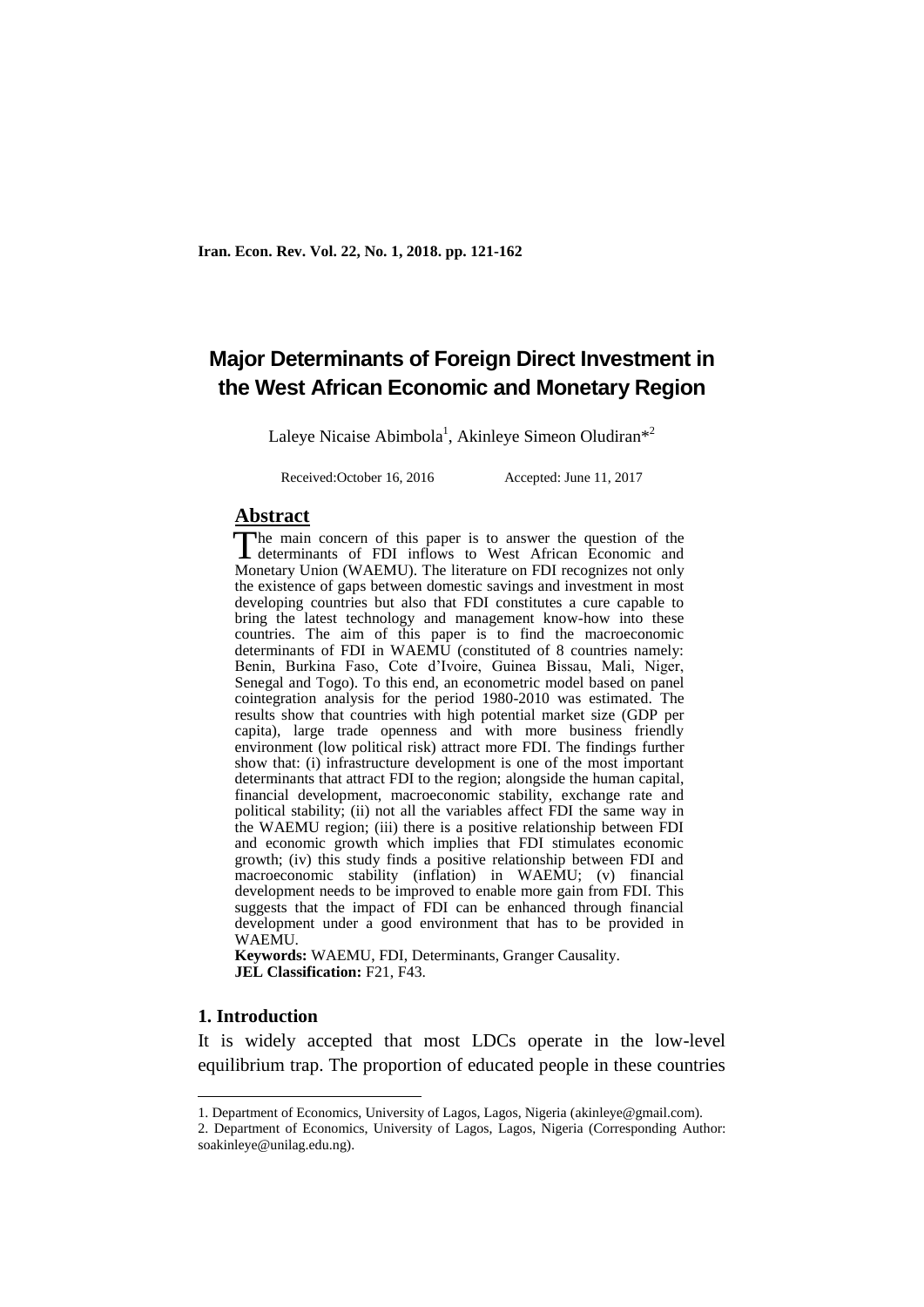is low (World Bank, 2010). The purchasing power parity, which Todaro & Smith (2012) defined as the number of units of a foreign country's currency required to purchase the identical quantity of goods and services in the local developing country market as \$1 would buy in the United States, is also low due to the low level of per capita income. These issues, which affect economic growth and by implication and economic development, can be addressed to improve the standard of living. To do so, it will necessitate heavy and steady investment in key sectors of the economy and specifically in human capital development. Such investment requires bountiful savings which, if provided, will contribute to generate sufficient spill overs in the economy which in turn will boost economic growth, *ceteris paribus*. The issue however is that most LDCs internal savings are low, meaning that there is an existence of saving gap in these countries.

This undesired situation and the poverty trap could be avoided if capital from abroad in the form of FDI is injected to fill the saving gap (Hayami, 2001; Mottaleb & Kalirajan, 2010; Khan & Khan, 2011). It is largely accepted that FDI produces economic benefits to the recipient countries by providing capital, foreign exchange, technology, competition and enhanced access to foreign markets (UNCTAD, 1998; Albulescu et al., 2010). Even more, it is argued that FDI can also enhance domestic investment and innovation (Brooks et al., 2004; Adofu, 2010). Like most LDCs, WAEMU countries are aware of the benefits of FDI. In fact, all of them are developing strategies to attract bountiful amounts. This justifies the different promotional policies, such as liberalizing trade regimes, establishing special economic zones and offering incentives to the foreign investors with the aim of improving these economies. WAEMU countries have lately succeeded in harmonizing their strategies and policies toward investments, especially toward FDI. In this regard, these strategies gave rise to many agreements and policies such as: the Lome Convention, the "Organization pour l'Harmonisation en Afrique du Droit des Affaires (OHADA)", the Africa Growth and Opportunity Act (AGOA) and many numerous meetings and conferences on trade agreements in the Uruguay Rounds. These are some of the reasons for the connectedness of WAEMU countries.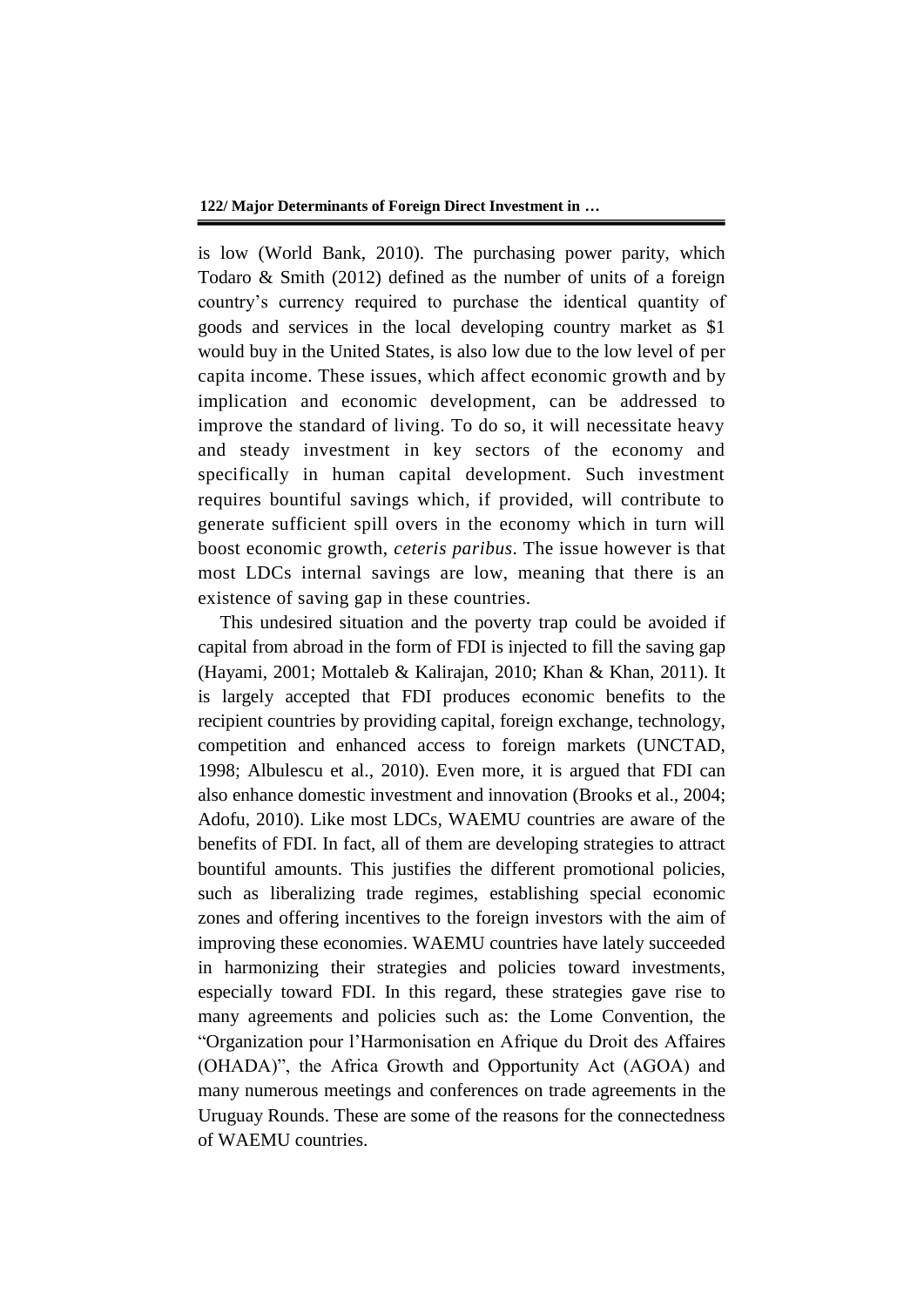FDI is generally recognized to be beneficial to countries in many ways as summarized by the OECD (2007). FDI triggers technology spillovers, assists human capital formation, contributes to international trade integration, helps create a more competitive business environment and enhances enterprise development. Developing countries need investment in the form of FDI for their development process and reduction of poverty. According to Todaro and Smith (2012), the majority of FDI goes from one developed country to another, and flows to LDCs are heavily concentrated in just a few destinations. This is not surprising given the fact that private capital gravitates toward countries and regions with the highest financial returns and the greatest perceived safety; but LDCs are countries where debt problems are severe, governments are unstable, and economic reforms remain incomplete with the high risk of capital loss and these tend to deter investors.

In the WAEMU economy however, domestic investment (both private and public) has proven to be insufficient (IMF, 2009). Therefore, FDI is required to compensate the low level of domestic saving which is brought into being by a vicious circle of poverty that emerges from a low level of real income, reflecting low productivity, which in turn is due to the lack of capital. This, in return, is a result of the small capacity for saving and consequently investment that goes back to a low level of real income (Nurkse, 1955). FDI is able to provide additional resources and to complete domestic capital deficits. Therefore, national resources, combined with external resources (in the form of FDI) can break up the vicious circle of poverty and facilitate development, raise real income, favor a socially appropriate distribution of income and bring about a high level of employment. Therefore, FDI plays a complementary role to domestic resources. This implies that FDI may have the capacity to augment domestic resources to enable each WAEMU member country carry out her development programs effectively and raise the standard of living of her people.

Furthermore, most if not all, of the eight WAEMU countries face infrastructure deficiency (lack of good roads, lack of buildings, good telecommunication systems, etc.) and poor human capital through lack of training and human capital formation (this justifies the fact that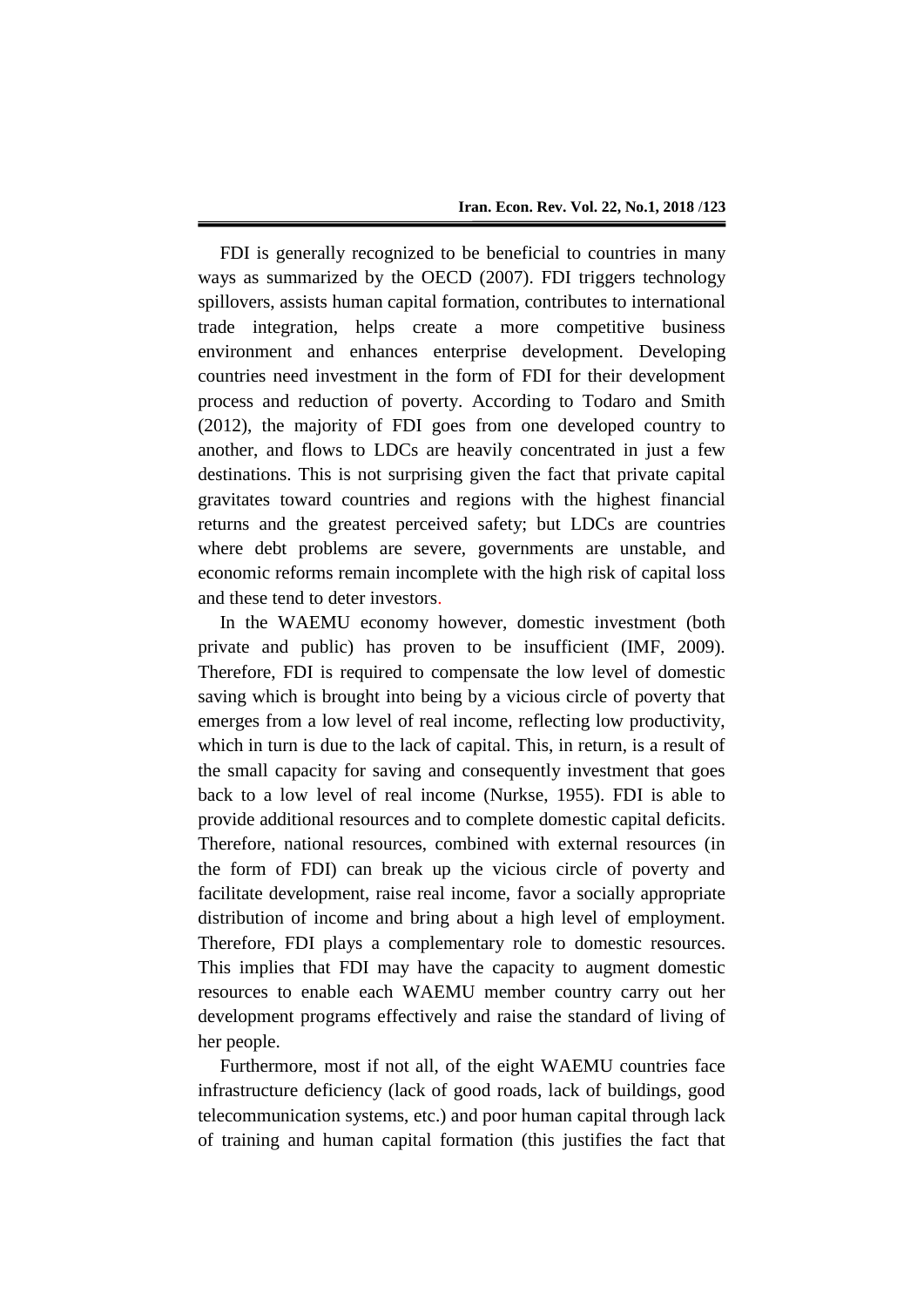many MNCs and investors bring their experts over when making investments in LDCs, etc.). Hence, the need to invest in social infrastructure and in human capital justify FDI inflows in WAEMU; and there are some economists who argue that to stimulate growth in LDCs it is necessary for governments to invest in infrastructure (Musila & Sigue, 2006; Dupasquier & Osakwe, 2006). It is only with adequate infrastructure that a country will develop since power; water, transport (and others) will form the channels that facilitate growth. After that, it is the turn of entrepreneurs to create businesses to make and sell goods. The infrastructure projects will provide some tax revenues, and the businesses will provide employment which will enable the employees to buy things from other businesses which in turn allows those businesses to grow. From this, it can be inferred that where there is economic growth and with improvement in infrastructure and human capital, FDI could be attracted. In summary, it can be inferred that economic growth also leads to FDI inflows.

This study considers WAEMU, which is a panel of eight countries as an important market for this study. In terms of population and space, WAEMU constitutes an important market. According to the literature on FDI, market size is one of the key determinants of FDI (Dunning, 1993). The main purpose of this paper is to shed light on the determinants of FDI in the West African Economic and Monetary Union (WAEMU) region and to do a comparative analysis after the provision of an overall analysis of recent studies that both focus on FDI and to examine the various factors that affect it in WAEMU. This will enable us to find answers to the following questions: What are the determinants/impediments of FDI to this region of Africa?

Although there is a dearth of recent research on FDI determinants in WAEMU but the empirical investigation on the issue is not confined to the work done only for WAEMU. Therefore, further evidence on the factors that affect the inflows of FDI to the region will be provided based on other references on developing countries and WAEMU drawn from the literature review. In view of the foregoing, examining the relationship between these variables and FDI in WAEMU is imperative. Apart from this introductory section, the paper is subdivided into five other sections. Section 2 reviews the existing literature; section 3 is the methodology, section 4 presents the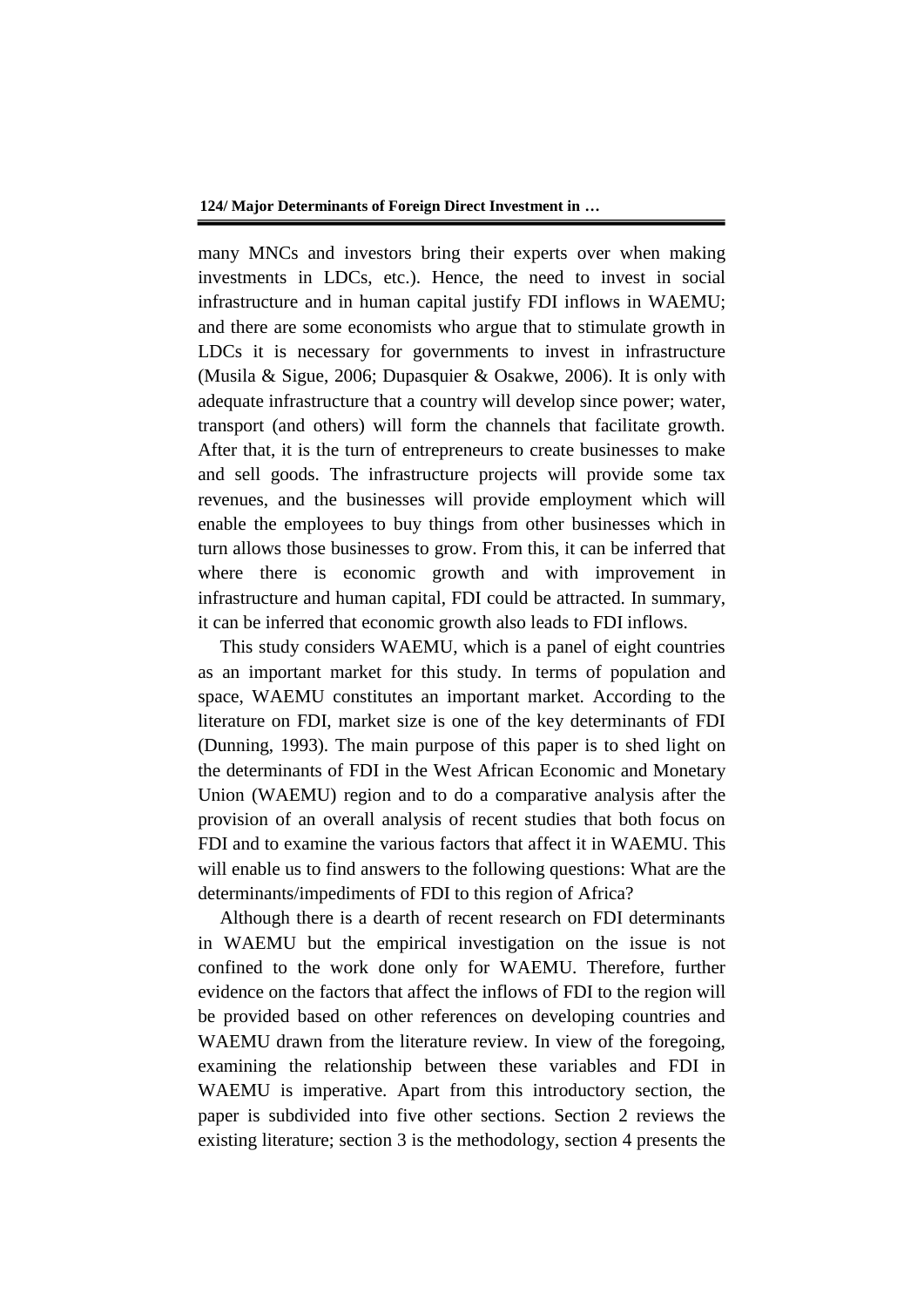empirical results, section 5 deals with the findings while section 6 presents the policy implications.

#### **1.1 Research Questions**

This paper sets out to answer the following research questions:

- i. What are the key determinants of FDI inflows into the WAEMU region and how can these flows be maximised?
- ii. Specifically, do per capita GDP, exchange rate volatility, human capital, financial development, infrastructure development, trade openness, macroeconomic environment and political stability affect FDI inflows positively in WAEMU over the period 1980-2010?
- iii. What are the macroeconomic variables that Granger causes FDI inflows in the region?

#### **2. Literature Review**

The objective of this section is to review the existing knowledge about the relationship between FDI and some of its major determinants. Section 2.1 examines the theoretical literature while Section 2.2, the empirical literature. And finally Section 2.3 presents the gaps which this study intends to fill.

#### **2.1 Theoretical Review of FDI Determinants**

This section starts with various theoretical studies on the determinants of FDI. These studies are reviewed with a view of gaining insight into the theoretical constructs that have influenced the current state of knowledge in the area of FDI. Moreover, previous empirical studies are examined to determine their adequacy and to serve as input into this paper. In respect of this, this section is divided into four subsections. It starts with the major theories that deal with FDI while Section 2.2 examines empirical studies on the determinants of FDI both in developed and developing countries. The Section 2.3 highlights the ongoing debates on FDI in the literature.

In order to realize advances in FDI thinking, it is important to review theories relating to FDI. The view of Agarwal (1980) cited in Moosa (2002) will be considered, which states FDI theories should be regarded.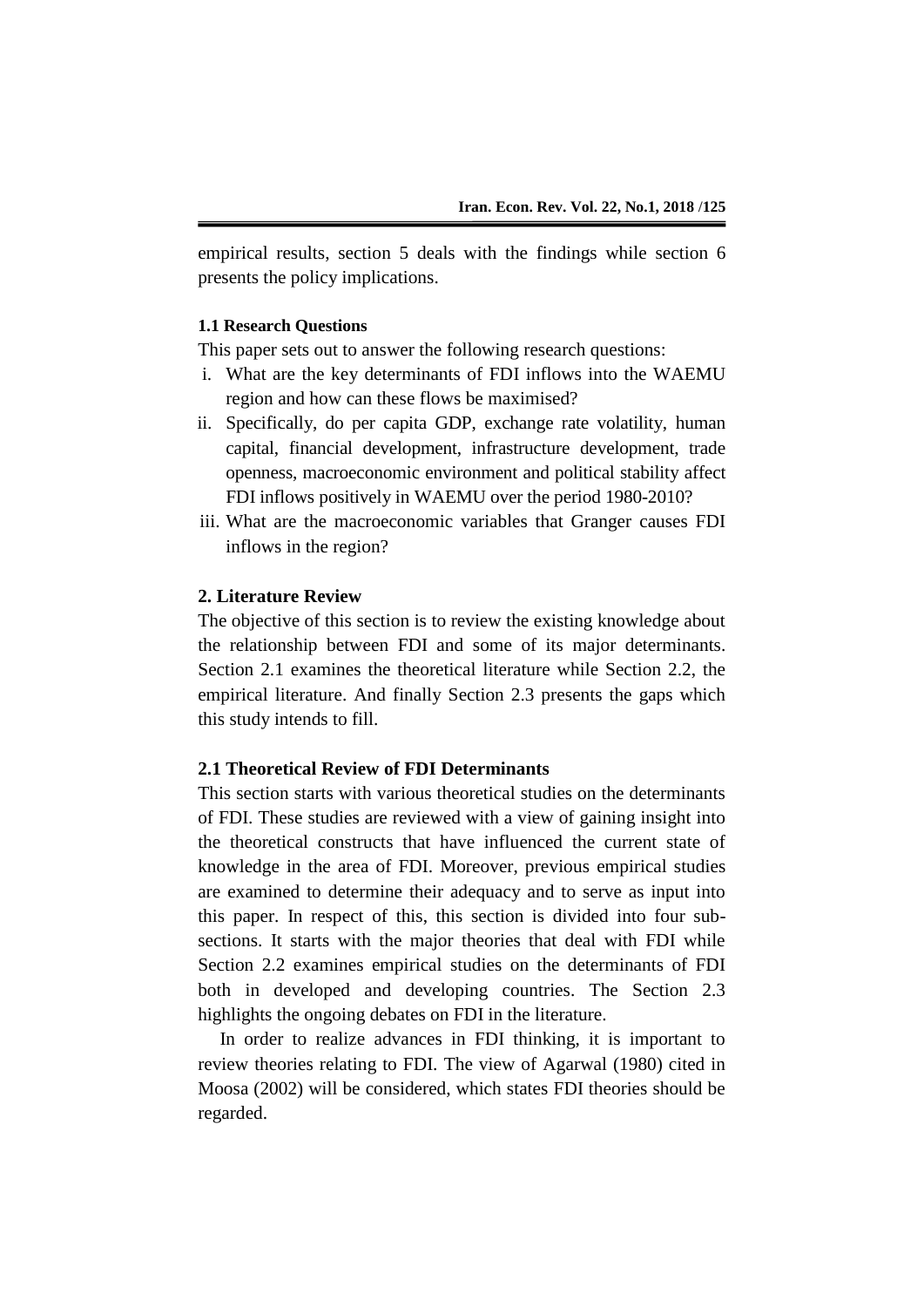#### **Theories of Foreign Direct Investment**

This subsection reviews the theories that deal with the relationship between FDI and relevant variables including economic growth in a country; for economic theory offers various approaches that try to depict not only the determinants of FDI but also the relationship between FDI and economic growth in an economy. The paper outlines the variables identified in the literature that are correlated with the inflows of FDI. This will be followed by some researches that address the issue of FDI's impact on economic growth. An appropriate theory is chosen for the current study. But in order to realize advances in FDI thinking, it is important to review the major theories that are related to FDI. The view of Agarwal (1980) cited in Moosa (2002) is considered. It states that FDI theories should be regarded as hypotheses, due to the fact that there are a plethora of competing theories with differing degrees of power. The major theories of FDI are: (1) Strategic behaviors, (2) Product life cycle model, (3) Industrial organization, (4) Internalization paradigm, and (5) Eclectic Paradigm.

#### **1) Strategic Behaviors**

Knickerbocker (1973) develops a behavior related approach to explain FDI in foreign markets. Knickerbocker asserts that firms that operate within oligopolistic industries tend to follow the FDI moves of one another. This behavior is an oligopolistic reaction where, 'the decision of one firm to invest overseas raises competing firms' incentives to invest in the same country'. FDI by one firm into a foreign country triggers other firms to follow suit. In this follow-the-leader type behavior, the follower is looking to minimize the first mover's overall competitive advantage. When conducting FDI in new foreign markets, oligopolistic firms are not only looking to be better than their rivals, they are also looking to increase their own profitability by exploring new opportunities. Knickerbocker states that investment abroad can be characterized in one or more of the following ways: movement to supply the native market, investment to gain resources, and investment to gain a strategic export platform. The reason one firm follows another is certainly logical, however Knickerbocker does not explain the triggers behind the initial investment by the first firm to move. Therefore, it is difficult to use Knickerbocker's theory to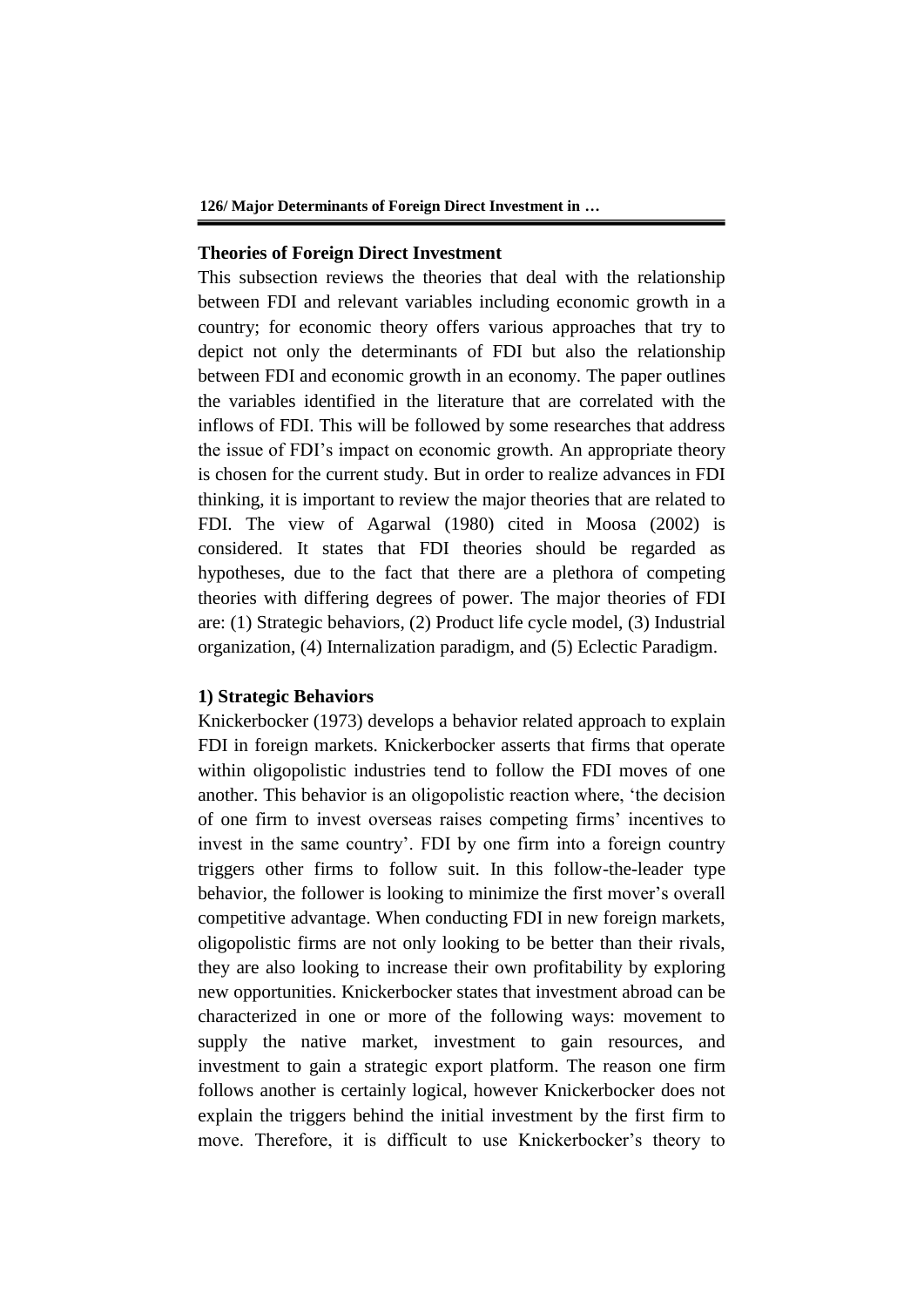correctly predict what actually motivated the first firm's investment decision and why exporting or licensing are disregarded as alternatives.

# **2) Product Life Cycle**

This concept is developed by Vernon (1966) in an effort to explain the overseas expansion behavior of American MNEs after the Second World War. In this theory, the justification for FDI and expansion is due to the stage in the product's life, not the country where the FDI takes place. Vernon (1966) proposed three stages in a product's life namely: first, the new product: Production happens at home due to the need for synthesis between the production and R&D teams, and close proximity to potential buyers. Price at home is inelastic at this stage because of increased demand, and innovative products can command a higher price. Here, the product can be advanced with the help of feedback from home customers. Secondly the maturing product: The product has started to become more established and export is taking place to developed counties as demand emerges. With an increase in demand, competition appears and innovative firms resort to FDI in developed countries to meet the needs of the demand. This action is taken to support sales and profits as the market and competition increases. At present, the country where the innovation is born is the net exporter and the foreign countries are net importers. And thirdly the product standardization: The product and the producing processes are no longer monopolized by the innovating firm. Competition on the basis of price pressures the innovating firm, and the decision is made to invest in developing countries in an effort to take back a cost advantage.

## **3) Industrial Organization**

One of the first persons to highlight the makeup of the market and the characteristics of inward investing firms when explaining FDI is Hymer (1976). He claims that if incoming foreign MNEs are the same as their already established domestic counterparts, they will not gain from entering the domestic market. This is because the incoming MNE will be hit by higher costs, including communication and transport, bringing in staff, cultural barriers, language and the lack of an established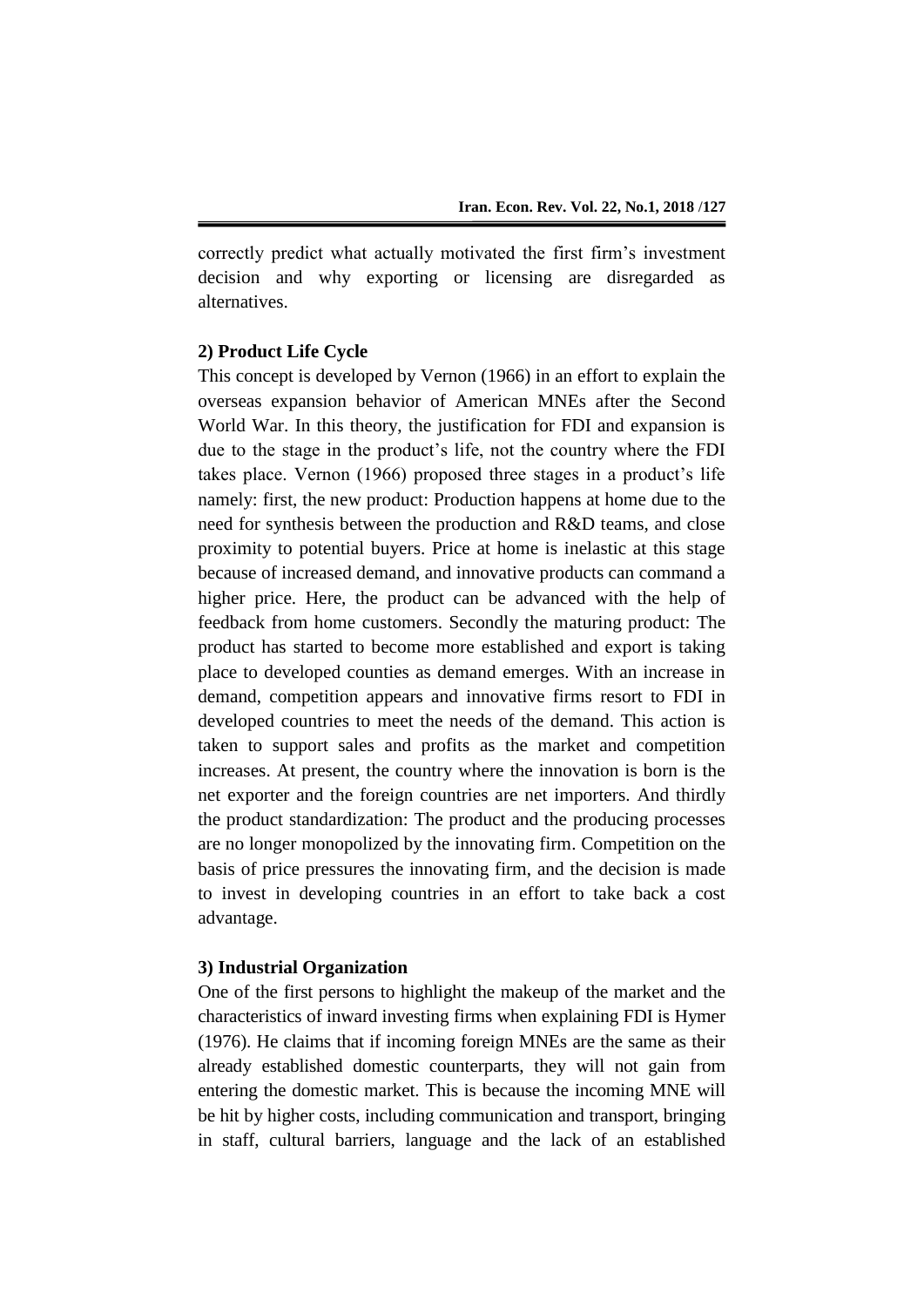network with the government and local businesses. Therefore, Hymer proposes incoming firms must have some specific advantage which will counter the associated challenges of entering a new country (Moosa, 2002). Kindleberger (1969) suggests the advantage possessed by a firm needs to be firm specific for FDI to be suitable and appropriate for transfer, and powerful enough to overcome the foreign disadvantages. Licensing such an advantage to a foreign firm could result in unwanted transfer of knowledge. As with any theory in the field of FDI, the time and location where it is conceptualized features heavily on its usefulness thereafter. Critics point out that one of the main downfalls of this theory is that it does not clearly consider why expanding firms choose not to make the most of their advantages by increasing production in their home countries and exporting to foreign markets, which could be a substitute for FDI. The theory does explain why firms choose to invest abroad; it does not explain also why investing firms choose country A over country B, and credit must be given here to Vernon's theory for addressing that (Moosa, 2002).

#### **4) Internalization**

Internalization is conceptualized by Coase (1937) who finds that FDI and associated internalization take place when transaction costs (costs of negotiating, enforcing and overseeing a contract) are high, and in such cases firms internally can be a suitable substitute for markets. Also, when these costs are low, it supports positively the case for working in partnership with other firms, being part of the market, and using mutually beneficial licensing and franchising agreements. The firm is left to decide if it is more cost effective to own and run a facility overseas (internalize) or if it is better to establish a contract with a foreign firm to run, license or franchise it on their behalf (Wall & Rees, 2004). The internalization theory is developed from the imperfections in the market. Internalization can be seen as a form of vertical integration, where the firm takes ownership of duties and/or goods that it formerly relied on a third party to provide. Transactions with other firms take time and costs can be incurred in tracking firms and uncontrollable events, therefore replacing these market inherent obstacles with internal processes can reduce insecurity. The internalization argument provides reasons why firms prefer FDI in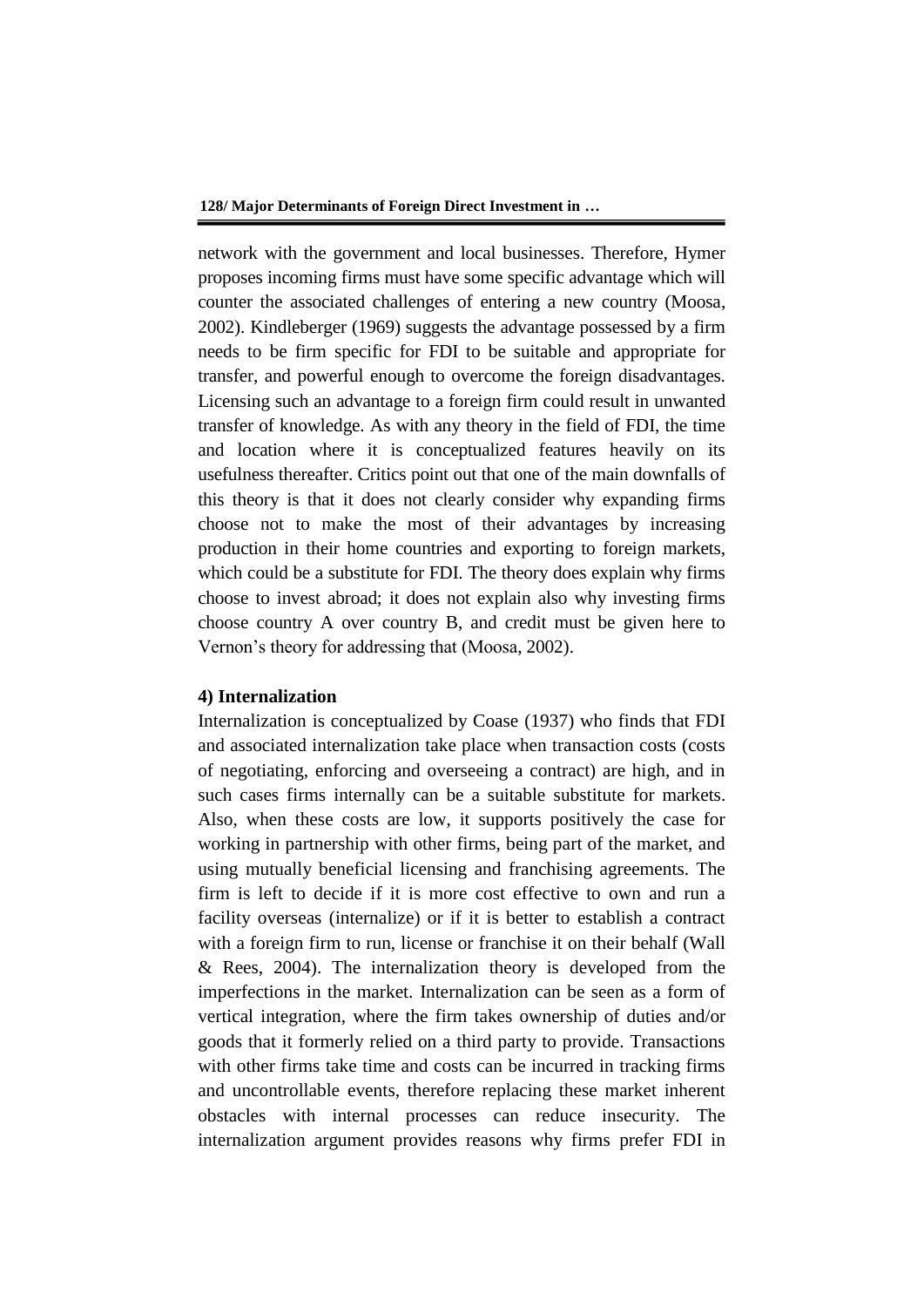some circumstances over importing and exporting, and why they may refrain from licensing or franchising (Moosa, 2002). The internalization argument does not appear to have any theoretical foundations, and this author supports it by stating that, '...internalization can be seen as more of an approach than a theory.' Also, with internalization, centralization is promoted. This may not be beneficial in all firms, especially those that are innovative.

## **5) Eclectic Paradigm**

In economics, the eclectic paradigm is a theory known as the OLI-Model or OLI-Framework. It is a further development of the theory of internalization and published by Dunning (1980). The theory of internalization itself is based on the transaction cost theory. This theory says that transactions are made within an institution if the transaction costs on the free market are higher than the internal costs. This process is called internalization. For Dunning, not only the structure of organization is important. He added three more factors to the theory: (a) Ownership advantages (trademark, production technique, entrepreneurial skills, returns to scale). Ownership advantages refer to the competitive advantages of the enterprises seeking to engage in FDI.

|                  |                | <b>Categories of Advantages</b> |                                   |                               |  |
|------------------|----------------|---------------------------------|-----------------------------------|-------------------------------|--|
|                  |                | Ownership<br>Advantage          | <b>Internalization Advantages</b> | Location<br><b>Advantages</b> |  |
| <b>Forms</b>     | Licensing      | Yes                             | No                                | No                            |  |
| of               | <b>Exports</b> | Yes                             | Yes                               | No                            |  |
| marke<br>t entrv | FDI            | Yes                             | Yes                               | Yes                           |  |

**Table 1: OLI Advantages and Forms of Market Entry**

**Source:** Extracted from Dunning (1980)

The greater the competitive advantages of the investing firms, the more they are likely to engage in their foreign production; (b) Location advantages (existence of raw materials, low wages, special taxes or tariffs) Locational attractions refer to the alternative countries or regions, for undertaking the value adding activities of MNEs. The more the immobile, natural or created resources, which firms need to use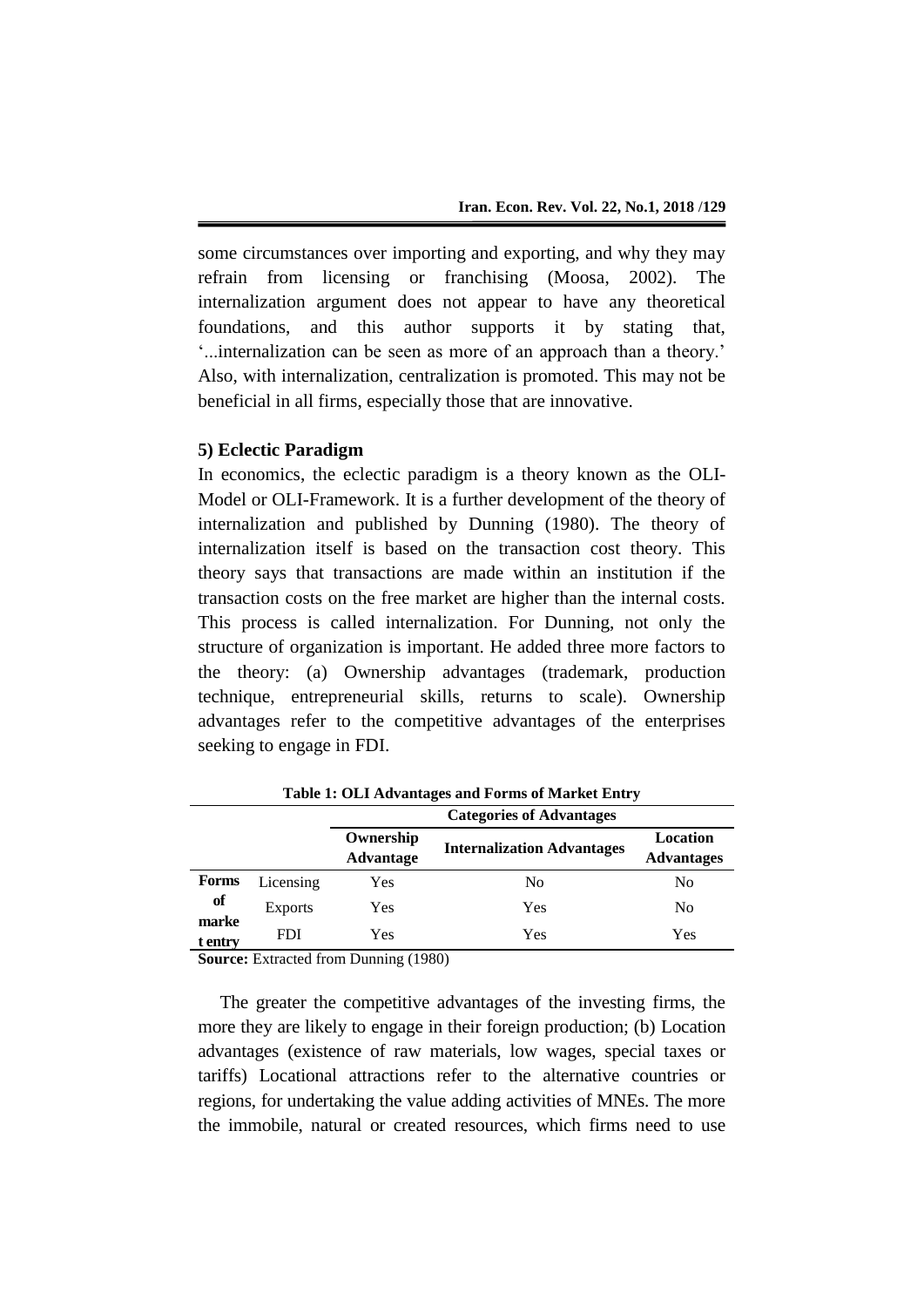jointly with their own competitive advantages, favor a presence in a foreign location, the more firms will choose to augment or exploit their O specific advantages by engaging in FDI; and (c) Internalization advantages (advantages by own production rather than producing through a partnership arrangement such as licensing or a joint venture). Firms may organize the creation and exploitation of their core competencies. The greater the net benefits of internalizing cross-border intermediate product markets, the more likely a firm will prefer to engage in foreign production itself rather than license the right to do so.

In summary, various theories to explain various forms of international investment of firms across national boundaries have been reviewed. All have conceptual gaps and cover for the lapses in the preceding models. Generally, they serve to explain the motivation for national firms to invest abroad. They also provide reasons for the different forms of investment of multinational firms and explain the key reasons for the success of investing firms.

#### **2.2 Empirical Review of FDI Determinants**

Some researchers address the issue of FDI and natural resources. For them, the availability of natural resources might be a major determinant of FDI to host country; that FDI takes place when a country richly endowed with natural resources lack the amount of capital or technical skill needed to extract or/and sale to the world market. This means that certain FDI may be less related to profitability or market size of host country than natural resources which are unavailable to domestic economy of the foreign firms (Borensztein, De Gregorio & Lee, 1998).

*Natural resources*. For instance, the works of Dupasquier & Osakwe (2006) & Aseidu (2002), for example, report that the availability of natural resources has a positive and significant effect on FDI inflows. Also, Mohamed & Sidiropoulos (2010), using a panel of 36 countries (12 Middle East and North Africa (MENA) countries and other 24 developing countries), conclude that the key determinants of FDI inflows in MENA countries are the natural resources, the size of the host economy, the government size, and institutional variables. This is confirmed by Asiedu (2006) that uses a panel data for 22 countries in Sub-Saharan Africa (SSA) over the period 1984-2000. He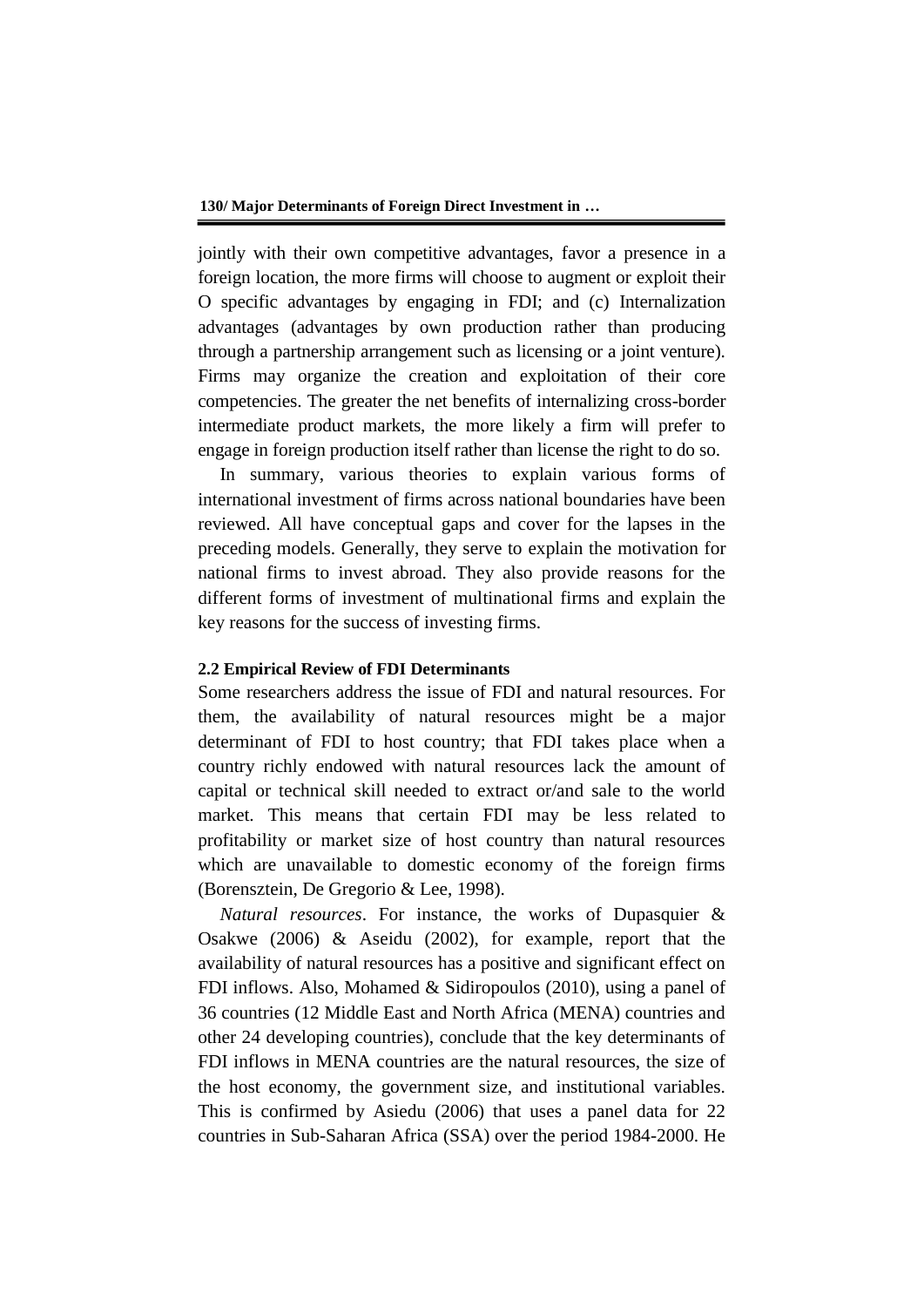finds that countries that are endowed with natural resources or have large markets attract more FDI. In addition, as for Hailu (2010) conducts an empirical analysis of the demand side determinants of the inflow of FDI to African nations and concludes that natural resources, labour quality, trade openness, market accession and infrastructure condition positively and significantly affect FDI inflows but the availability of stock market has positive but insignificant effect. In the same vein, some researchers argue that that FDI inflow is attracted largely by natural resource endowments. In their study, they employ panel data analysis and discover that countries like Angola, Botswana, Namibia and Nigeria have received FDI targeted at the oil and minerals sectors. This view is supported by many other researchers (Basu & Srinivasan, 2002; Asiedu, 2002; Aremu, 2005; Mottaleb & Kalirajan, 2010). That is why Morisset (2000) reports that, on a survey conducted of 29 African countries, there is a high correlation between FDI inflows and total value of natural resources in each country.

*Trade openness*. There are also studies that deal with trade openness linked to FDI. Therefore, Lemi & Asefa (2003) argue that most African countries, in their attempt to attract FDI, have liberalized trade and create enabling environment in recent decades. These authors observe that Ethiopia, like many African countries, take some steps towards liberalizing trade and the macroeconomic regime as well as introducing some measures aimed at improving the FDI regulatory framework. Their study which first deals with the nature and determinants of FDI in Ethiopia over the period 1974-2001 also gives an extensive account of the theoretical explanation of FDI as well as reviewing the policy regimes, the FDI regulatory framework and institutional set up in the country over the study period. The same study also undertakes empirical analysis to establish the determining factors of FDI. Their findings show that growth rate of real GDP, export orientation, and liberalization, among others, have positive impact on FDI. On the other hand, macroeconomic instability and poor infrastructure have negative impact on FDI. They conclude that liberalization of the trade and regulatory regimes, stable macroeconomic and political environment, and major improvements in infrastructure are essential to attract FDI to Ethiopia. Asiedu (2002) has also expressed a similar view when analyzing through a panel data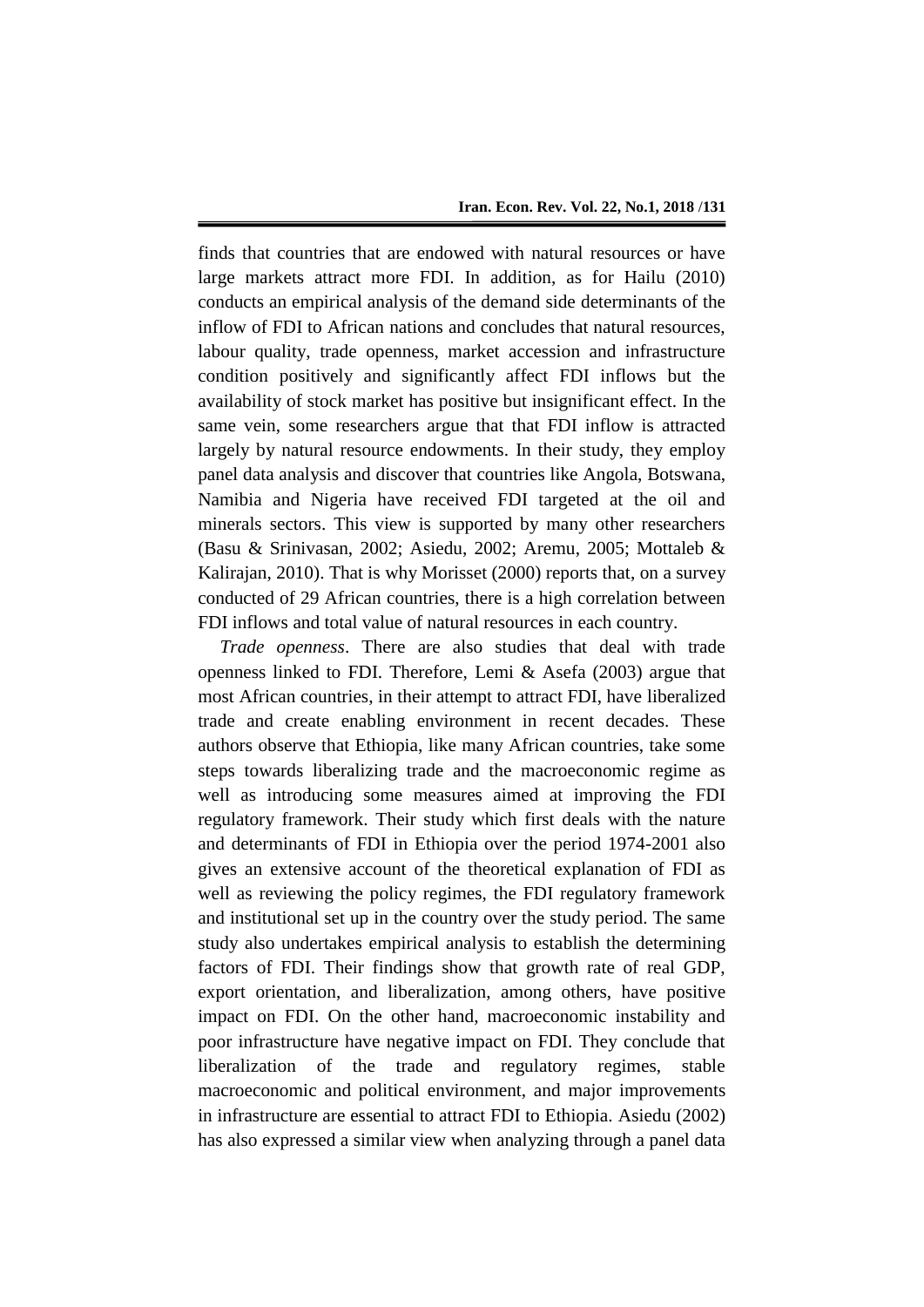method the impact of natural resources, infrastructure and openness to trade on FDI flows to SSA. Her findings indicate that FDI in Africa is not solely determined by availability of natural resources and that governments can play an important role in directing FDI through trade reform, macroeconomic and political stability, efficient institutions and improvement in infrastructure. A lot of studies have found that countries that are opened will attract more FDI (Asiedu, 2002; Noorbakhsh et al., 2001; Morisset, 2000). In the FDI empirical literature, the most widely used measure of openness is the share of trade in GDP. Thus, the positive relationship between trade volumes and FDI implies that countries that wish to attract more FDI should increase trade. In the literature, other measures have been used including indicators like the ratio of export and/or import to GDP such as: Singh & Jun (1995), Dees (1998); average tariffs by Brainard (1997). Wheeler & Mody (1992) use an index which covers a broad range of factors besides import/export restriction, including local content requirement, expropriation risk, currency convertibility, and profit repatriation controls. Not surprisingly, conflicting results occur, although more studies show a positive correlation between FDI and trade openness. Trade openness is considered as one of the external sources of financial resources that can boost economic growth. From this angle, there is a possible link (that is long run relationship) between FDI and trade openness. Several other studies find that countries that have a higher degree of openness attract more FDI. Albulescu et al. (2010) find export orientation (export as percentage of GDP) to be the strongest factor explaining why a country attracts FDI. Chakrabarti (2001) finds openness to trade being positively correlated with FDI. Morisset (2000) finds a positive and significant correlation between trade openness and the investment climate for 29 African countries. Studying factors that significantly influence the long-run investment decision-making process of investors in 19 Sub-Saharan African countries, Bende-Nabende et al. (2002) find market growth, export-orientation policy and liberalization as the most dominant longrun determinants of FDI. A year after, Razin et al. (2002) finds openness to trade having positive and significant effect on FDI while other researchers on the matter, analyzing the impact of openness on FDI in 51 African countries, find that FDI responds significantly to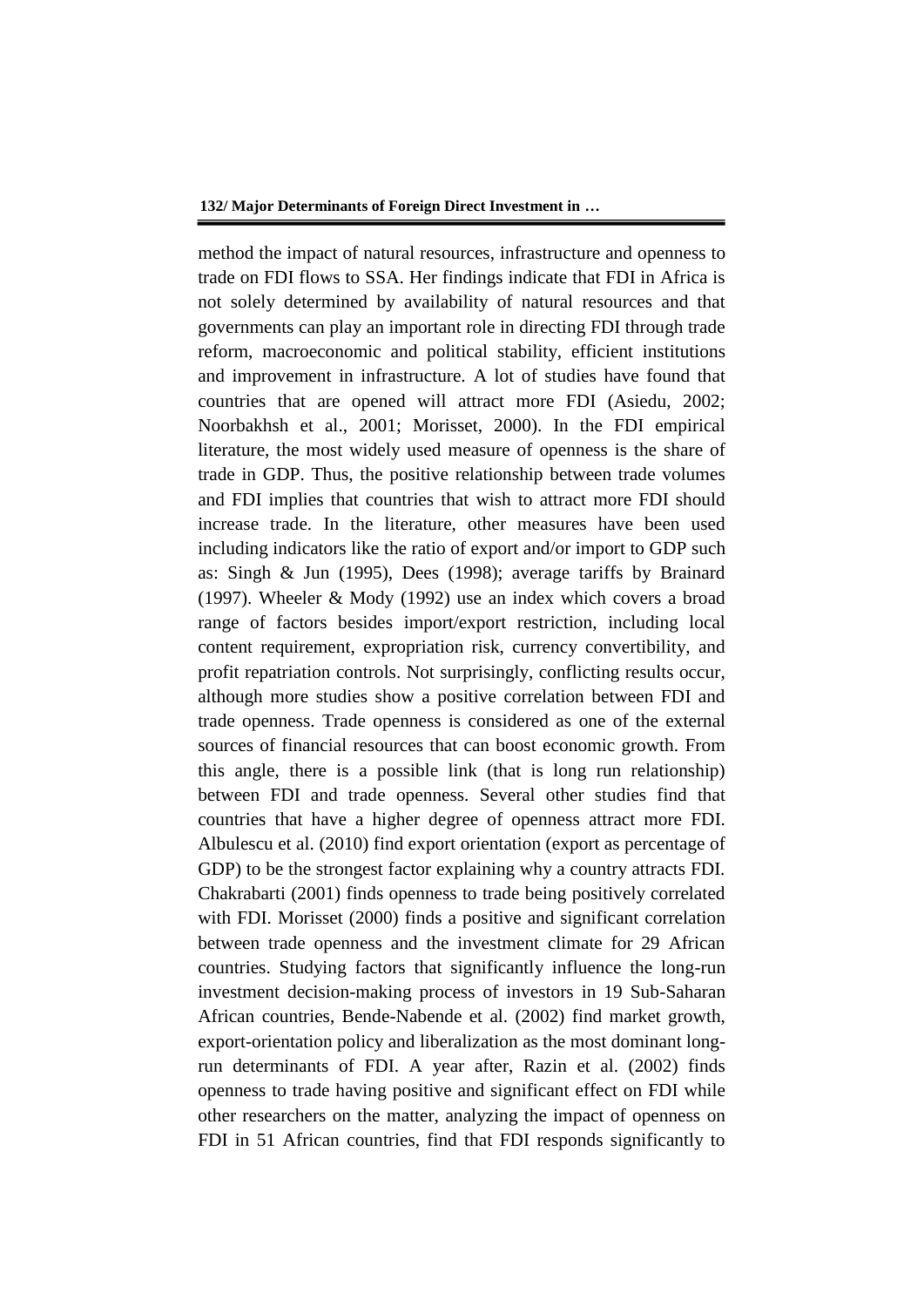increased openness in the whole economy. Also before this one, Tsikata et al. (2000) find export-orientation as a significant determinant of FDI inflows to Ghana while Asiedu (2002), using exports and imports as a percentage of GDP to proxy openness, comes to a similar conclusion for Sub-Saharan African host countries.

*Exchange rate*. Other studies deal with the link between FDI and exchange rate which can be defined as the value of a foreign currency in term of the local one. This implies that a depreciated local currency, (*ceteris paribus*) attracts higher FDI while the reverse ultimately dissuades foreign investment. This is because exchange rate allows determining the effect of relative wealth and relative labor costs on FDI inflows. Thus, a depreciation of a country's exchange rate will increase the relative wealth of foreign firms and lead to an increase in foreign purchases of domestic assets. In addition, a depreciation of a country's foreign exchange will lead to capital inflows as foreign countries try to take advantage of relatively cheaper domestic labour. Raman-Raju & Gokhale (2012) try to establish a causal relationship between the nominal exchange rate and FDI in India using a time series data between 1992 and 2010. They investigate whether the fluctuation in the exchange rate in turn causes the change in the quantum of FDI inflows and vice-versa which is of importance in the wake of unprecedented depreciation of Indian Rupee against US dollar. Their analysis uses unit root test and Johenson cointegration test to show whether the variables under consideration exhibit stationarity and a long run association respectively. The test indicates absence of any long term association between the two variables under consideration. In that context, it appears that the data is not stationary at level and is stationary at first difference. The Vector Auto regressive (VAR) model depicts that the coefficients do not have any long run association. Studies examining the macroeconomic effects of exchange rate on FDI center on the positive effects of an exchange rate depreciation of the host country on FDI inflows, because it lowers the cost of production and investment in the host countries, raising the profitability of foreign direct investment. The wealth effect is another channel through which a depreciation of the real exchange rate could raise FDI. By raising the relative wealth of foreign firms, a depreciation of the real exchange rate could make it easier for those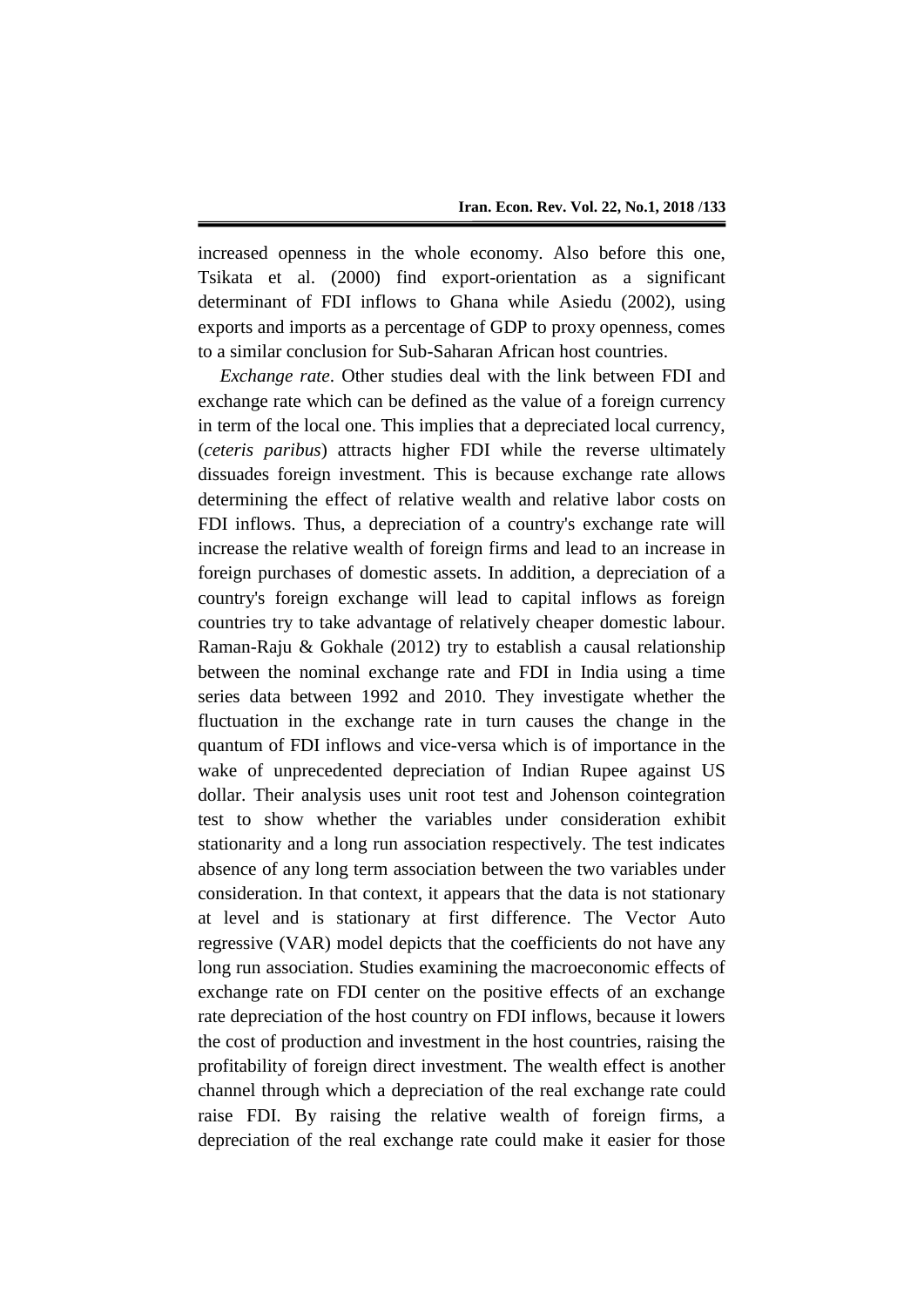firms to use retained profits to finance investment abroad and to post collateral in borrowing from domestic lenders in the host country capital market (Froot, 1991 and Loungani & Razin, 2001). There is a large literature on different forms of spillovers from inward investors in the form of new technologies, ideas and capital (Blomstrom, Kokko & Globerman, 2001).

*Financial development*. The theoretical impact of FDI on the economy has been proved to be ambiguous. The effect of FDI on the economy may crucially depend on the absorptive capacities of the home country. While various types of absorptive capacities have been discussed in the literature (human capital, trade regime, infrastructure, etc.), one of these capacities that has gained increasing attention is the development of local financial markets (Hermes & Lensink, 2003; Omran & Bolbol, 2003; Alfaro et al., 2004; Durham, 2004). In the literature, there are several ways in which a higher level of financial development allows the host country to exploit FDI more efficiently. Firstly, the provision of more credit facilities enables entrepreneurs who lack internal funds to purchase new machines, adopt new technology, and hire better skilled managers and labors (Omran & Bolbol, 2003; Alfaro et al., 2004). Secondly, the development of domestic financial markets also relaxes credit constraints faced by foreign firms, allowing them to extend their innovative activities to the domestic economy (Hermes & Lensink, 2003). Finally, the presence of an efficient financial system facilitates FDI to create backward linkages, which are beneficial to the local suppliers in the form of improved production efficiency (Alfaro et al., 2004). Therefore, development of the financial systems plays a crucial role in allowing the host country to absorb the spillovers associated with FDI. In other words, the level of financial development in the host country affects its ability to absorb the benefits of FDI. In this way, finance enters into the growth equation through the interaction with FDI. Many empirical studies have been undertaken in this regard among which the followings:

Saibu et al. (2011) examine the effects of financial development and FDI on economic growth in Nigeria. They modify the standard endogenous model to incorporate FDI and financial development as the determinants of growth in the long run. Using time-series data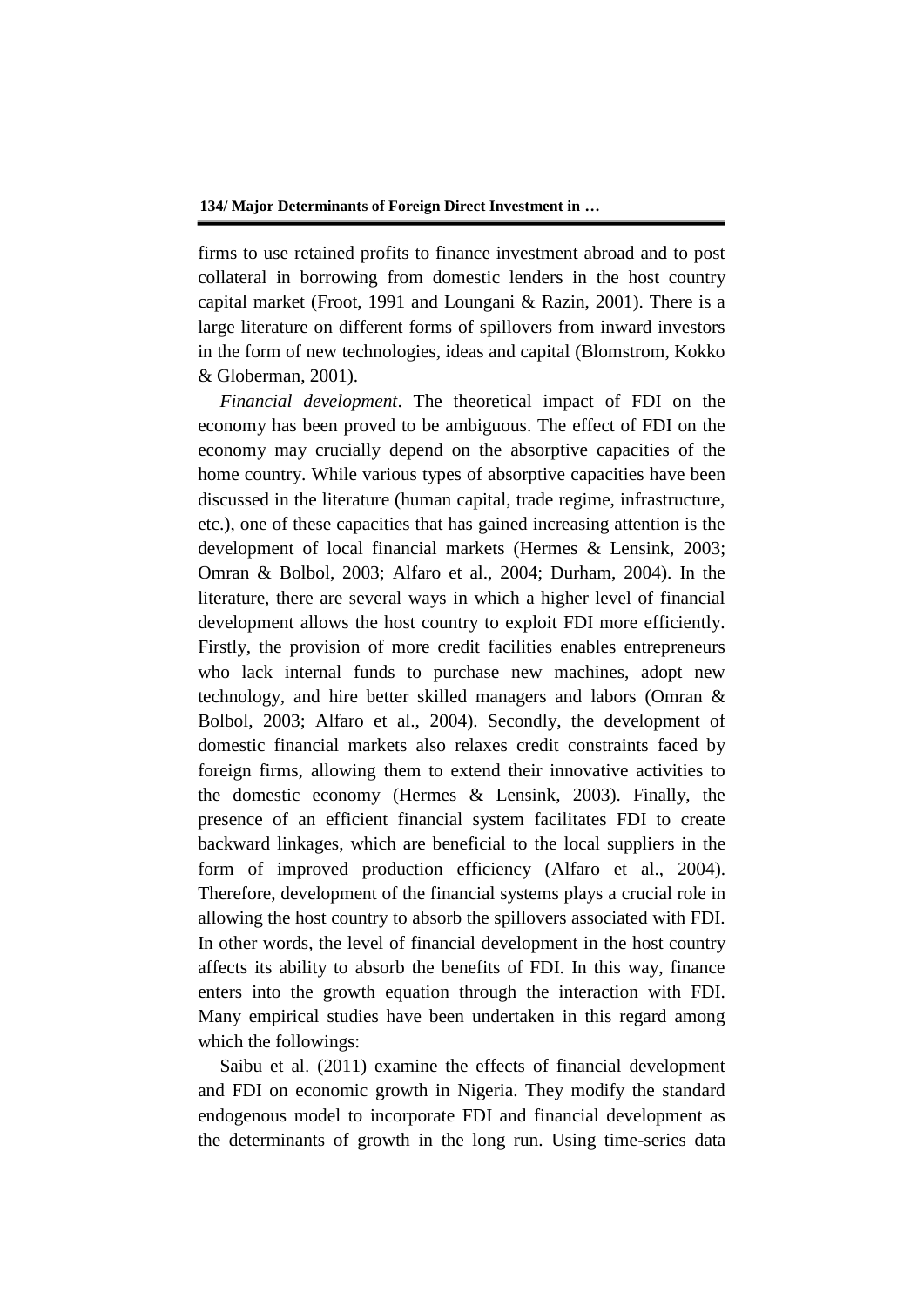from 1970 to 2009, they test for the time-series properties of the variable and adopt the Autoregressive Distributed Lag (ARDL) technique to estimate the model. Their results show that financial development and FDI have negative effects on economic growth in Nigeria during the period under study. Their results, further, show that the effect of FDI differs significantly when different measures of financial market are used. Specifically FDI is only significant when combined with stock market indices. Finally, their results also show that financial market liquidity matters for economic growth in Nigeria. Nwokoma (2004) provides evidence that financial development has contributed positively to economic growth. Therefore, in his study, the author looks empirically at the relationship between FDI and growth. Finally, he concludes that there is a relationship between FDI and financial development.

As Nasser & Gomez (2009) observe, financial development is important in FDI decisions because it affects the cost structure of investment projects. Confirming this, Kinda (2010) observes that financial development is an engine of economic growth, providing better business opportunities for customers and firms. This is proxied by the ratio of domestic credit to the private sector to GDP. This is an indicator of domestic financial development, potentially an important factor in driving international finance. High domestic credit to the private sector also implies abundance of domestic capital and as such, foreign capital in the form of FDI would not be needed. Indeed, a high level of \credit to the private sector" is an indication of the abundance of domestic capital. As such, foreign capital in the form of FDI would not be needed as much hence a negative relationship between private credit and FDI inflows. Another possible explanation is that such negative relation is another manifestation of the negative relationship that exists between FDI and other types of flows, mainly bank loans (Fernandez-Arias & Haussmann, 2000). Herve (2016) found that financial integration variable impacts negatively on growth on some WAEMU countries, which signifies that financial integration policy does not lead to greater efficiency in the financial system. Further, the results show that the effect of domestic own investment is globally positive and statistically significant for all countries when using panel least square framework. This stipulates that state own investment is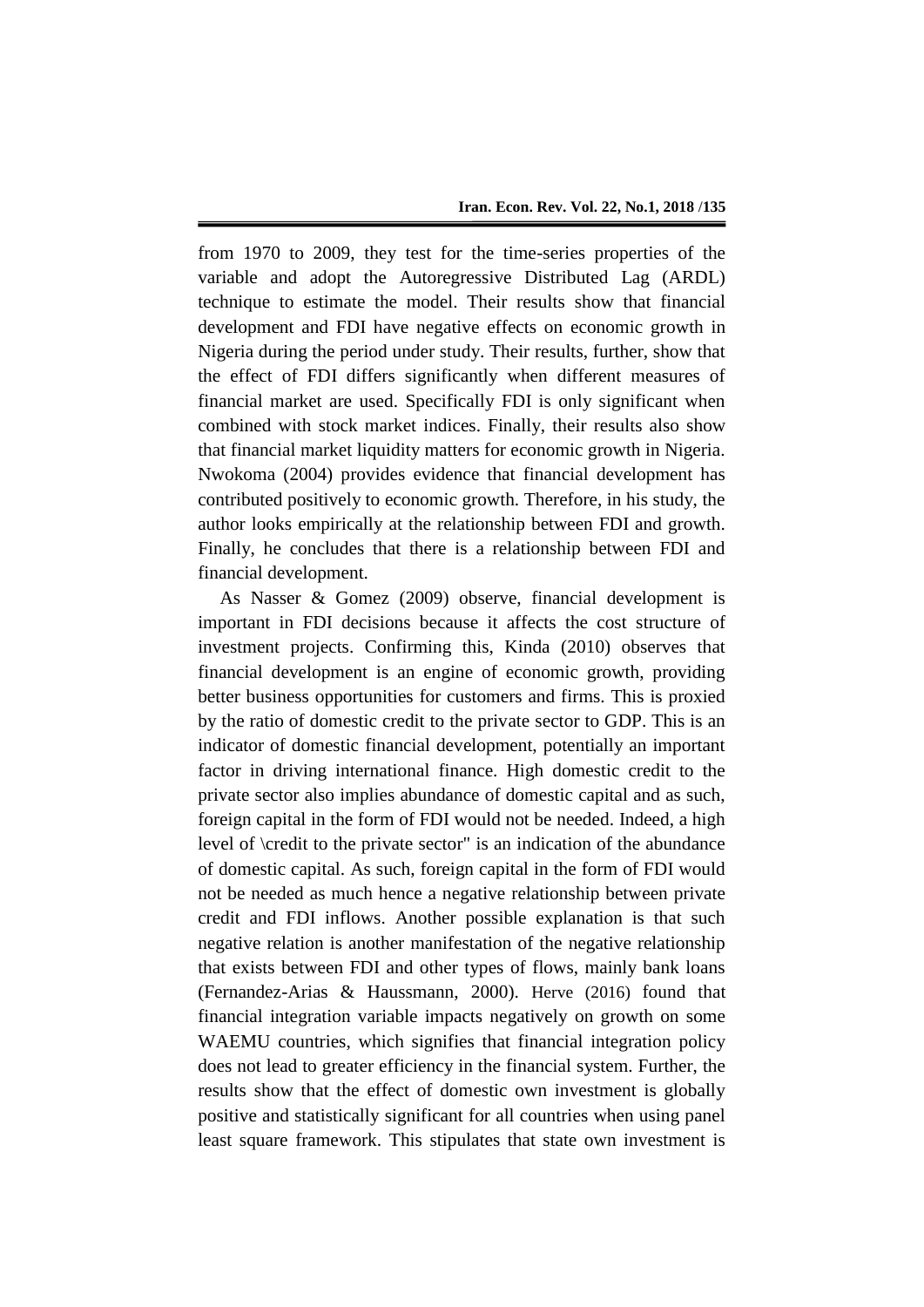determinant factors of economic growth in the region.

*Human capital*, both in terms of quantity and quality, is another important factor that promotes labor intensive and export oriented FDI in particular. Noorbakhsh et al. (2001), using secondary school enrolment ratio and the number of accumulated years of secondary and tertiary education in the working age population as a proxy to human capital, find human capital to be a significant determinant of FDI inflows for 36 developing countries. Before him, Lewis (1996) provides support to the proposition that human capital in host countries is a key determinant of FDI in LDCs. This author notes that education, especially in technical discipline, provides least developed countries with the skills that are required by the MNCs. Balasubramanyam et al. (1996) through a time series data analysis and its properties finds that the low level of human capital, as measured by the illiteracy rate, has a discouraging effect on FDI in Nigeria.

Also, Nonnemberg & de Mendonça (2005) perform an econometric model based in panel data analysis for 38 developing countries for the 1975-2000 periods. Among their major conclusions, FDI is correlated to the level of schooling, economy's degree of openness, risk and variables related to macroeconomic performance like inflation, risk and average rate of economic growth. Also, their results show that FDI has been closely associated with stock market performance. Finally, a causality test between FDI and GDP is performed. They discover that GDP leads to FDI. A final issue of robustness is the interaction of FDI with human capital, this having been shown to have a significant positive effect on economic growth as suggested in Borensztein et al. (1998). The study by Reiter et al (2010) shows that FDI inflows are more strongly positively related to improvement in human development when FDI policy restricts foreign investors from entering some economic sectors and when it discriminates against foreign investors relative to domestic investors. In addition, it finds that the relationship between FDI and improvement in human development is also more strongly positive when corruption is low. Markusen (2002) finds that knowledge capital is important for FDI inflows while Rodriguez & Pallas (2008) find that human capital is the most important determinants of inward FDI. Nonnemberg & de Mendonça (2005), in a panel data analysis for 38 developing countries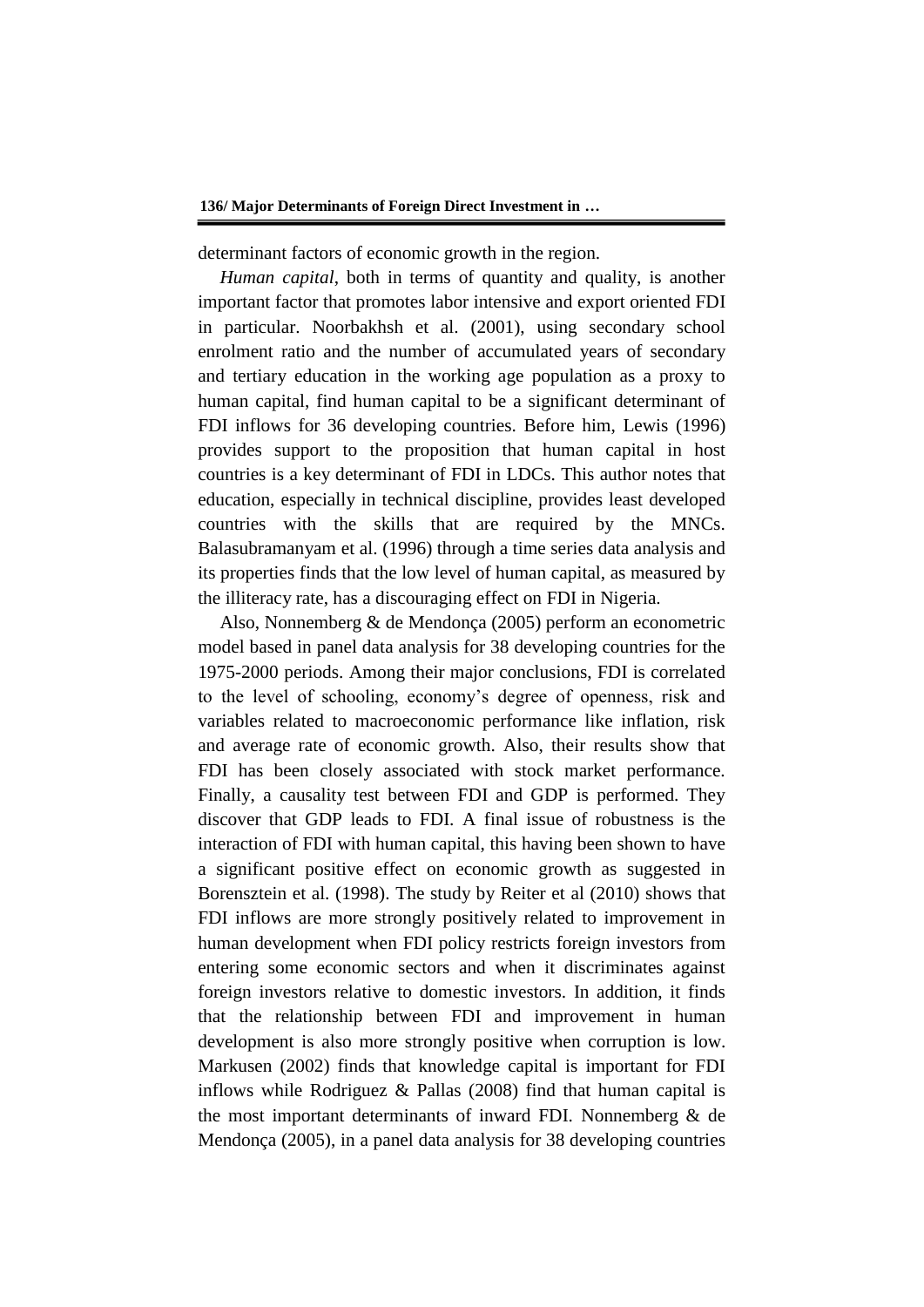(including transition economies) for the 1975-2000 period, conclude that FDI is correlated to level of schooling, the economy's degree of openness, risk and variables related to macroeconomic performance like Inflation, risk and average rate of economic growth. Alsan et al. (2006) in a panel data analysis of 74 industrialized and developing countries over 1980-2000, find that gross inflows of FDI are strongly and positively influenced by population health (life expectancy) as a proxy of human capital development in low and middle-income countries. Noorbakhsh et al. (2001) and Miyamoto (2008) show the positive effect of human capital generally on FDI inflows while Tarzi (2005) and Baeka & Okawa (2001) cite workers' productivity and Khair et al. (2006) and Jeon & Rhee (2008) cite labor cost.

*Infrastructure development*. It has been observed that foreign affiliates depend on the host country's infrastructure in several aspects: they wish to ship their manufactures or exploited products which require a good transport infrastructure. Also, they have a need for communication with high technology media and thus require a wellfunctioning telecommunication and internet network (Nagou, 2016). Loree & Guisinger (1995), studying the determinants of FDI by the United States in 1977 and 1982 (both towards developed countries as well as toward developing countries), conclude that variables related to host country policy are significant in developed countries only when infrastructure is an important determinant in all regions. Easterly (2003) finds that infrastructure promotes FDI; more specifically, Campos & Kinoshita (2002) show that telecommunication is important for FDI in Asia and Bellak et al. (2010) conclude that Information Computer Technologies (ICT) is an essential factor for FDI in the enlarged EU.

Gholami et al. (2006) use a sample of 23 developed and developing countries observed for the period 1976-99 based on ICT data availability to show that in developed countries, existing ICT infrastructure attracts FDI; a higher level of ICT investment leads to a higher level of FDI inflows but in developing countries the direction of causality goes instead from FDI to ICT. Findings by Sekkat & Veganzones-Varoudakis (2007) indicate that infrastructure availability, openness, and sound economic and political conditions are important for South Asia, Africa, and the Middle East in attracting FDI. In a study of South East European Countries, Dauti (2008)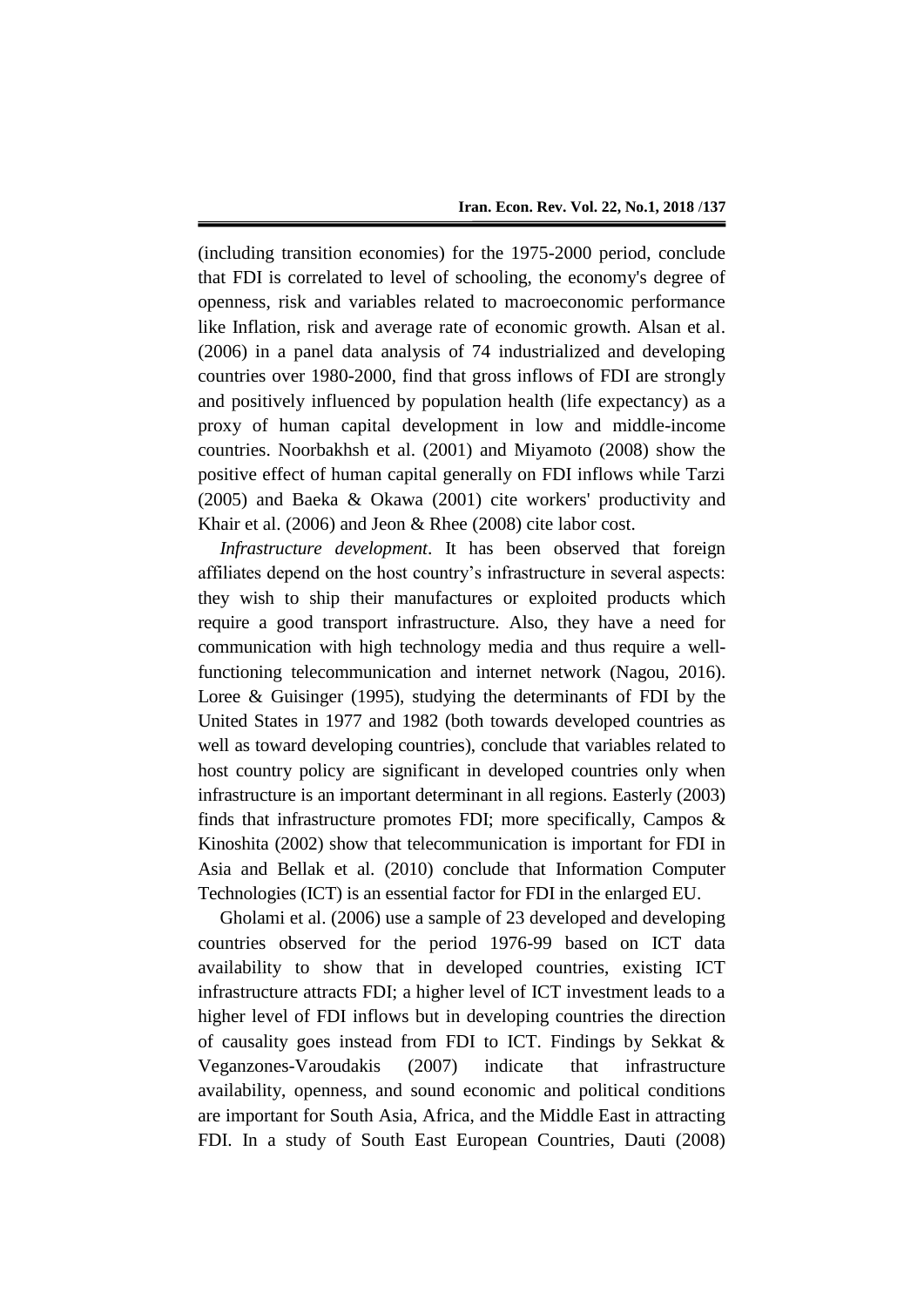identifies ICT infrastructure market as the major factor positively influencing FDI inflows while Seeking factors (GDP growth, GDP per capita, GDP level) have perverse signs, showing significantly negative effects on FDI inflows.

*Economic and political stability* are other variables that are found to impact the movement of FDI. Obwona (2001) notes, in his study on the determinants of FDI and their impact on growth in Uganda, that macroeconomic and political stability and policy consistency are important parameters that determine the flows of FDI into Uganda. He also argues that FDI affects growth positively but insignificantly. Ekpo (1995) reports that political regime, real income per capita, and other variables explain the variance of FDI in Nigeria. For non-oil FDI, however, Nigeria's credit rating is very important in drawing the needed FDI into the country. Some researchers point out the fact that high inflation and volatile inflation increase uncertainty and thus, lead to higher investment risk. Consequently, FDI will be discouraged in such conditions. Asiedu (2004), Campos & Kinoshita (2002) as well as Trevino et al. (2002) stress that the inflation level is an important factor for FDI inflows. Baeka & Okawa (2001) prove that exchange rate uncertainty, i.e. volatility, discourages private investment, precisely FDI into developing countries. In line with this view, it can be inferred that inflation is used as an indicator of macroeconomic instability. A stable macroeconomic environment promotes FDI by showing less investment risk.

Social and political instability are variables that are hard to define and to measure in a way that can be used for econometric work even though it impacts economic growth. According to Saibu et al. (2011), the general opinion as supported by many of the reviewed literature shows that democracy is generally supportive of positive macroeconomic performance. For Alesina & Dani (1994), political instability can be viewed in two ways: the first one emphasizes executive instability where political instability is define as the "propensity to observe government changes". These changes can be constitutional (that is take place within the law) or unconstitutional (through coup d'état); while the second one is based upon indicators of social unrest and political violence. Regarding the political determinants of FDI, Schneider and Frey, in alignment with the view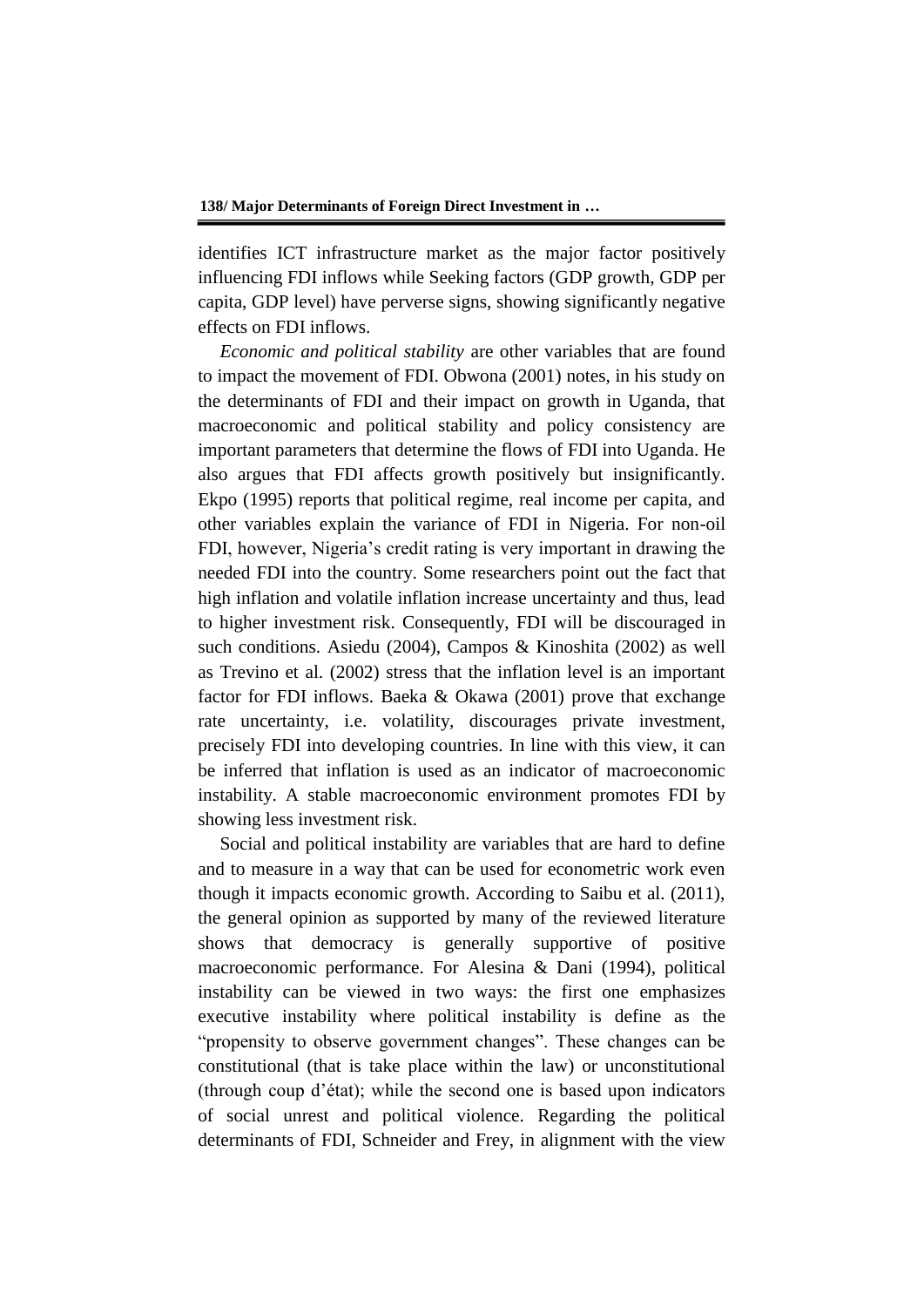of Asiedu (2004), conclude that political instability significantly reduces the inflow of FDI. Alesina & Dani (1994) and Asiedu (2004) also arrive at similar conclusions when examining the impact of economic and political uncertainty on FDI.

*Transfer of technology*. There are studies that have been conducted in order to identify the link between FDI and transfer of technology. Borensztein, De Gregorio & Lee (1998) test the effect of FDI on economic growth in a cross-country regression framework, utilizing data on FDI flows from industrial countries to 69 developing countries over the last two decades. Their results suggest that FDI is an important vehicle for the transfer of technology, contributing relatively more to growth than domestic investment. However, the higher productivity of FDI holds only when the host country has a minimum threshold stock of human capital. Thus, FDI contributes to economic growth only when a sufficient absorptive capability of the advanced technologies is available in the host economy. So, these authors See FDI as an important vehicle for the transfer of technology, contributing to growth in larger measure than domestic investment. In this regard, Findlay (1978) postulates that FDI increases the rate of technical progress in the host country through a 'contagion' effect from the more advanced technology, management practices used by foreign firms. In line with Findlay (1978), Borensztein et al. (1998) highlight that FDI is viewed as important catalyst for economic growth in the developing countries. According to him, FDI affects economic growth by stimulating domestic investment, increasing human capital formation and by facilitating the technology transfer in the host countries. The main purpose of his study was to investigate the impact of FDI on economic growth in Pakistan, for the period 1990-2006. The relationship between FDI and economic growth is analyzed by using the production function based on the endogenous growth theory, other variables that affect economic growth such as Trade, domestic capital, labor and human capital are also used. His results show a positive and statistically significant relation between the real per-capita GDP and FDI.

To sum up this sub-section, it can be inferred that many variables are found in the literature as determinants of FDI namely: economic growth, trade openness, market size, macroeconomic environment,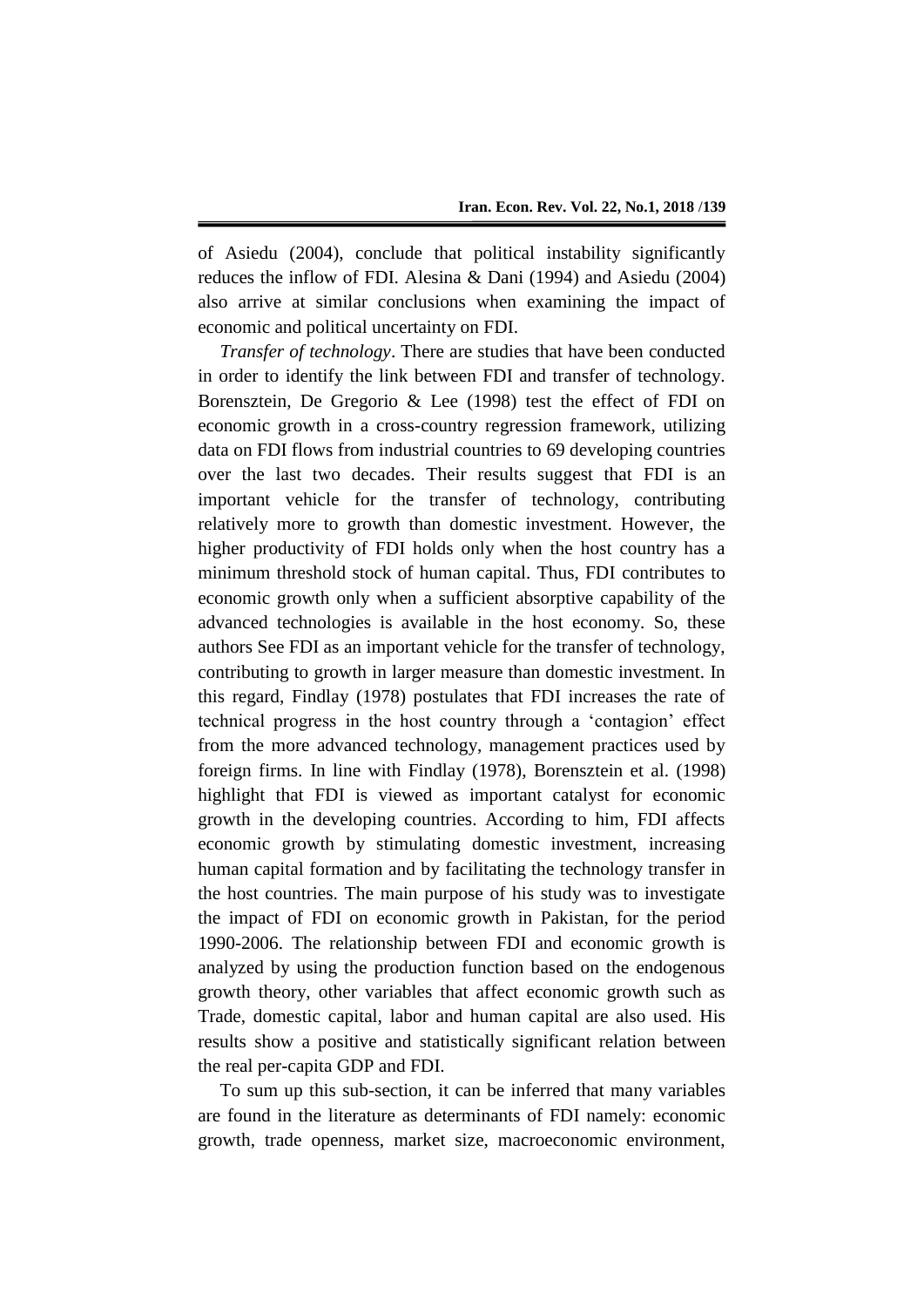political stability, natural resources, human capital, infrastructure development, financial development etc. (Table 2)

| <b>Empirical</b><br><b>Determinants of</b><br>FDI to Africa: A<br>synopsis of the<br>literature FDI<br><b>Determinants</b> | <b>Econlit references on Africa</b>                                                                                                                                    | Other references on Africa,<br>and in the world                                                                                                                                            |
|----------------------------------------------------------------------------------------------------------------------------|------------------------------------------------------------------------------------------------------------------------------------------------------------------------|--------------------------------------------------------------------------------------------------------------------------------------------------------------------------------------------|
| Market Size and<br>Growth                                                                                                  | Morisset (2000); Bende-<br>Nabende (2002); Asiedu<br>(2002a, 2006); Lemi & Asefa<br>(2003); Yasin (2005);<br>Dupasquier & Osakwe<br>(2006); Fedderke & Romm<br>(2006). | Agodo (1978); Bhattacharya et<br>al. (1996); Elbadawi & Mwega<br>(1997); Bhinda et al. (1999);<br>Basu & Srini-vasan (2002);<br>Asiedu (2003); Onyeiwu &<br>Shrestha (2004); Kinda (2010). |
| Availability of<br><b>Natural Resources</b>                                                                                | Morisset (2000); Asiedu<br>(2006); Dupasquier &<br>Osakwe (2006).                                                                                                      | Basu & Srinivasan (2002);<br>Kols-tad & Tondel (2002);<br>Asiedu (2003); Onyeiwu &<br>Shrestha (2004).                                                                                     |
| Costs and Skills<br>of Human Capital                                                                                       | Morisset (2000); Bende -<br>Nabende (2002); Lemi &<br>Asefa (2003); Yasin (2005);<br>Asiedu (2006); Fedderke &<br>Romm (2006).                                         | Borensztein et al. (1998);<br>Bhinda et al. (1999); Odenthal<br>(2001); Kinosh-ita & Campos<br>(2002); Ayadi (2011).                                                                       |
| Quality and<br>Quantity of<br>Infrastructure                                                                               | Morisset (2000); Asiedu<br>(2002a, 2004, 2006); Lemi &<br>Asefa (2003); Dupasquier &<br>Osakwe (2006).                                                                 | Bhinda et al. (1999); Pigato<br>(2001); Asiedu (2002b, 2003);<br>Onyeiwu & Shrestha (2004).                                                                                                |
| Openness of the<br>Economy                                                                                                 | Morisset (2000); Asiedu<br>(2002); Bende-Nabende<br>(2002); Lemi & Asefa<br>(2003); Yasin (2005); Dupa-<br>squier & Osakwe (2006);                                     | Lipsey & Weiss (1981); Balasu-<br>bramanyam et al. (1996); Bhatta-<br>charya et al. (1997); Asiedu<br>(2002); Onyeiwu & Shrestha<br>(2004); Falk & Hake (2008).                            |
| Financial<br>Development                                                                                                   |                                                                                                                                                                        | Albulescu, Briciu & Coroiu<br>(2010); Saibu et al. (2011).                                                                                                                                 |
| Macroeconomic<br>stability                                                                                                 |                                                                                                                                                                        | Nonnemberg & Mendonca<br>(2004); Mottaleb & Kalirajan<br>(2010).                                                                                                                           |
| Political stability                                                                                                        |                                                                                                                                                                        | Nonnemberg & de Mendonca<br>(2004)                                                                                                                                                         |

**Table 2: Empirical Determinants of FDI to Africa: A Synopsis of the Literature on FDI Determinants**

**Source:** The Authors, 2015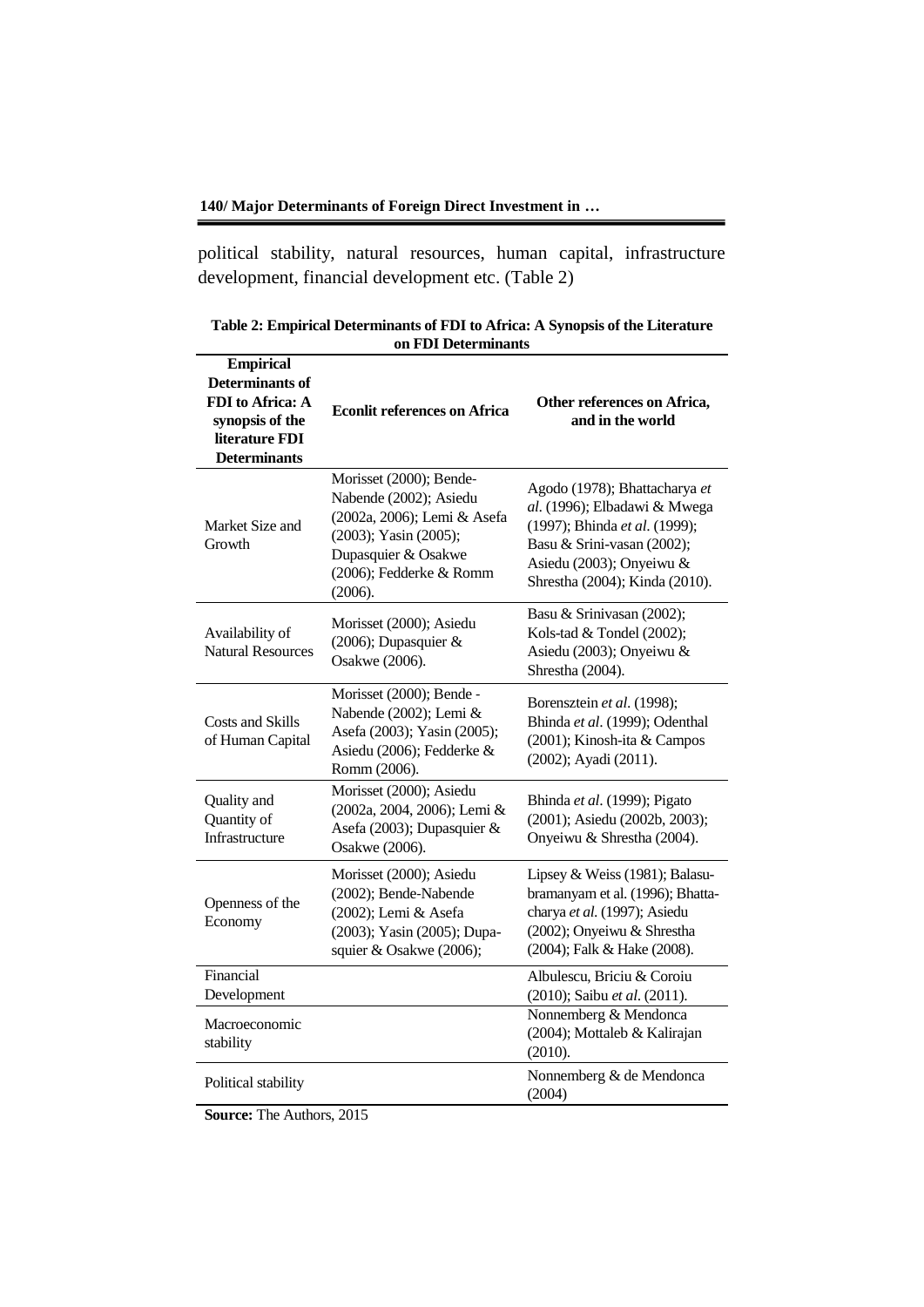#### **2.3 Identified Gaps from the Literature**

A close look at the empirical literature shows the discovery of the following gaps:

- i. To the best of our knowledge, there is a paucity of studies on FDI determinants in WAEMU ;
- ii. The studies conducted on financial development related to FDI yet none of them was done on WAEMU community;
- iii. Further, there is no known instance of a study linking FDI to exchange rate conducted for WAEMU;
- iv. In terms of methodology, panel-based studies dominated, followed by time series approach. However, the unit root issue has been identified as a problem associated with panel data studies, hence the need for panel cointegration methodology. To the best of our knowledge, only few of these studies examine the unit root status of their data and adopted panel cointegration, namely Apergis *et al.* (2006), Arndt *et al*. (2007). These studies, however, consider a shorter time series period and experts argue that the use of panel cointegration is more appropriate for a longer time dimension in panel studies (Baltagi, 2008).

This present study deviates from these previous studies as it intends to bridge these gaps identified in the literature. This is another gap identified that this study aims to fill.

#### **3. Methodology and Data**

This section presents a more formal analysis of the relationship between FDI and some key determinants of FDI in WAEMU. Section 3.1 discusses the data and presents the regression equation. Section 3.2 contains the empirical analysis. The theoretical framework on the determinants of FDI in WAEMU based on the reviewed theories in the previous section is provided here. There are shortcomings of the existing theories in such that no theory explains alone and fully FDI movements.

Discussion on the determinants of FDI in WAEMU which draws from Mottaleb & Kalirajan (2010) starts with the search of answer to the question "why a foreign investor invest in other countries?" or "what drives FDI to developing countries?". The decision to invest in a foreign country by a foreign investor depends mainly on the return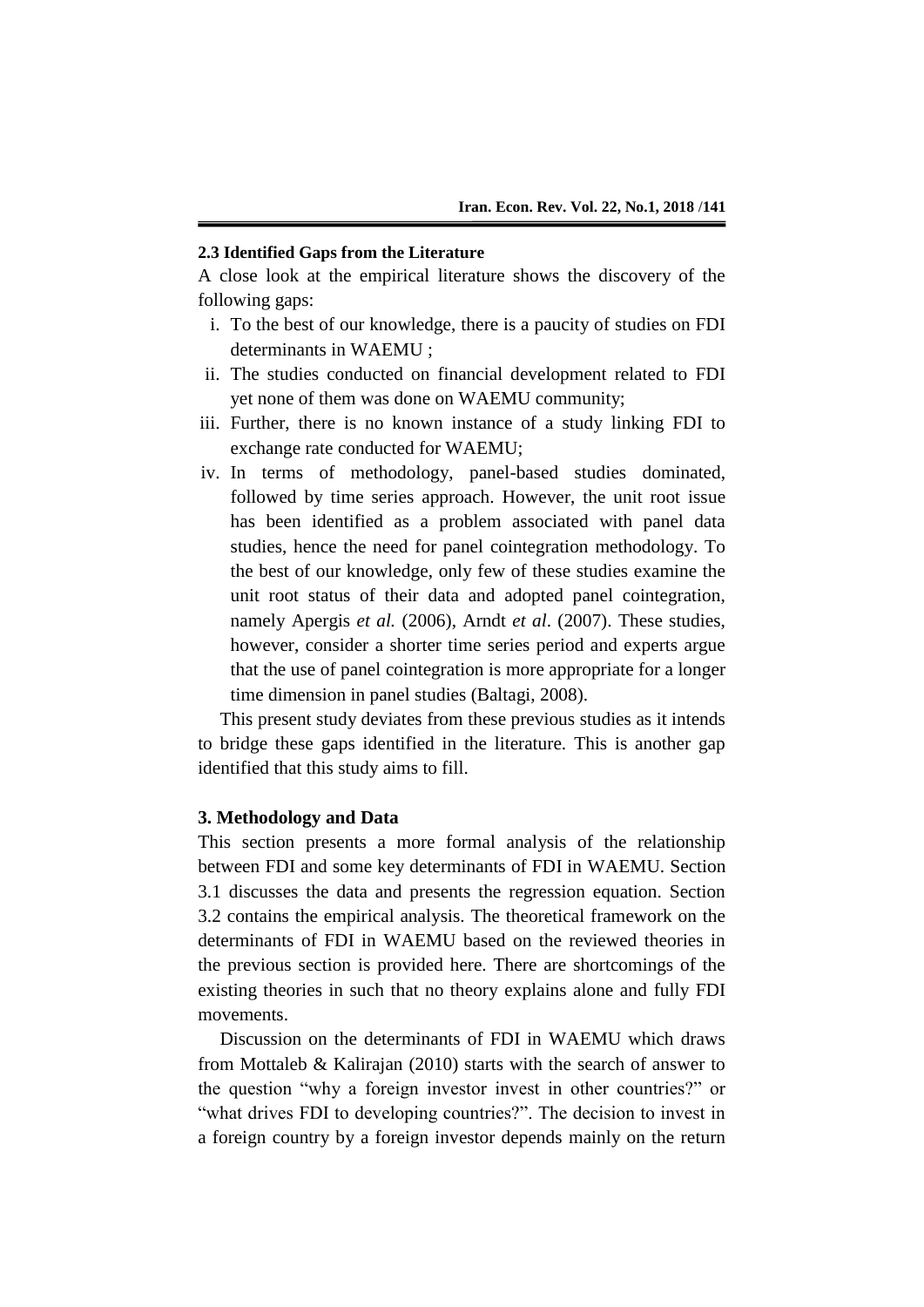on investment, which is profit (Kinda, 2010).

Profit  $(II)$  is the difference between total revenue  $(TR)$  minus total cost (TC). In functional form, Π can then be written as:

$$
\Pi = f(P, Q, TC)
$$
  
TC = IC+OC + HC,  
With  $\frac{dH}{dP} > 0$ ,  $\frac{dH}{dQ} > 0$ ;  
Also,  $\frac{dH}{dIC} < 0$ ,  $\frac{dH}{dOC} < 0$  and  $\frac{dH}{dHC} < 0$ .

- $P =$  Price of the output which is mainly determined in the competitive market;
- $Q =$  Output, and  $TC = Total cost$
- $IC =$  Input cost (i.e. cost of labor, land, interest rate, raw materials, electricity, gas, water, etc.
- $OC =$  Operation costs. It includes both financial and time costs, such as money and time required to get business/export-import license, money and time required to get gas, water, electricity, land and transaction and transportation costs.
- $HC =$  Hidden cost. It is the difference between the time and money costs declared by the government and time and money actually paid by the investors. It also includes hassle costs.

Profit will be higher in a country where foreign investors can operate their business at a low cost and can produce at full scale in a competitive price and where there is good business friendly environment (less political and economic risk). It means the variables that determine profit can equivalently determine the inflow of FDI to a particular country. It allows us in writing the following reduced form function:

$$
FDI_{it} = f(P, Q, TC, E) \tag{2}
$$

where  $E$  is environment (that is political and economic stability)

Substituting the TC= IC +OC+ HC into equation (2) we can rewrite it as follows: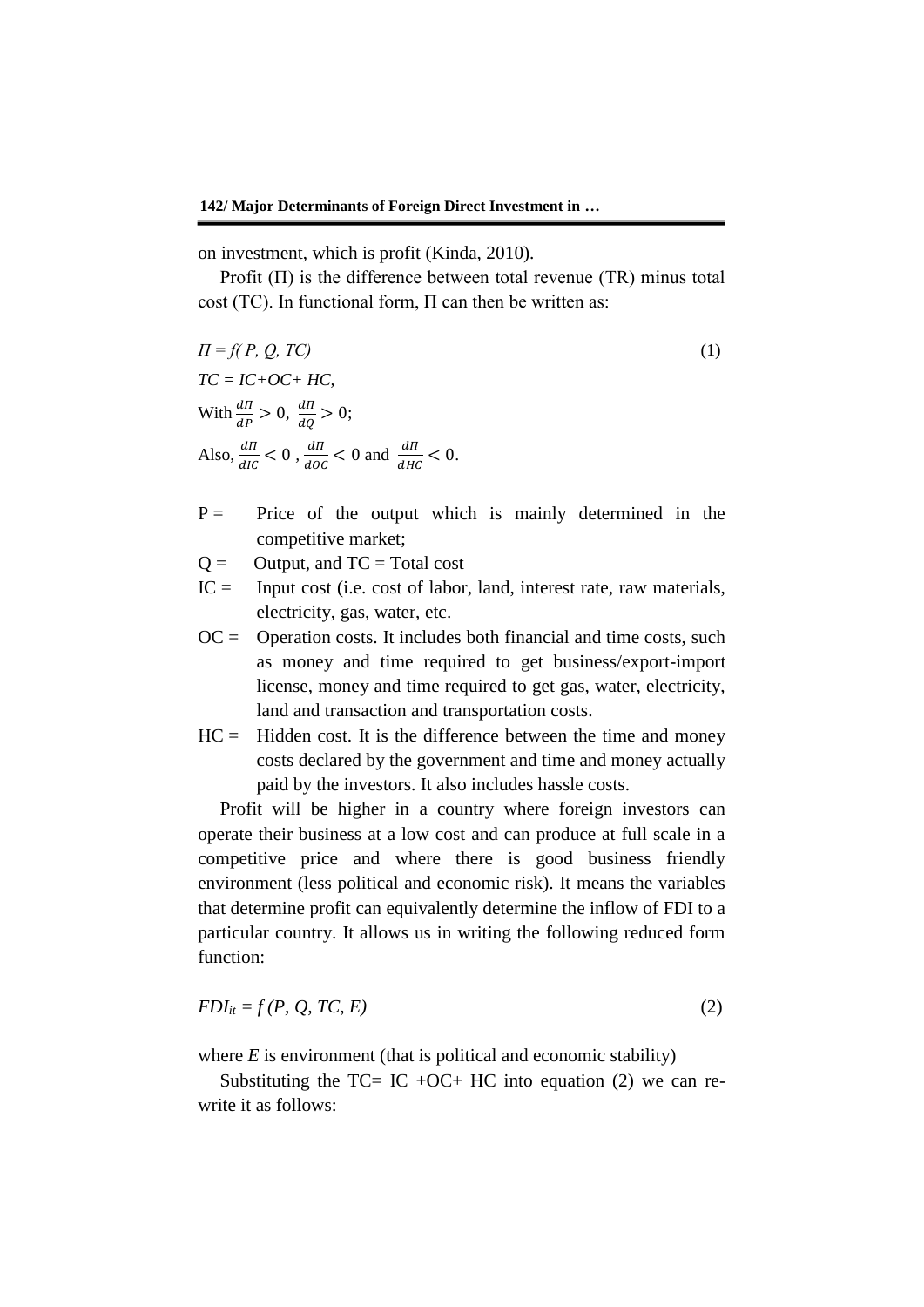$$
FDI_{it} = f(P, Q, IC, OC, HC, E)
$$
\n
$$
(3)
$$

Subscripts *i* and *t* stands for the individual country and year respectively.

The reduced form version of the FDI function in equation (3) clearly shows the factors that influence the inflow of FDI to the host countries. According to equation (3) foreign investors will prefer to invest in countries where they can produce large amount of production at a lower cost. The size of the economy and its growth rate are seen to critically affect the inflow of FDI to a particular country. Large and fast growing economy can offer economies of scale and also can reduce the transportation and product marketing cost as products will be mostly sold in the host economy. In fact, UNCTAD (1998, 2000) classifies a group of foreign investors who mainly invest in foreign countries to serve the domestic market. These market-seeking-foreign investors thus prefer to invest in countries with large domestic market and in countries which are growing at a faster rate (that is GDP per capita, GDPPC, and GDP growth rate, GDPGR). It is however, difficult to imagine that market seeking foreign investors will invest in foreign countries completely to serve the host economies. Rather it might be case that foreign investors might also export a portion of their product to other countries as well as selling in the host economy. It means a country with small domestic market, but well-linked and open to the global market through international trade (trade openness, OPN) can also provide to the foreign investors scale economies similar to the countries with large domestic market. Thus, trade openness to global market might significantly determine the inflow of FDI. Probably, due to openness, a few small economies, such as Hong Kong and Singapore receive substantial amount of FDI (UNCTAD, 2009).

Foreign investors will prefer to invest in the countries where input cost, operation costs and hidden costs are low, because it will ensure higher profit. Countries with abundant cheap and skilled labor (human capital, HC), electricity and energy and countries with improved infrastructure, such as road, port facilities, telephone and internet (infrastructure development, Infd) might significantly and negatively affect the cost of doing business (exchange rare, Exr volatility). Thus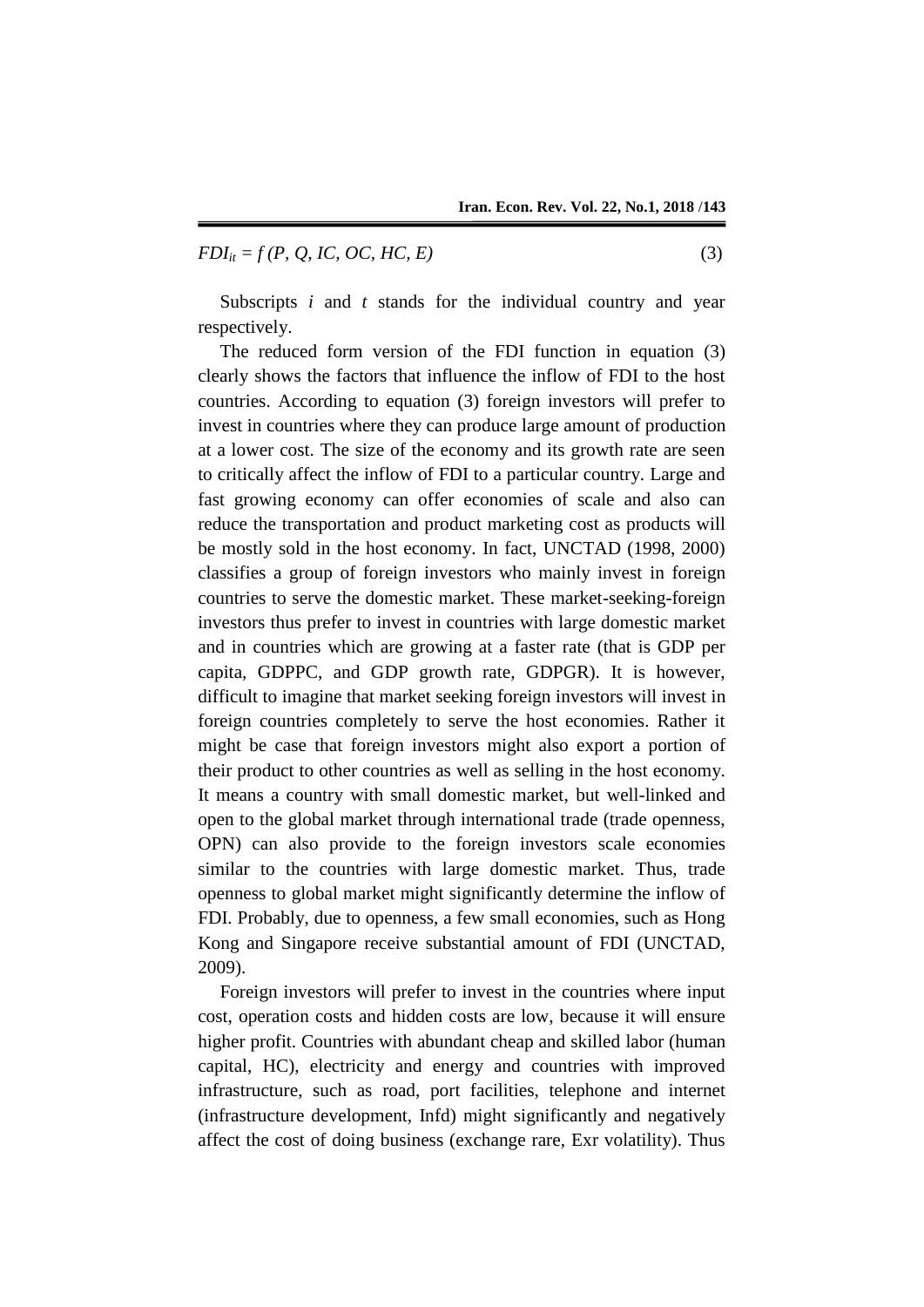the availability of cheap and skilled labor, electricity and energy and infrastructure thus can significantly affect the inflow of FDI by attracting cost cutting and efficiency seeking foreign (UNCTAD, 1998; Kinda, 2010). According to the discovery in the literature, macroeconomic instability is captured by the inflation rate (base on the consumer price index).

Therefore, the equation derived from this theoretical framework on the determinants of FDI is:

$$
FDI_{it} = f(GDPPC_{iv} \ OPN_{iv} \ HC_{iv} \ INFO_{iv} \ INFO_{iv} \Gamma FD_{iv} \ EXR_{iv} \ PRK_{it})
$$
 (4)

Linearly, equation (4) can be rewritten as follow in the logarithm form:

$$
LEDI_{it} = \lambda_0 + \lambda_1 LGDPPC_{it} + \lambda_2 LOPN_{it} + \lambda_3 LHC_{it} + \lambda_4 LINFD_{it} + \lambda_5 INF_{it} + \lambda_6 LFD_{it} + \lambda_7 LEXR_{it} + \lambda_8 PRK_{it} + \epsilon_{it}
$$
\n(5)

 $\lambda_0>0$  or <0,  $\lambda_1>0$ ,  $\lambda_2>0$  or <0,  $\lambda_3>0$  or <0,  $\lambda_4>0$  or <0,  $\lambda_5 < 0$ ,  $\lambda_6 > 0$  or  $< 0$ ,  $\lambda_7 > 0$  or  $< 0$  and  $\lambda_8 < 0$ .

## **3.1 Data Description**

Besides labor and physical infrastructure, business environment and rules regulations relating to investment and business also affect the cost of doing business in a particular country by affecting the function of the market (Kinda, 2010). Business friendly environment with appropriate rules and regulations might significantly reduce the operation and hidden cost and allows market to function well. Thus profit seeking foreign investors might prefer to invest in countries where there is business friendly environment and the rules and regulations relating to investment and business are favorable. Socioeconomic and socio-politico variables, such as regulatory framework, bureaucratic hurdles and red tape, regulations relating to initiate a new business, judicial transparency, and the extent of corruption in the host country therefore might significantly affect the inflow of FDI by affecting the efficiency, productivity and cost structure.

 $FDI = Foreign direct investment$ 

GDPPC= Per capita GDP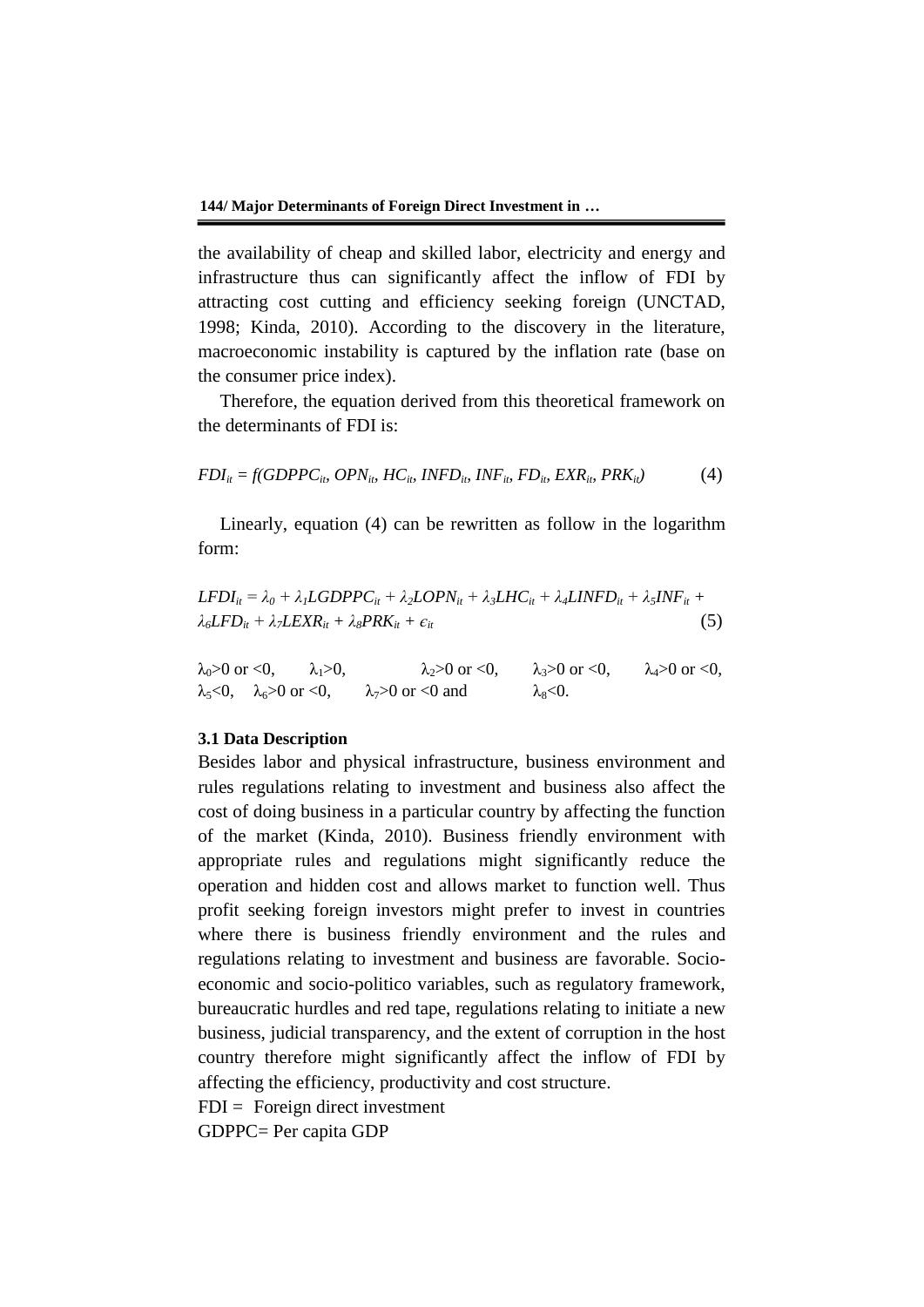OPN= Trade openness [(export + import)/GDP] HC= Human capital (labor force) INFD= Infrastructure development INF= Inflation FD= Financial development EXR= Exchange rate  $PRK =$  Political instability (Dummy variable which is 1 if political instability and 0 otherwise).

## **3.2 Data Sources**

For the variables used, secondary data from International Financial Statistics (IFS-CD ROM, 2012) and from World Development Indicators (WDI, 2012) are used for this study. They are samples consisting of time series data of 31 observations for the period 1980 to 2010. The dependent variable is Foreign Direct Investment (*FDI*) which is a variable measured by the FDI items (in the IFS or WDI over the years) as the ratio of GDP. Labor force participation rate, *HC*, (% of total population ages 15-54) is proxy by size population in the working age bracket as published in WDI. Trade openness (*OPN*) is measured by export plus import as ratio of GDP. Import is measured by total import of goods and services while export is measured by total export of goods and services. Data on other financial variables, inflation rate (*INF*), exchange rate volatility (*EXR*), financial development  $(FD)$  is the ratio of  $M_2$  i.e. total credit to private sector divided by GDP), Infrastructure development (*INFD*) is telephone line per 100 people collected from the International Financial Statistics and World Development Indicator.

### **4. Empirical Results and Discussions**

The starting point is the examination of the time series properties of the variables. Macroeconomic variables are known to be nonstationarity series. The stationarity properties among the variables in the models are examined using the standard Augmented Dickey Fuller stationary test and the result is presented in Table 3 below. The ADF test shows that all the variables are only stationary after first differencing, thus implying that the variables should enter the model in their growth rate forms. Here, the first step taken is to establish the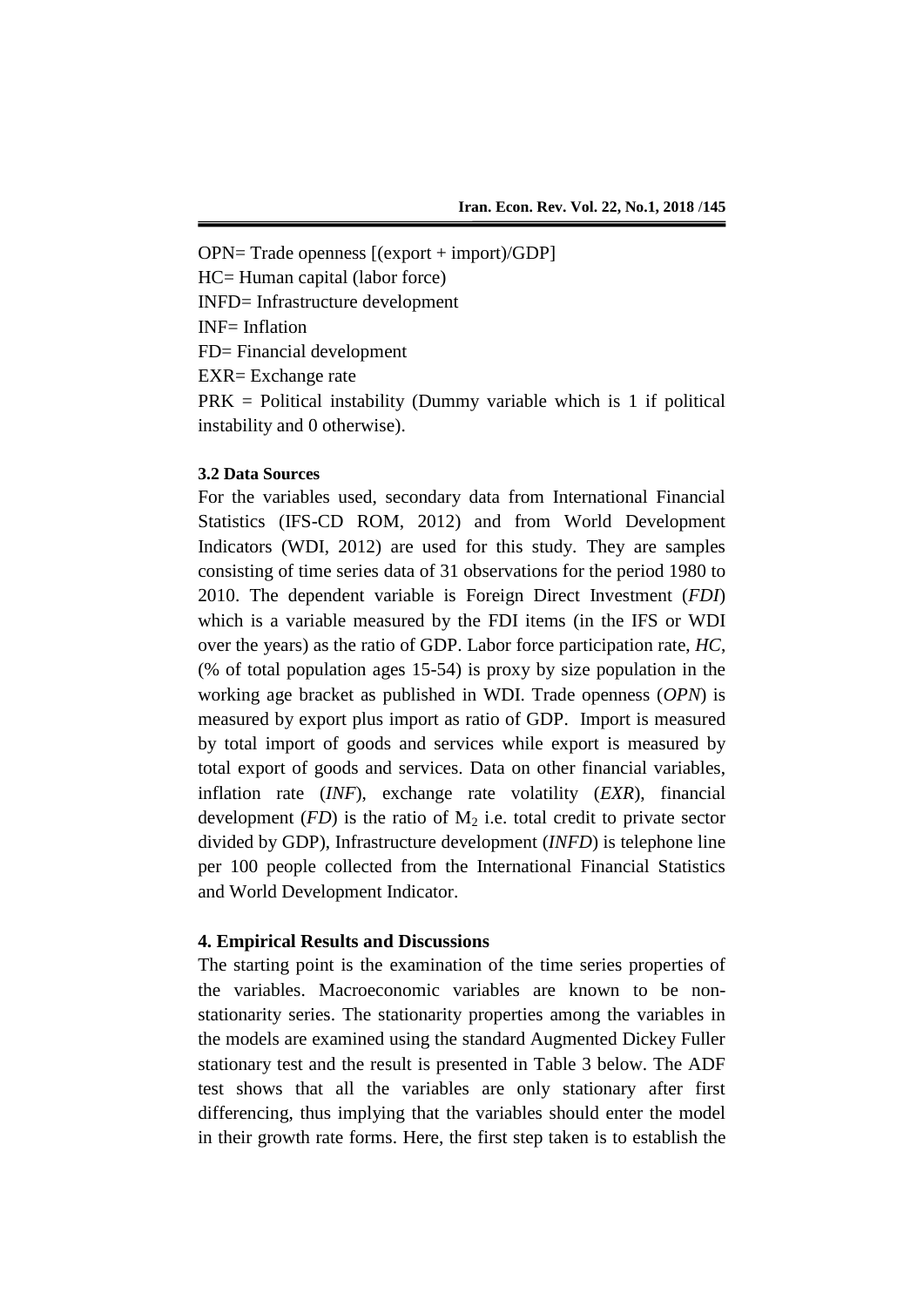stationarity test and then withdraw from the model the variables that are identified in the literature as determinants of FDI but which are not stationary. This is followed by Johansen co-integration test, performed to explore any possible long-run relationship among the variables. This involves testing the number of co-integration vectors. The results obtained from the Johansen co-integration method are summarized in Table 5.

| Table 3.1: Panel unit Root Test Result (At Levels) |            |                                     |                 |            |            |                                    |  |
|----------------------------------------------------|------------|-------------------------------------|-----------------|------------|------------|------------------------------------|--|
| <b>Series</b>                                      |            | <b>Individual Unit Root Process</b> |                 |            |            | Common unit Root<br><b>Process</b> |  |
|                                                    | <b>IPS</b> | <b>ADF Fisher</b>                   | <b>PP-F Sqr</b> | <b>Rmk</b> | <b>LLC</b> | <b>Rmk</b>                         |  |
| fdi/gdp                                            | 0.07)      | 13.18                               | $30.52**$       | I(0)       | $-0.57$    |                                    |  |
| Gdpgr                                              | $-87**$    | 99.95**                             | 169.29**        | I(0)       | $-4.1**$   | I(0)                               |  |
| Gdppc                                              | 1.19       | 23.57***                            | 28.78***        | I(0)       | 0.3        |                                    |  |
| Dmc                                                | $-0.41$    | 14.26                               | 14.56           |            | $-1.5**$   | I(0)                               |  |
| Opn                                                | $-0.56$    | 16.81                               | 21.35           |            | $-0.05$    |                                    |  |
| Hc                                                 | 3.23       | 10.88                               | 21.59           |            | 4.299      |                                    |  |
| <b>Infd</b>                                        | 4.46       | 4.3                                 | 10.12           |            | 3.99       |                                    |  |
| Infl                                               | $-5.6**$   | $62.13**$                           | 98.42**         | I(0)       | $-6.1**$   | I(0)                               |  |
| Fd                                                 | 1.49       | 10.99                               | 18.23           |            | 2.98       |                                    |  |
| Exr                                                | $-0.07$    | 11.95                               | 15.05           |            | $-0.9$     |                                    |  |

**Note**: \* significant at 10%; ∗∗ significant at 5%; ∗∗∗ significant at 1%;

**Table 3.2: Panel unit Root Test Result (First Difference)**

|               | <b>Individual Unit Root Process</b> |                      |                            |      | <b>Common unit Root Process</b> |      |  |
|---------------|-------------------------------------|----------------------|----------------------------|------|---------------------------------|------|--|
| <b>Series</b> | <b>IPS</b>                          | ADF<br><b>Fisher</b> | <b>PP</b><br><b>Fisher</b> | Rmk  | <b>LLC</b>                      | Rmk  |  |
| fdi/gdp       | $-9.04*$                            | 104.99*              | 223.98*                    | I(1) | $-6783*$                        | I(1) |  |
| Gdpgr         | $-18.64*$                           | $215.66*$            | 195.93*                    | I(1) | $-14.30*$                       | I(1) |  |
| Gdppc         | $-8.07*$                            | 91.71*               | $145.12*$                  | I(1) | $-4.40*$                        | I(1) |  |
| Dmc           | $-6.21*$                            | $70.75*$             | 136.96*                    | I(1) | $-5.27*$                        | I(1) |  |
| Opn           | $-9.10*$                            | $105.74*$            | 193.96*                    | I(1) | $-6.98*$                        | I(1) |  |
| Hc            | $-6.30*$                            | $75.32*$             | $101.61*$                  | I(1) | 7.03                            | I(1) |  |
| Infd          | $-6.86*$                            | 78.39*               | 116.07*                    | I(1) | $-6.37*$                        | I(1) |  |
| Infl          | $-12.35*$                           | $147.06*$            | 225.90*                    | I(1) | $-12.62*$                       | I(1) |  |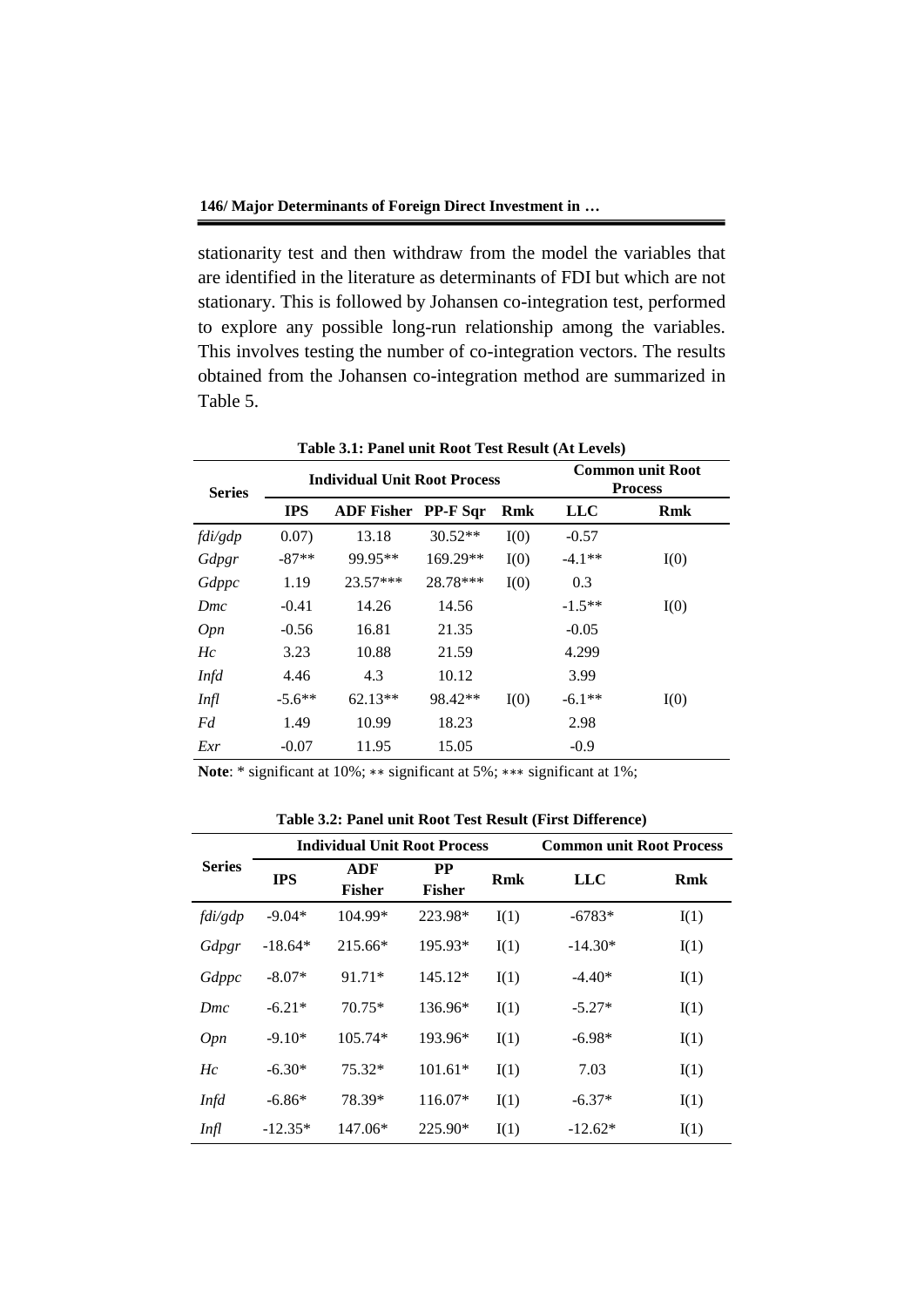| Table 3.2: Panel unit Root Test Result (First Difference) |                                                                        |                      |                            |      |          |            |  |
|-----------------------------------------------------------|------------------------------------------------------------------------|----------------------|----------------------------|------|----------|------------|--|
|                                                           | <b>Common unit Root Process</b><br><b>Individual Unit Root Process</b> |                      |                            |      |          |            |  |
| <b>Series</b>                                             | <b>IPS</b>                                                             | ADF<br><b>Fisher</b> | <b>PP</b><br><b>Fisher</b> | Rmk  | LLC      | <b>Rmk</b> |  |
| Fd                                                        | $-7.36*$                                                               | $83.65*$             | $169.54*$                  | I(1) | $-2.17*$ | I(1)       |  |
| Exr                                                       | $-6.21*$                                                               | $68.25*$             | $126.76*$                  | I(1) | $-4.45*$ | I(1)       |  |

**Note:** \* significant at 1%;

 $IPS = Im$ , Peseran & Shim W-test; LLC = Levin, Lin & Chu;

ADFFisher = ADF-Fisher; PP-F Chi Sqr = PP-F Sqr

**Source:** Computed by the Researcher, 2015.

| Series: FDI GDPPC GDPGR OPN HC INFD INF FD EXR PRK GFCF |  |  |
|---------------------------------------------------------|--|--|
| User-specified lag length: 1                            |  |  |

|                   | t-Statistic | Prob.  |
|-------------------|-------------|--------|
| ADF               | $-14.237$   | 0.0000 |
| Residual variance | 81.344      |        |
| HAC variance      | 34.124      |        |
|                   |             |        |

**Source:** Computed by the Researcher, 2015.

| Table 5: Panel Cointegration Test for the 8 WAEMU Countries |
|-------------------------------------------------------------|
| Series: FDI GDPPC GDPGR OPN HC INFD INF FD EXR PRK GFCF     |
|                                                             |

| <b>Fisher Stat</b><br><b>Hypothesised</b> |                        | <b>Fisher Stat</b> |                     |        |
|-------------------------------------------|------------------------|--------------------|---------------------|--------|
| No. of $CE(s)$                            | <b>From Trace Stat</b> | Prob               | From max-eigen test | Prob   |
| None                                      | 60.27                  | 0.0000             | 29.04               | 0.0237 |
| At most 1                                 | 34.22                  | 0.0051             | 11.23               | 0.7951 |
| At most 2                                 | 24.7                   | 0.753              | 10.63               | 0.8318 |

**Source:** The Author, 2015

Therefore, looking at Table 4 (Kao residual cointegration test is performed), evidence from that test seems to suggest there is a long run equilibrium relationship between real FDI and the other variables used in this study which therefore continues with econometric techniques that take into account this long-run relationship between the variables. Moreover, this result is significant at 1% level of significance.

Evidence of cointegrating relationship between the variables are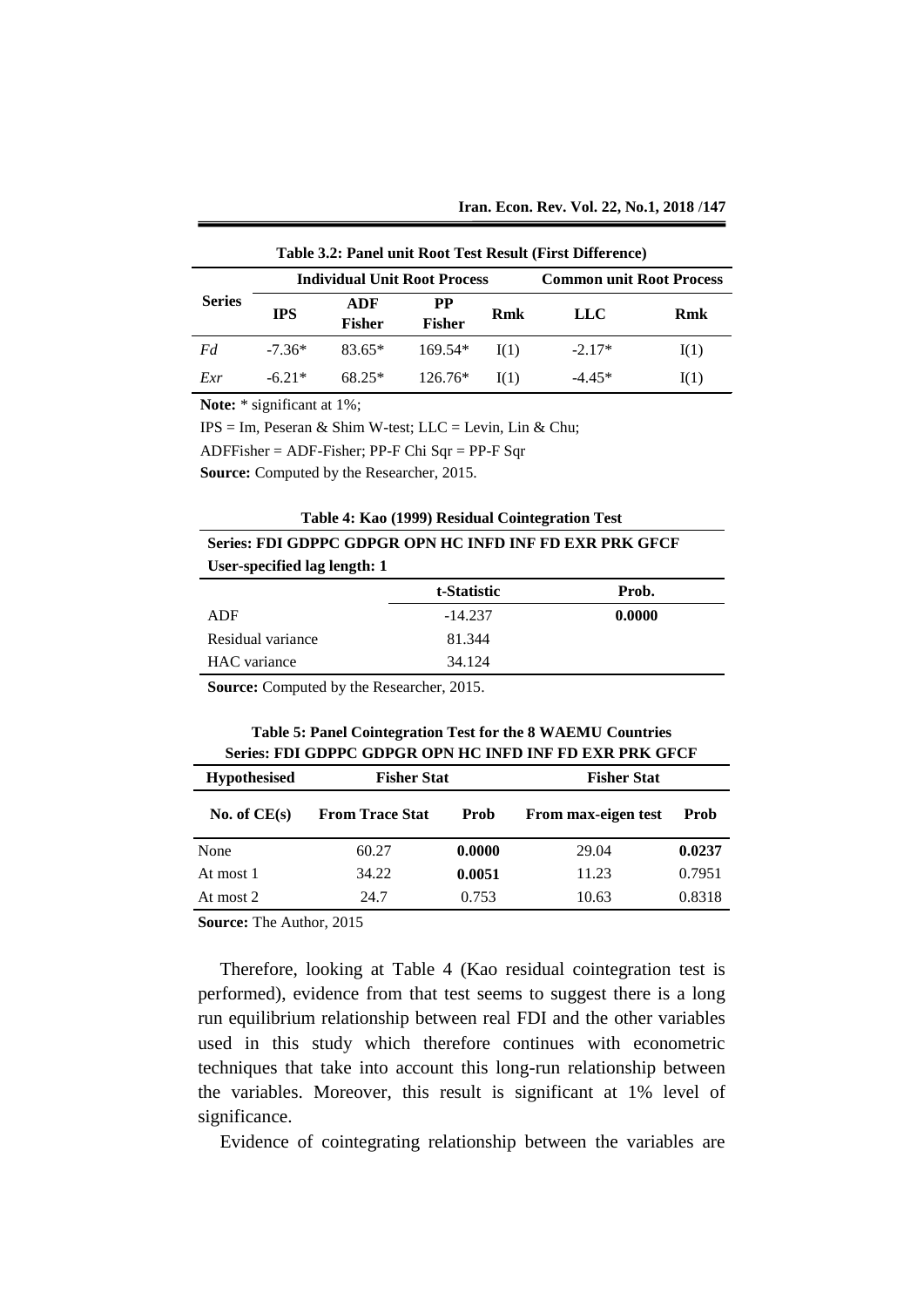obtained from Kao (1999) and Maddala & Wu (1999) tests. The null hypothesis of no cointegrating relationship is rejected at 1% level or lower for panel of eight countries when using Kao (1999) tests. Similarly, results from the Maddala & Wu (1999) panel cointegration test provide evidence of cointegration between the variables. From the results in Table 5, the null hypothesis of no co-integration  $(r = 0)$  can be decisively rejected at 1% level of significance for all sampled countries. The null hypothesis of one cointegrating vector  $(r \leq l)$ given that ( $r \leq 0$  was rejected) cannot be rejected. Therefore, this study has strong evidence in favour of the hypothesis of one cointegrating vector. In another word, for all country grouping the study examines a unique cointegrating vector.

Since the variables are all integrated of order one  $I(1)$ , it means there is a long-run relationship between the dependent and independent variables. It is therefore necessary to treat the error term as the equilibrium error term that is used to adjust short-run behavior of FDI to its long-run value and the result is shown in Table 5.

#### **Regression of Equation (5)**

From the Table 6, it is seen that the region regression result above is perfectly in line with the *a priori* expectations that is, apart from one variable, human resources management, all the expected signs for the remaining explanatory variables are confirmed and they are significant at different levels (1%, 5% and 10% levels of significance).The constant term's value is -20.93. This implies that the model passes through -20.93 in the vertical axis meaning that if all the variables are held constant at zero, FDI will flow out of WAEMU's economy to the level 20.93. And this result is statistically insignificant.

| Dependent Variable: LOG(FDI) |                    |                   |             |        |  |  |  |  |
|------------------------------|--------------------|-------------------|-------------|--------|--|--|--|--|
| Method: Least Squares        |                    |                   |             |        |  |  |  |  |
|                              |                    |                   |             |        |  |  |  |  |
| Sample: 1980-2010            |                    |                   |             |        |  |  |  |  |
| Included observations: 31    |                    |                   |             |        |  |  |  |  |
| Variable                     | <b>Coefficient</b> |                   |             |        |  |  |  |  |
|                              |                    | <b>Std. Error</b> | t-Statistic | Prob.  |  |  |  |  |
| C                            | $-20.928$          | 12.73331          | $-1.643549$ | 0.1145 |  |  |  |  |

**Table 6: FDI Determinants in WAEMU**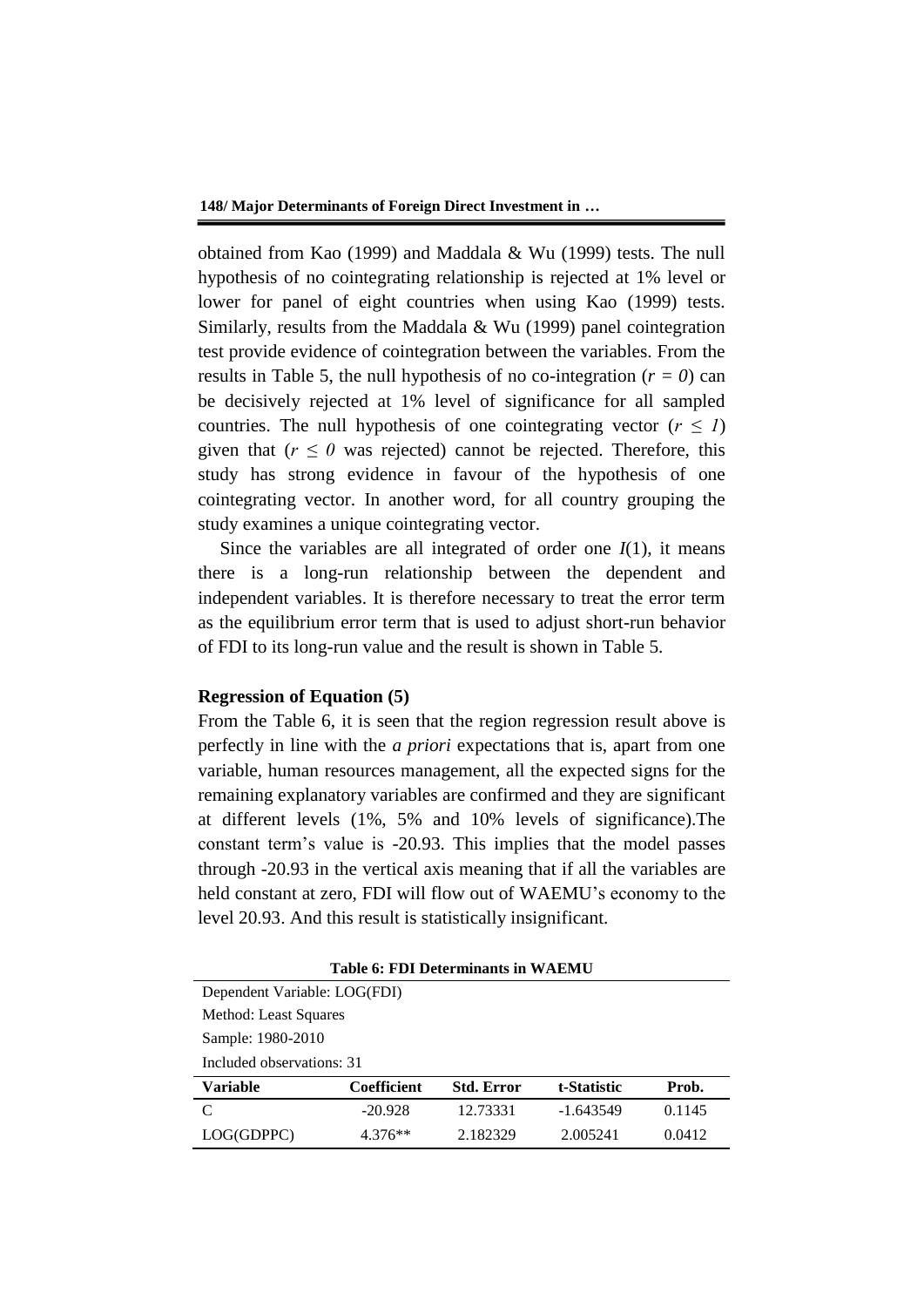| <b>Table 6: FDI Determinants in WAEMU</b> |             |                       |             |        |  |  |
|-------------------------------------------|-------------|-----------------------|-------------|--------|--|--|
| LOG(EXR)                                  | $1.036*$    | 0.530644              | 1.951667    | 0.0638 |  |  |
| LOG(FD)                                   | $2.035***$  | 0.603862              | 3.370498    | 0.0028 |  |  |
| LOG(INFD)                                 | $0.365***$  | 0.055313              | 6.605554    | 0.0013 |  |  |
| LOG(HC)                                   | $-4.213**$  | 2.200113              | $-1.91503$  | 0.0329 |  |  |
| LOG(OPN)                                  | 1.7989*     | 0.874012              | 2.057972    | 0.0516 |  |  |
| <b>INFL</b>                               | $-0.012***$ | 0.001156              | $-10.7206$  | 0.0029 |  |  |
| <b>PRK</b>                                | $-0.187$    | 0.159414              | $-1.171531$ | 0.2539 |  |  |
| R-squared                                 | 0.941       | Mean dependent var    |             | 4.413  |  |  |
| Adjusted R-squared                        | 0.919       | S.D. dependent var    |             | 1.247  |  |  |
| S.E. of regression                        | 0.355       | Akaike info criterion |             | 1.005  |  |  |
| Sum squared resid                         | 2.774       | Schwarz criterion     |             | 1.421  |  |  |
| Log likelihood                            | $-6.576$    | Hannan-Quinn criter.  |             | 1.141  |  |  |
| F-statistic                               | 43.499***   | Durbin-Watson stat    |             | 1.696  |  |  |
| Prob(F-statistic)                         | 0.000       |                       |             |        |  |  |

**Iran. Econ. Rev. Vol. 22, No.1, 2018 /149**

**Notes**: \*\*\* = significant at 1% level of significance

 $** =$  significant at 5% level of significance

 $* =$  significant at 10% level of significance

**Source**: Computed by the Author, 2015

The coefficient of GDPPC is 4.38. This implies that there is a direct relationship between FDI and per capita GDP (proxy for market size) in the short run such that a one unit increase in per capita GDP will increase the level of FDI inflows in WAEMU by 4.38, all other variables being held constant. This finding is statistically significant at 5% level of significance. This agrees with the literature that market size is one of the major determinants of FDI in developing countries (Bhinda et al., 1999; Morisset, 2000; Bende-Nabende, 2002; Lemi & Asefa, 2003; Asiedu, 2002 and 2006; Dupasquier & Osakwe, 2006; Fedderke & Romm, 2006; and Kinda, 2010). This is understandable because MNCs and capital owners are mainly after their own interests and profits, not for the development of LDCs. In WAEMU, this study confirms that per capita GDP determines FDI inflows.

The coefficient of EXR is 1.03. This implies that there is a direct relationship between FDI and exchange rate volatility in the short run. This finding is statistically significant at 10% level. In other words, a moderate appreciation of exchange rate volatility enhances and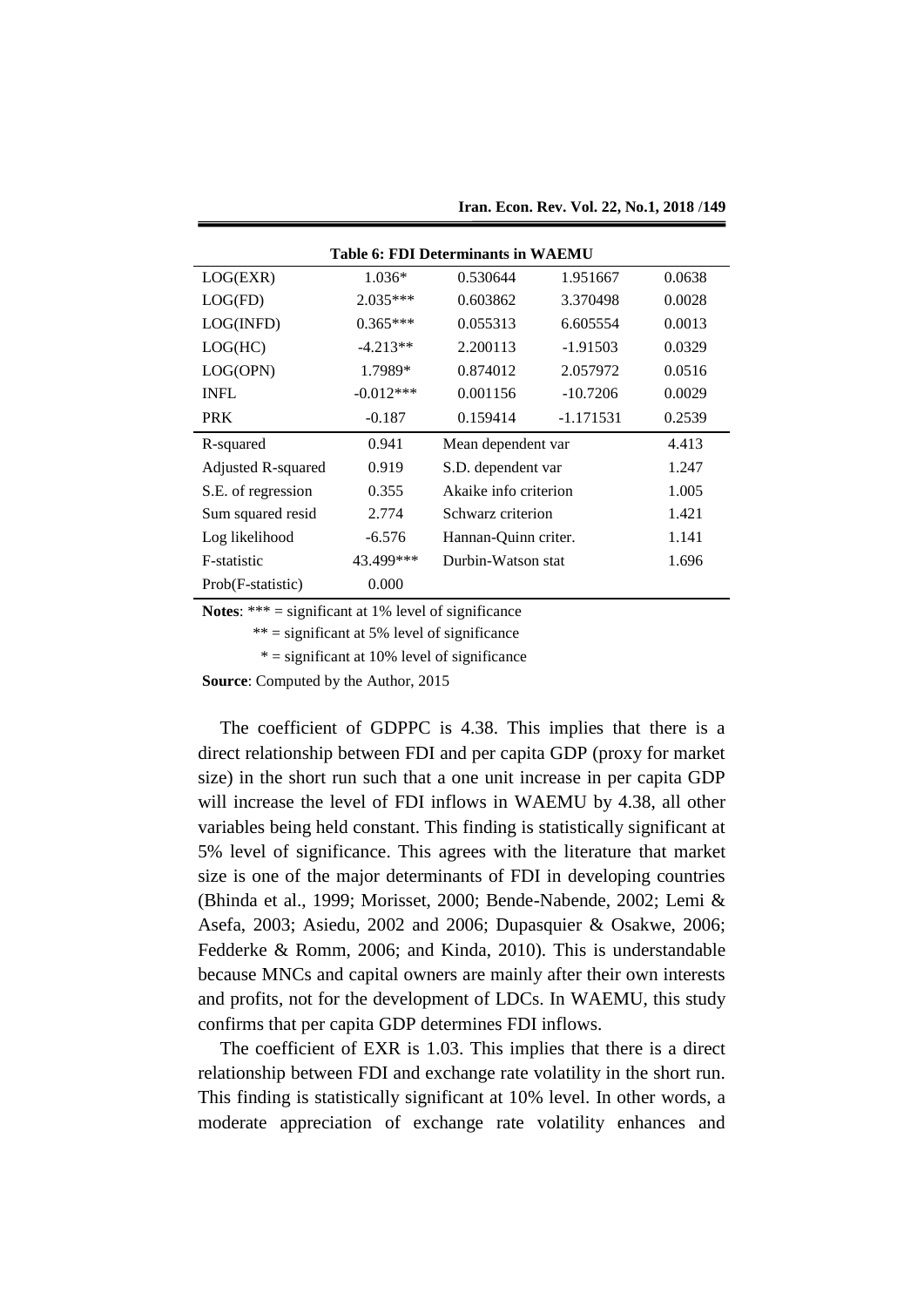determines FDI inflows in the economy of WAEMU. This is in line with the theory and with the point of view of Asiedu (2006), Busse & Nunnenkamp (2007) and Campos & Kinoshita (2008).

The coefficient of FD is 2.03. Here also, there is a strong positive relationship between FDI and financial development in the short run such that a unit increase in credit to private sector will bring about an increase of 2.03 unit in the inflows of FDI, all other variables being held constant. This finding is statistically significant at 1% level of significance; more so, it is in line with the finding in the literature of Saibu et al. (2011), Albulescu et al. (2010), and Alfaro et al. (2004). This finding is in line with the theory which says that a moderate increase in financial development will increase economic activities (that is growth which in turn attracts FDI) and then enhances FDI inflows, *ceteris paribus*. But when the level of financial development is weak, it deters FDI inflows because foreign money and all the financial tools are needed for the increase of the production and its linkages within an economy.

The coefficient of infrastructure development is 0.36. This implies that there is a positive relationship between FDI and infrastructure development so that an increase of infrastructure development by 100% will cause FDI to flows in WAEMU by 36% all other variables being held constant. This result is statistically significant at 1% level of significance. This finding is a proof that infrastructure development is also one of the major variables that drive FDI in the Region economy. This finding is correlated with the previous ones, especially financial development and economic growth. Also, it brings an answer to the second research question of this paper.

The coefficient of human capital is negative (-4.21) meaning that there is a strong but negative relationship between FDI and human capital in WAEMU. This result implies a dearth of competent manpower to achieve the ends of investors. This is not unexpected given the poor attention directed by governments in the region to capacity building in higher institutions and the recourse lately by citizens to be schooled in the Western countries. Investors also come along with expatriates to manage their businesses. This result is consistent and statistically significant at 5% level of significance. Even though this result is contrary to expectations, it conforms to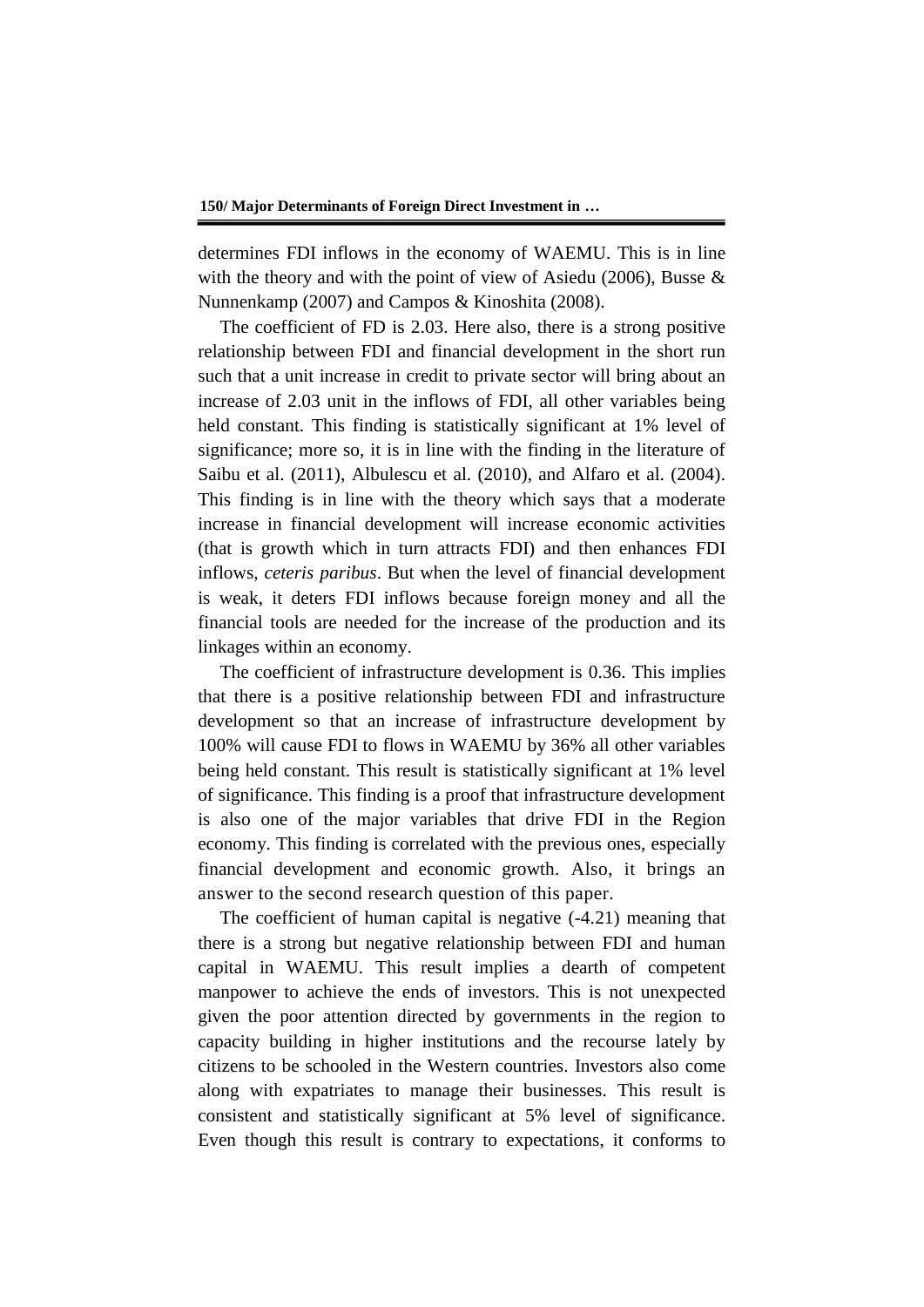some findings in the literature (Samir Amin, etc.). This finding confirms that the state of human resources management in the region is not favorable towards attracting FDI inflows.

The coefficient of trade openness (OPN) is 1.798. This implies that there is a positive relationship between FDI and trade openness in the short run such that a total openness to trade in the community will enhances FDI inflows weakly by 179.8%, all other variables being held constant. This result is statistically significant at 10% level of significance. This finding confirms the view of many researchers found in the literature on FDI inflows (Albulescu et al., 2010; Chakrabarti, 2001; Morisset, 2000; Bende-Nabende, 2002; Tsikata et al., 2000; Asiedu, 2002; Noorbakhsh et al., 2001; and Singh & Jun, 1995). This finding confirms that trade openness affects FDI inflows in WAEMU.

The elasticity of inflation (INFL) is -0.012. This implies that there is an adverse relationship between FDI and inflation rate in the short run such that a unit increase in inflation rate will bring about a decrease in 0.012 unit in the inflow of FDI, all other variables being held constant. Inflation is a proxy for macroeconomic stability or economic environment. So, macroeconomic instability will lead FDI inflows to fall in WAEMU in the period 1980-2010. This result is statistically significant at 1% level of significance. This finding confirms the findings in the literature that "better business friendly environment impacts positively FDI inflows".

Political instability's coefficient is -0.19 implying that any political turbulence deters FDI inflows in the economy of WAEMU within 1980-2010, all other things being held constant. But this finding is not statistically significant. This result is in line with the literature knowing that risk deters foreign private investment in Africa (Jaspersen et al., 2000; Collier & Pattillo, 1997 and 2000) meaning that no investor will take his money in an environment where there is political crisis because it will jeopardize the business activities. Fstatistic is useful for joint significance of the parameter estimates. In the case of this study and at this junction, the F-statistic (43.50) shows that the model is useful in determining whether any relationship exists between FDI and the other variables in WAEMU (per capita GDP, exchange rate volatility, financial development, infrastructure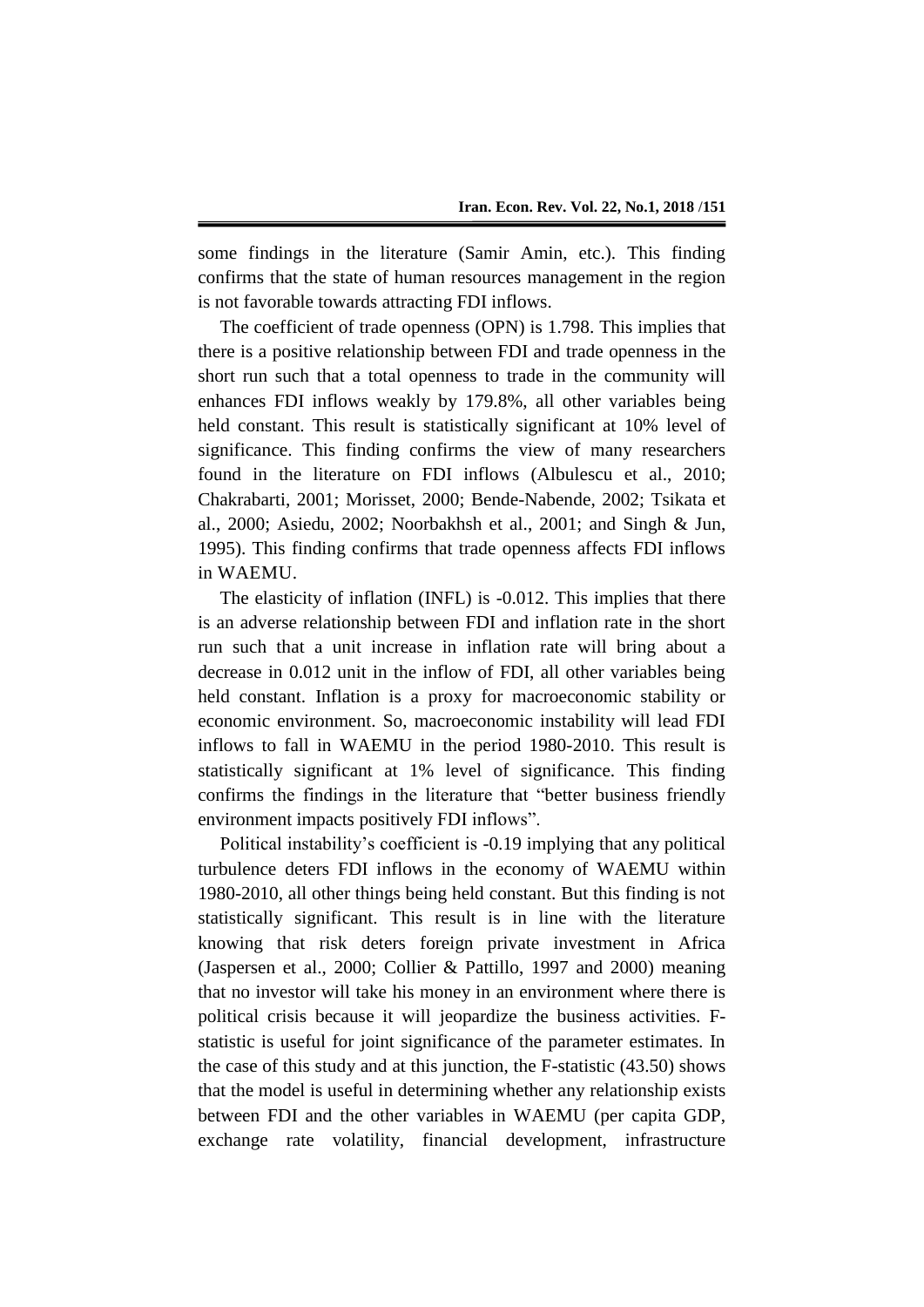development, human resources management, trade openness, inflation (or macroeconomic environment), and political instability). The Fstatistic also shows that the coefficients are jointly statistically significant at 1% level of significance.

The calculated Durbin-Watson statistic (D-W statistic) from the results presented in the above table (Table 6) gives the value of 1.69 far from 2; this shows that there is serial correlation in the model. The coefficient of determination  $(R^2)$  from our results is given as 0.9405. This implies that 94.05% of the variations in the FDI in WAEMU are accounted for by the included explanatory variables of per capita GDP, exchange rate volatility, financial development, infrastructure development, human resources management, trade openness, macroeconomic environment (i.e. inflation rate) and political instability. With this value of 94.05% for  $R^2$ , it can be inferred that this result is therefore of good fit. The adjusted coefficient of determination (adjusted  $R^2$ ) is given as 0.9189. This means that precisely 92 % of the variations in the FDI inflows of WAEMU are accounted for by the included variables, after the coefficient of determination has been adjusted to make it insensitive to the number of included variables.

#### **5. Summary of Findings**

- (i) The study finds that not all the variables identified in the literature determine FDI inflows after the empirical research through the running of some econometric regressions.
- (ii) A moderate appreciation in the level of exchange rate volatility enhances and determines positively the inflows of FDI in WAEMU.
- (iii) The level of financial development in WAEMU favors and encourages inflows of FDI during the period under study.
- (iv) The state of human resources management (or labor force) does not favour FDI inflows in the WAEMU region during the period 1980-2010.
- (v) Trade openness is found to be one of the major determinants of FDI inflows in the region during the period 1980-2010.
- (vi) Macroeconomic instability deters and does not favor inflows of FDI in the WAEMU region during the period 1980-2010.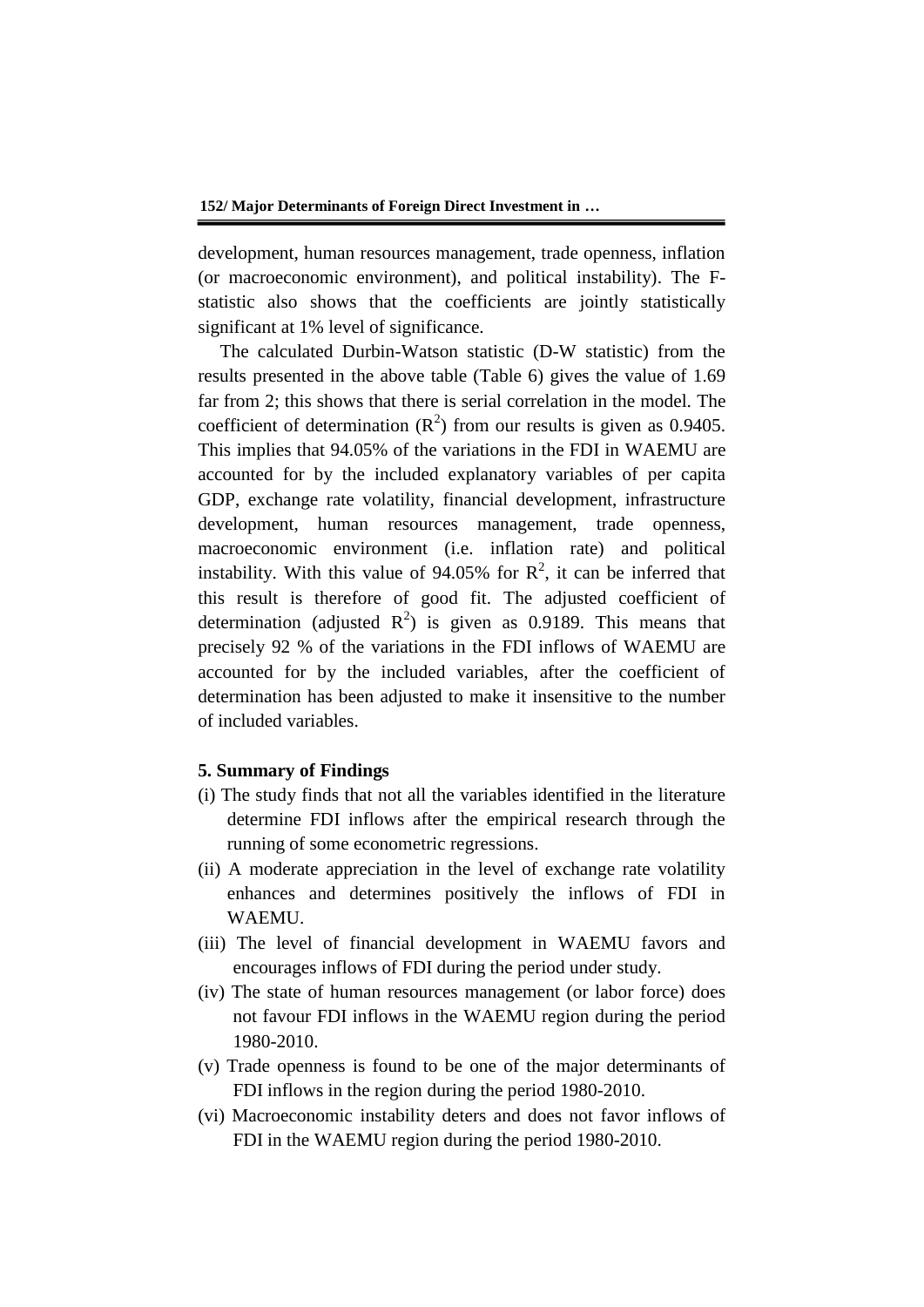# **6. Policy Implications**

First, in order to avoid wastage, regional governments should not implement policies drawn by international institutions and developed countries without being sure that their proposed strategies and policies fit their economy. Rather economic decisions should be made based on the investigations made on that economy not after some generalized economic policies. Secondly, the movement of exchange rate (the value of US dollar in term of CFA Franc) should be monitored knowing that volatility in the depreciation of foreign money will deter and discourage considerably FDI inflows in WAEMU.

Thirdly, innovation should be brought into the financial sector to revitalize the bank system and the financial market in order to boost FDI inflows in that economy which will favor economic growth and development. Fourthly, knowing that educated and healthy people will favor an increase of production and productivity, policy yielding to train and form the labor force should be encouraged for it will attract more of FDI in WAEMU. Finally, knowing that no investor will take his money to an unstable environment, economic and political leaders should take sound decisions that will favor business friendly environment in WAEMU by reducing political risk, ensuring property rights, most importantly bolstering growth in the market size, as well as wage moderation, lowering corporate tax rates, and ensuring full integration of their economy into the world economy.

#### **References**

Adofu, I. (2010). Accelerating Economic Growth in Nigeria: The Role of FDI. *Research Journal of Economic Theory, 2*(1), 11–15.

Agarwal, J. P. (1980). Determinants of Foreign Direct Investment: A Survey. *Review of World Economics, 116*, 739–773.

Akinleye, S. O., & Fakiyesi, O. A. (2011). Effect of Stock Market Development on Economic Growth in Nigeria: An ECM Approach. *Business and Management Journal, 1*(1), 9–22.

Albulescu, C. T., Briciu, L., & Loana, S. (2010). Determinants of FDI in CEECS: The Role of Financial Stability, ASAU II. *Economic Sciences*, *3*, 3–32.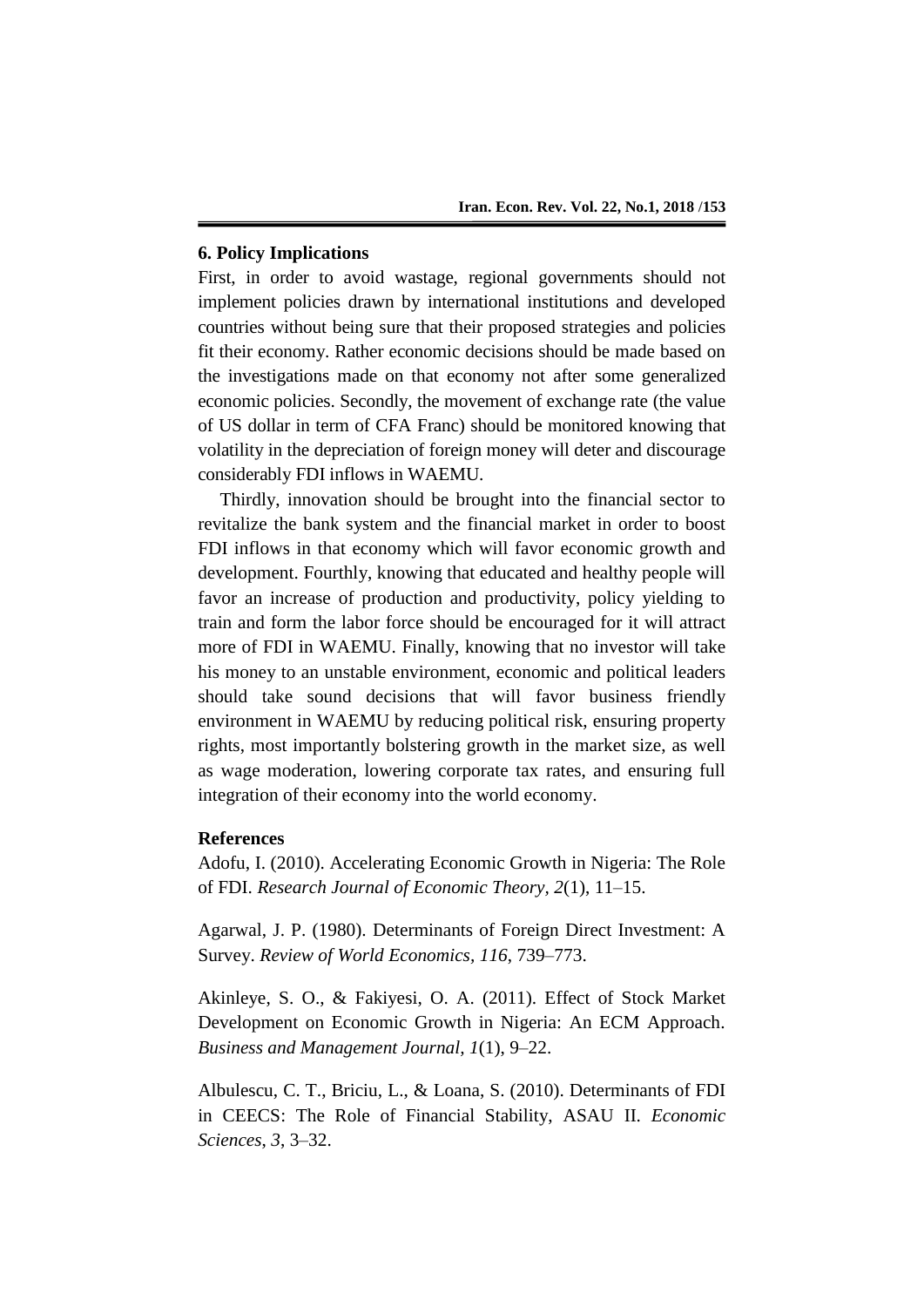Alesina, A., & Dani, R. (1994). Distribute Politics and Economic Growth. *Quarterly Journal of Economics, 109*(2), 465–490.

Alsan, M., Bloom, D. E., & Canning, D. (2006). The Effect of Population Health on FDI Inflows to Low- and Middle-Income Countries. *World Development*, *34*(4), 613–630.

Anyanwu, J. C. (1998). An Econometric Investigation of Determinants of FDI in Nigeria. In *Investment in the Growth Process: Proceedings of the Nigerian Economic Society Conference 1998* (219–40). Ibadan, Nigeria.

Asiedu, E. (2004). Policy Reform and Foreign Direct Investment to Africa: Absolute Progress but Relative Decline. *Development Policy Review, 22*(1), 41–48.

Asiedu, E. (2006). FDI in Africa: The Role of Natural Resources, Market Size, Government Policy, Institutions and Political Instability. *The World Economy, 29*(1), 63–77.

Baeka, I. M., & Okawa, T. (2001). Foreign Exchange Rates and Japanese FDI in Asia. *Journal of Economics and Business, 53*, 69–84.

Balasubramanyam, V. N., Salisu, M., & Sapsford, D. (1996). Foreign Direct Investment and Growth in EP and IS Countries. *The Economic Journal*, *434*, 92–105.

Basu, A., & Srinivisan, K. (2002). Foreign Direct Investment in Africa: Some Case Studies. *IMF Working Paper,* Retrieved from https://www.imf.org/external/pubs/ft/wp/2002/wp0261.pdf.

Bellak, C., Leibrecht, M., & Stehrer, R. (2010). The Role of Public Policy in Closing Foreign Direct Investment Gaps: an Empirical Analysis. *Empirica, 37*(1), 19–46.

Bende-Nabende, A. J., Ford, S. S., & Slater, J. (2002). FDI in East Asia: Trends and Determinants. *Asia Pacific Journal of Economics and Business, 6*(1), 4–25.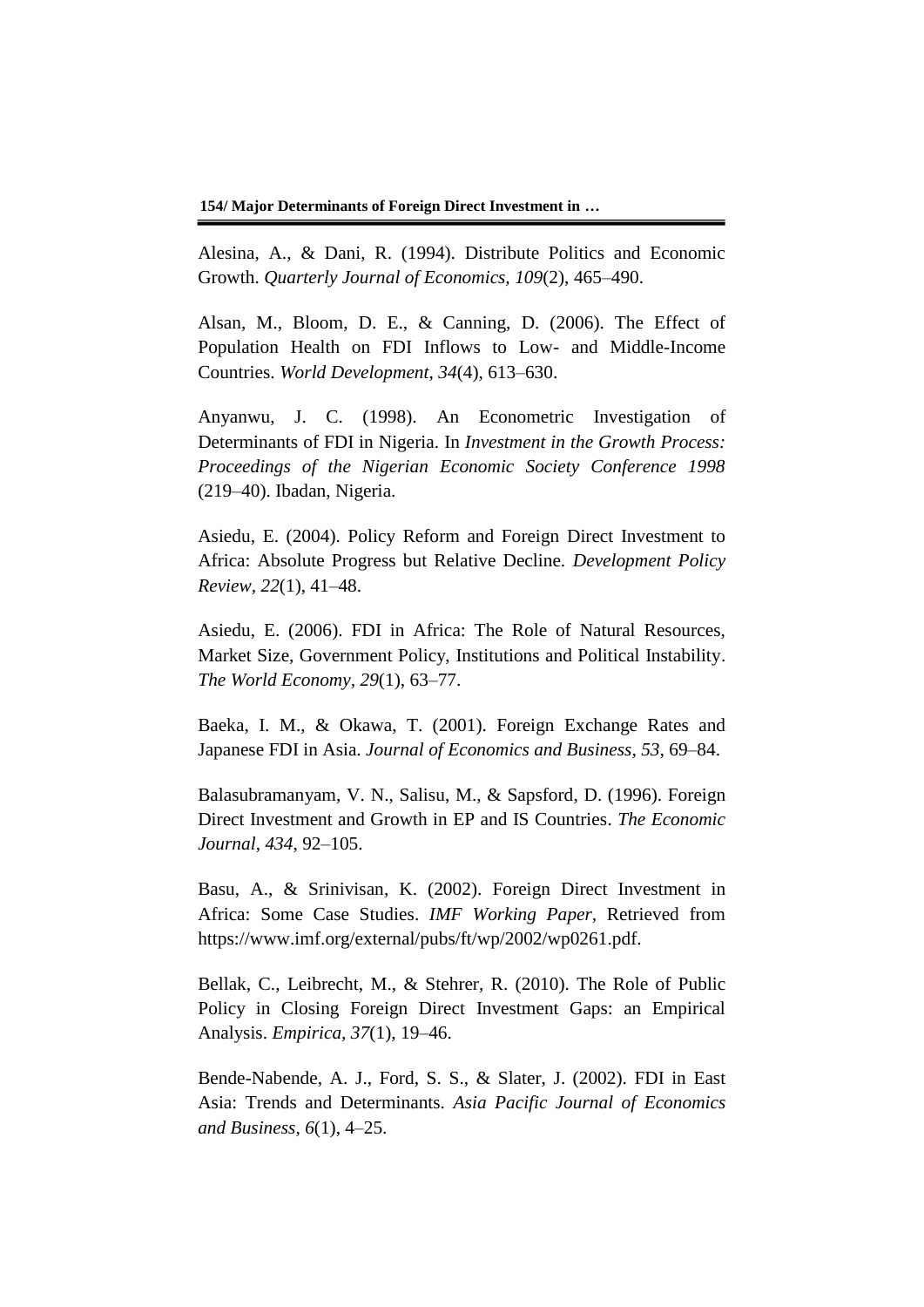Blomstrom, K., & Globerman, S. (2001). The Determinants of Host Country Spillovers from FDI: A Review and Synthesis of the Literature. In: Pain, N. (Ed.). *Inward Investment, Techno-logical Change and Growth: The Impact of MNCs on the U.K. Economy*. London: Palgrave Press.

Borensztein, E. J., De Gregorio, E. J., & Lee, J. W. (1998). How Does FDI Affect Economic Growth? *Journal of International Economics*, *45*, 115–135.

Brainard, S. L. (1993). A Simple Theory of Multinational Corporations and Trade with Trade-Off between Proximity and Concentration. *NBER Working Paper,* Retrieved from https://econpapers.repec.org/RePEc:nbr:nberwo:4269.

Brooks, D. H., Fan, E. X., & Sumulong, L. R. (2004). *FDI: Recent Trends and the Policy Context,* In: Brooks, D. H. & Hill, H. (Eds.), *Managing FDI in a Globalizing Economy* (1-27). London: Palgrave.

Busse, M. K. J., & Nunnenkamp, P. (2007). FDI and Capital Account Liberalisation, *European Journal of Political Economy, 27*(2), 397– 415.

Campos, N., & Kinoshita, Y. (2002). FDI as Technology Transferred: Some Panel Evidence from the Transition Economies. *The Manchester School*, *70*(3), 398–419.

Campos, N. F., & Kinoshita, Y. (2008). FDI and Structural Reforms: Evidence from Eastern Europe and Latin America. *IMF Working Paper,* Retrieved from https://www.imf.org/external/pubs/ft/wp/2008/wp0826.pdf.

Chakrabarti, A. (2001). The Determinants of Foreign Direct Investment: Sensitivity Analysis of Cross-Country Regressions. *Kyklos*, *54*, 89–113.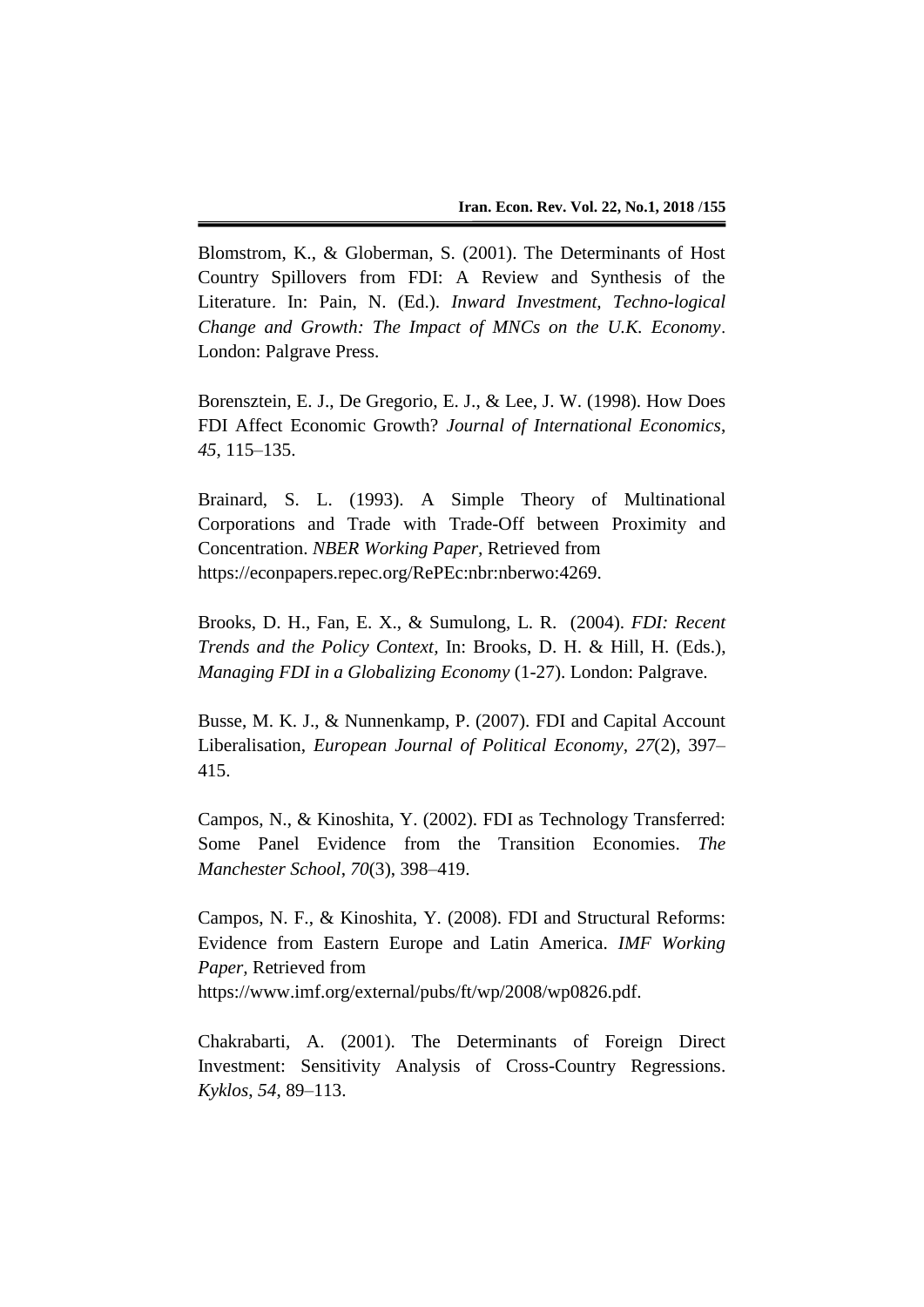**156/ Major Determinants of Foreign Direct Investment in …**

Coase, R. (1937). The Nature of the Firm. *Economica, 4*(16), 386–405.

Dauda, R. O. S. (2008). Trend, Behavioural Patterns and Growth Implications of Foreign Private Capital Flows in Nigeria. *The IUP Journal of Financial Economics, 10*(3), 29–40.

Dauti, B. (2008). Determinants of FDI inflow in South East European Countries-Panel Estimation. Retrieved from https://mpra.ub.uni-muenchen.de/18273/1/MPRA\_paper\_18273.pdf.

Dees, S. (1998). Foreign Direct Investment in China: Determinants and Effects. *Economics of Planning, 31*, 175–194.

Dunning, J. H. (1980). Toward an Eclectic Theory of International Production: Some Empirical Tests. *Journal of International Business Studies*, Retrieved from www.sciepub.com/reference/43746.

Dunning, J. H. (1993). *Multinational Enterprises and the Global Economy.* Harlow, Essex: Addison Wesley.

Dupasquier, C., & Osakwe, P. N. (2006). FDI in Africa: Performance, Challenges, and Responsibilities. *Journal of Asian Economics, 17*, 241–260.

Easterly, W. (2003). Can Foreign Aid Buy Growth? *Journal of Economic Perspectives*, *17*, 23–48.

Ekpo, A. H. (1995). Foreign Direct Investment in Nigeria: Evidence from Time Series Data. *CBN Economic and Financial Review*, *35*(1), 59–78.

Fernandez-Arias, E., & Hausmann, R. (2000). Is FDI a Safer Form of Financing? Inter-American Development Bank. *Working Paper,* Retrieved from https://econpapers.repec.org/RePEc:idb:wpaper:4201.

Findlay, R. (1978). Relative Backwardness, FDI, and the Transfer of Technology: A Simple Dynamic Model. *Quarterly Journal of Economics, 62*, 1–16.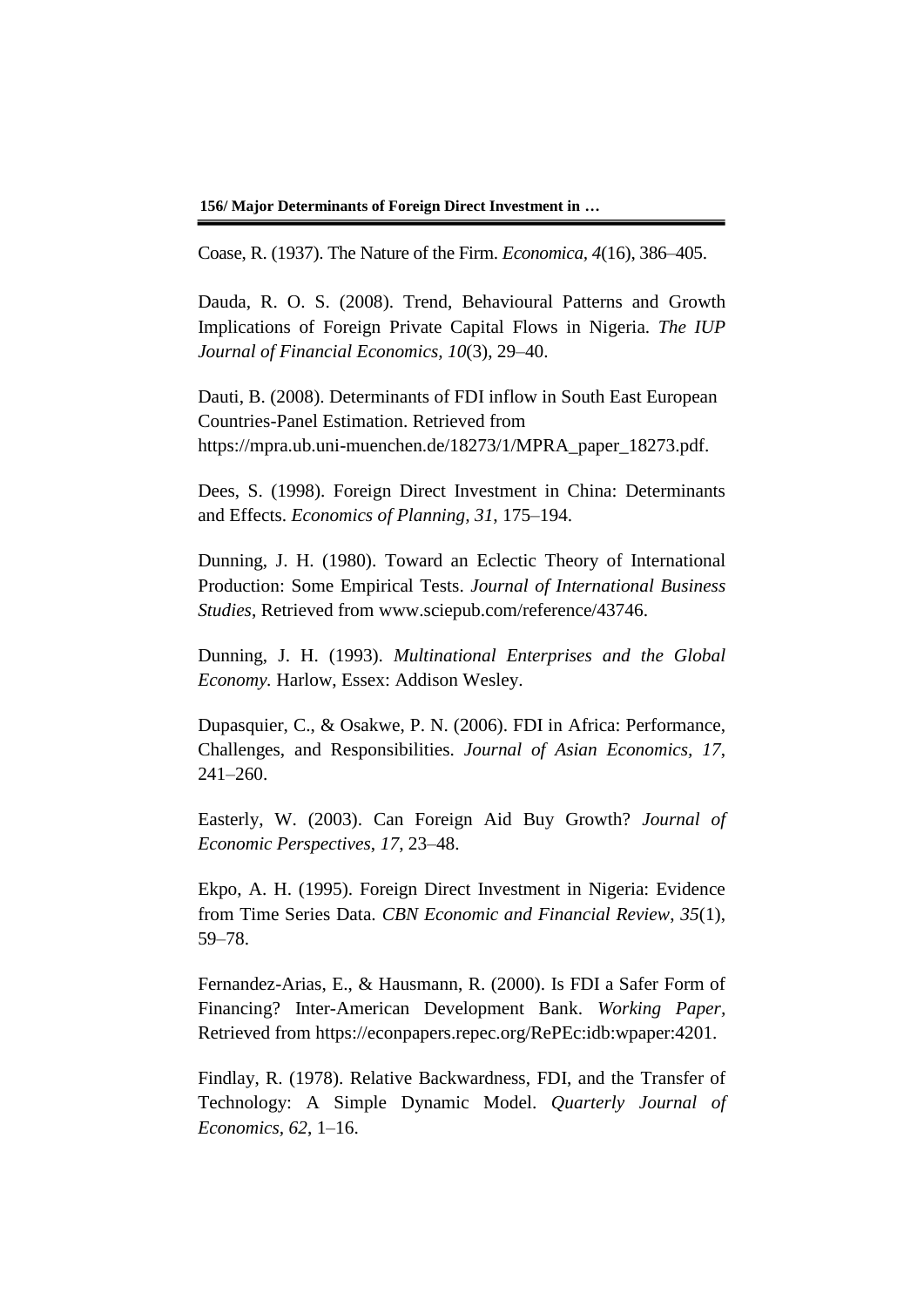Froot, K. A. (1991). Japanese Foreign Direct Investment. *NBER Working Paper,* Retrieved from

www.sciencedirect.com/science/article/pii/088915839290022V.

Hailu, Z. A. (2010). Demand Side Factors Affecting the Inflow of FDI to African Countries: Does Capital Market Matter? *International Journal of Business and Management, 5*(5), 104–116.

Hayami, Y. (2001). *Development Economics: From Poverty*  Alleviation to the Wealth of Nations (2<sup>nd</sup> Ed.). New York: Oxford University Press.

Hermes, N., & Lensink, R. (2003). Foreign Direct Investment, Financial Development and Economic Growth. *Journal of Development Studies*, *40*(1), 142–163.

Herve, D. B. G. (2016). Financial Integration, Foreign Direct Investment and Growth: Panel Data Analysis for West African Economic Monetary Union Countries (WAEMU). *Applied Economics and Finance, 3*(4), 48–56.

Hymer, S. H. (1976). *The International Operations of National Firms: Study of FDI* (Doctoral Dissertation, MIT University, Cambridge). Retrieved from http://hdl.handle.net/1721.1/27375.

International Monetary Fund. (2009). *The Global Financial Crisis: Impact on WAEMU Member Countries and Policy Options.* Retrieved from https://www.imf.org/external/pubs/ft/spn/2009/spn0916.pdf.

Jaspersen, F., Aylward, A., & Knox, A. (2000). The Effects of Risk on Private Investment: Africa Compared with other Developing Areas. In: Collier, P. & Pattillo, C. (Eds.). *Investment and Risk in Africa.* New York: St. Martin's Press.

Jeon, B. N., & Rhee, S. S. (2008). The Determinants of Korea's FDI from the USA, 1980-2001: An Empirical Investigation of Firm Level Data. *Contemporary Economic Policy, 26*(1), 118–131.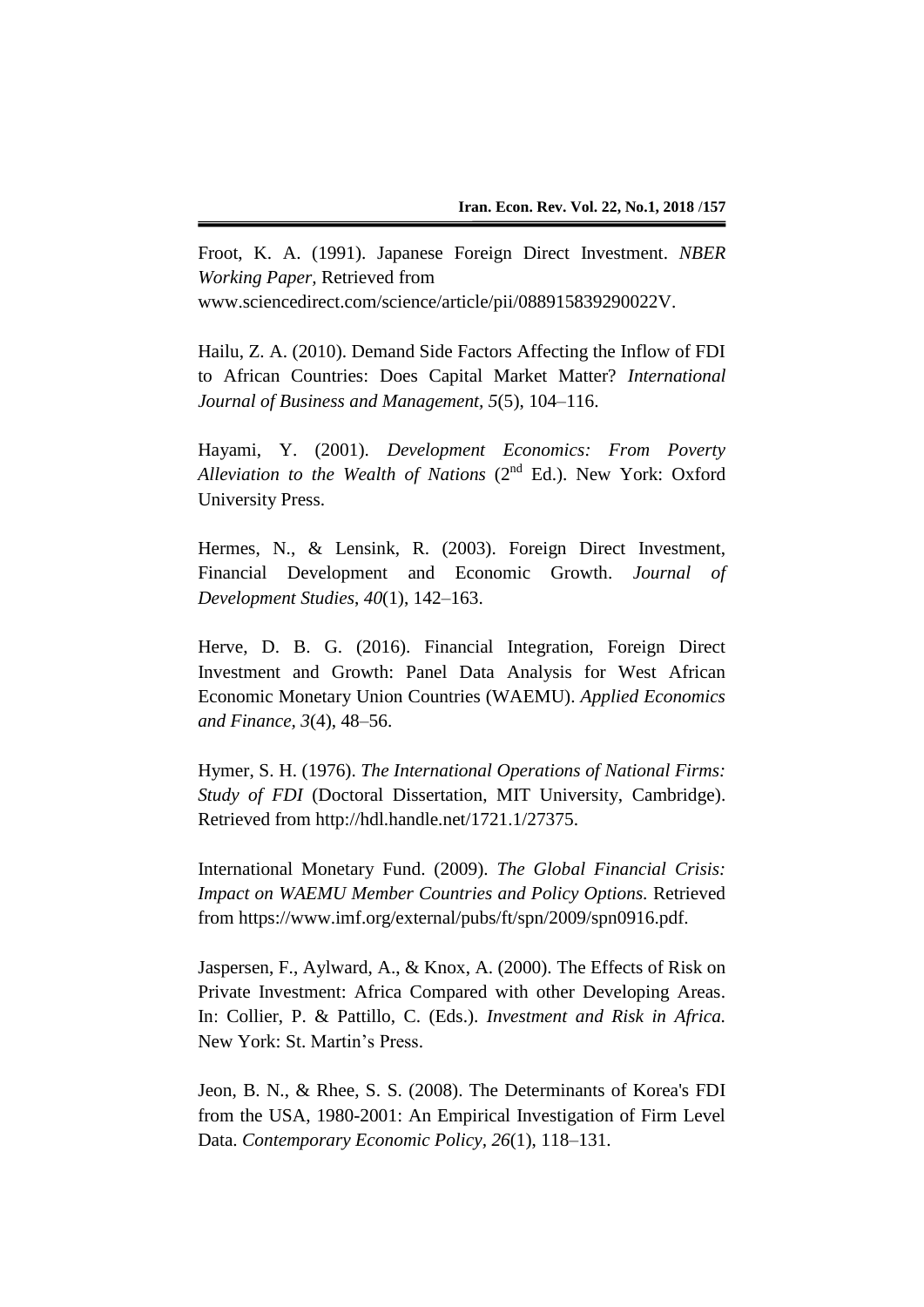**158/ Major Determinants of Foreign Direct Investment in …**

Jones, G. (1996). *The Evolution of International Business.* London: Routledge.

Kao, C. (1999). Spurious Regression and Residual-based Tests for Cointegration in Panel Data. *Journal of Econometrics*, *90*, 1–44.

Khair-uz, Z., Hashim, S., & Awan, Z. (2006). Economic Determinants of FDI in Pakistan. *Gomal University Journal of Research, 22*, 49–57.

Khan, M. A., & Khan, S. A. (2011). Foreign Direct Investment and Economic Growth in Pakistan: A Sectoral Analysis. *PIDE Working Papers*, *67*, 7–28.

Kinda, T. (2010). Investment Climate and FDI in Developing Countries: Firm Level Evidence. *World Development, 38*(4), 498–513.

Kindleberger, C. P. (1969). American Business Abroad. *The International Executive, 11*, 11–12.

Knickerbocker, C. P. (1973). *Oligopolistic Reaction and Multinational Enterprise.* Boston: Harvard University Press.

Lemi, A., & Asefa, S. (2003). Foreign Direct Investment and Uncertainty: Empirical Evidence from Africa. *Africa Finance Journal, 5*, 36–67.

Loree, D. W., & Guisinger, S. E. (1995). Policy and Non-Policy Determinants of U. S. Equity FDI. *Journal of International Business Studies*, *26*(2), 281–299.

Loungani, P., & Razin, A. (2001). How Beneficial is FDI for Developing Countries? *Finance and Development, 38*, 6–10.

Maddala, G. S., & Wu, S. (1999). A Comparative Study of Unit Root Tests with Panel Data and a New Simple Test. *Oxford Bulletin of Economics and Statistics, 61*, 631–652.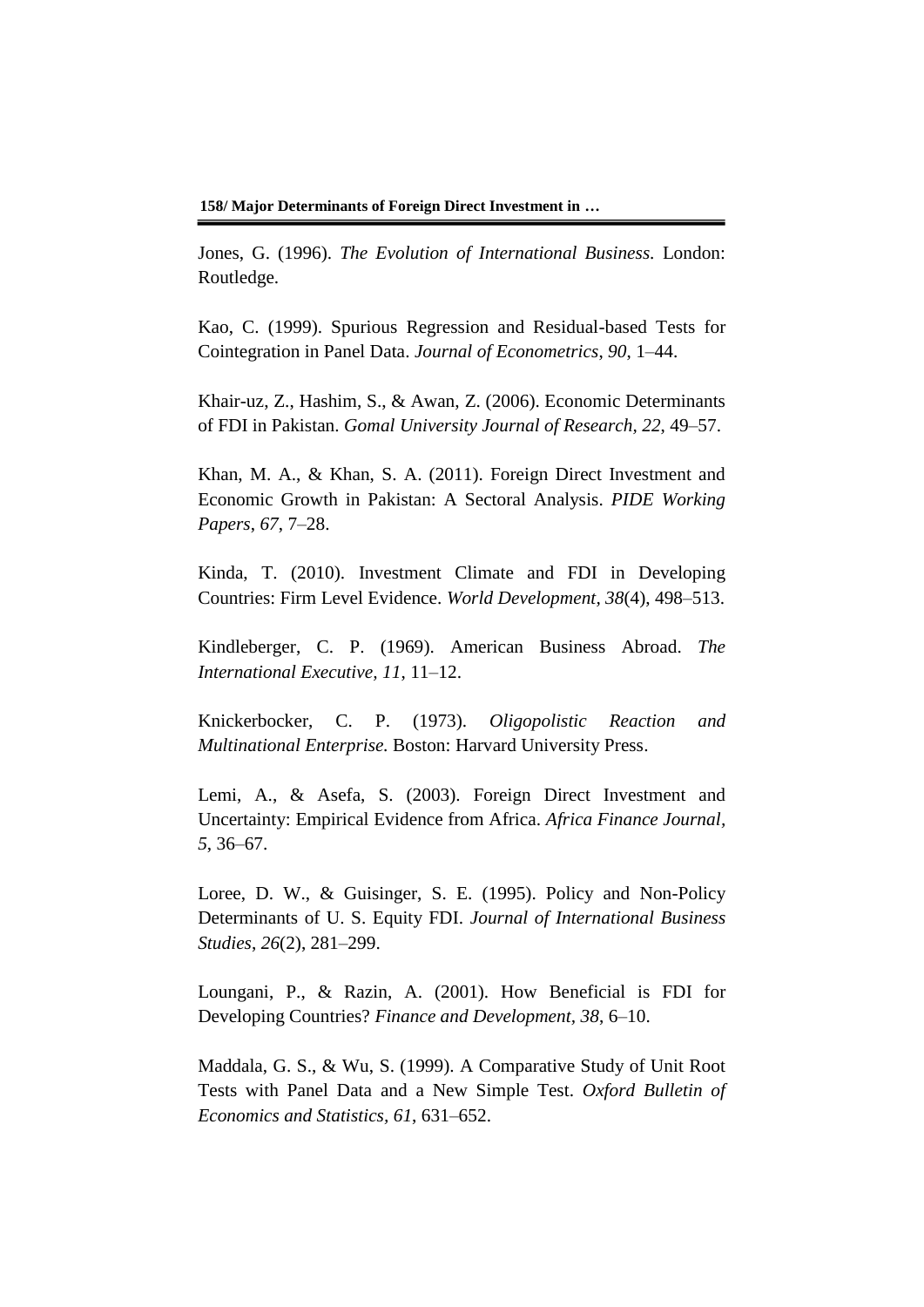Markusen, R. J. (1984). Multinationals, Multi-Plant Economies and the Gains from Trade, *Journal of International Economics, 16*, 205– 226.

Markusen, J. R., & Maskus, K. E. (2002). Discriminating among Alternative Theories of the Multinational Enterprise. *Review of International Economics*, *10*, 694–707.

Miyamoto, K. (2008). Human Capital Formation and Foreign Direct Investment in LDCs. *Development Centre on Financing Development*, *2*(7), 577–593.

Mohamed, S. E., & Sidiropoulos, M. G. (2010). Another Look at the Determinants of FDI in MENA Countries: An Empirical Investigation. *Journal of Economic Development, 35*(2), 75–96.

Morisset, J. (2000). Foreign Direct Investment in Africa: Policies Matter. *Transnational Corporations*, *9*(2), 107–25.

Mottaleb, K. A., & Kalirajan, M. (2010). Determinants of Foreign Direct Investment in Developing Countries: A Comparative Analysis. *Margin: The Journal of Applied Economic Research, 4*(4), 369-204.

Moosa, I. (2002). *Foreign Direct Investment: Theory, Evidence and Practice.* New York: Palgrave.

Musila, J. W., & Sigue, S. P. (2006). Accelerating FDI Flow to Africa: from Policy Statements to Successful Strategies. *Managerial Finance*, *32*(7), 577–593.

Nagou, M. (2016). Macroeconomic Determinants of Foreign Direct Investment in WAEMU Countries: The Place of Electronic Communication. *Modern Economy, 7*, 1601–1609.

Nasser, O. M., & Gomez, X.G. (2009). Do Well-Functioning Financial Systems Affect the FDI Flows to Latin America? *International Research Journal of Finance and Economics, 29*, 60–75.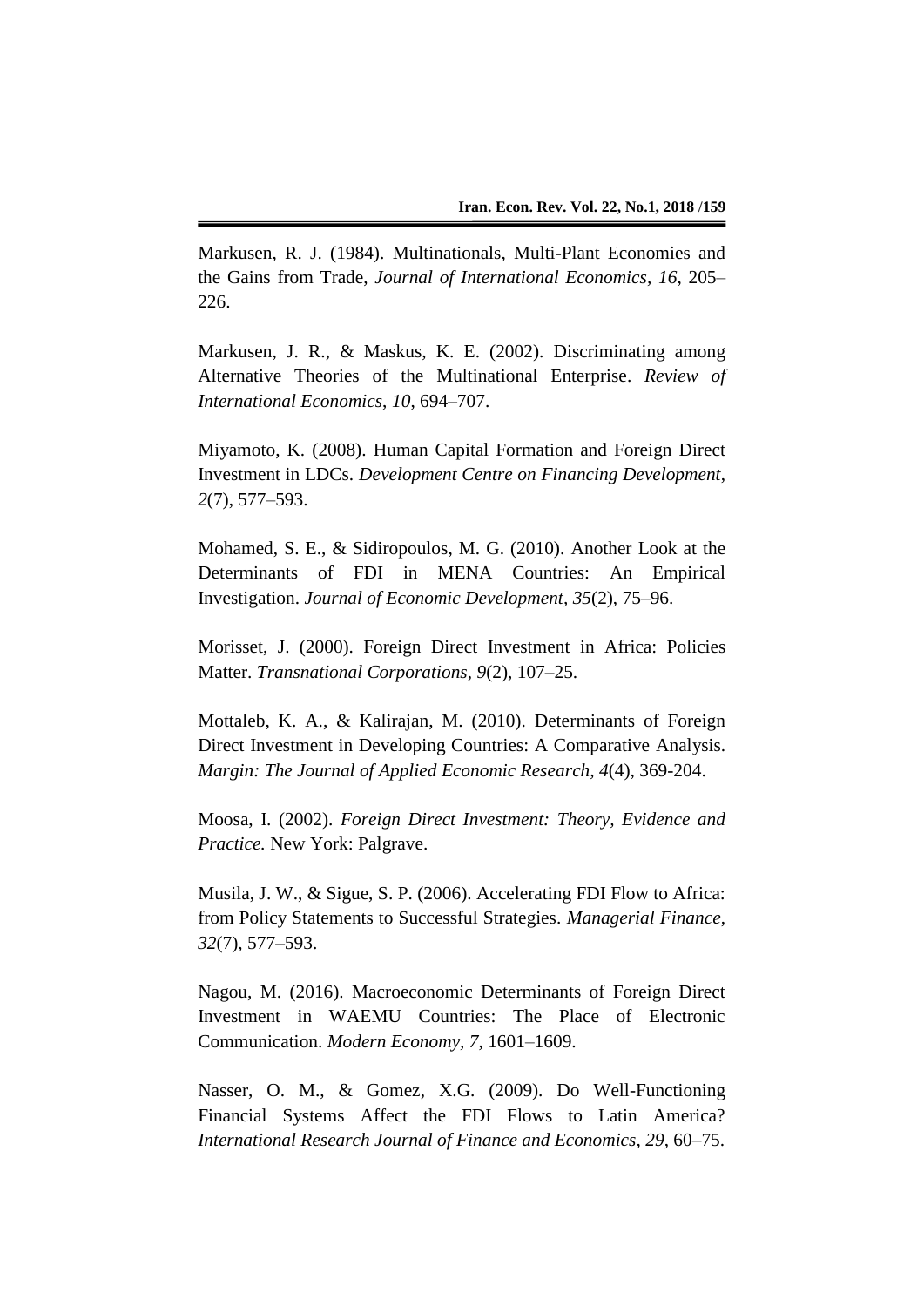Nonnenberg, M. B., & de Mendonça M. J. C. (2004). The Determinants of Direct Foreign Investment in Developing Countries. *IPEA Working Paper,* Retrieved from http://www.anpec.org.br/encontro2004/artigos/A04A061.pdf.

Noorbakhsh, F., Paloni, A., & Youssef, A. (2001). Human Capital and FDI Inflows to LDCs: New Empirical Evidence. *World Development, 29*(9), 1593–1610.

Nurkse, R. (1955). *Problems of Capital Formation in Underdeveloped*  Countries (4<sup>th</sup> Ed.). Oxford: Basil Blackwell.

Nwokoma, N. I. (2004). Stock Market Performance and Macroeconomic Indicator Nexus in Nigeria, An Empirical Investigation. *9 th Annual Conference on Econometric Modelling for Africa by the African Econometrics Society,* Cape Town: University of Cape Town.

Organisation for Economic Cooperation and Developmen. (2007). *International Investment Perspectives: Freedom of Investment in a Changing World.* Retrieved from

http://www.oecd.org/daf/inv/investmentstatisticsandanalysis/internatio nalinvestmentperspectives2007freedomofinvestmentinachangingworld .htm.

Omran, M., & Bolbol, A. (2003). FDI, Financial Development, and Economic Growth: Evidence from the Arab Countries. *Review of Middle East Economics and Finance, 1*, 231–249.

Razin, A., Sadka, E., & Coury, T. (2002). Trade Openness and Investment Instability. *Journal of International Economics, 61*(2003), 285-306.

Reiter, S. L., & Steensma, K. H. (2010). Human Development and FDI in Developing Countries: The Influence of FDI Policy and Corruption. *World Development, 38*(12), 1678–1691.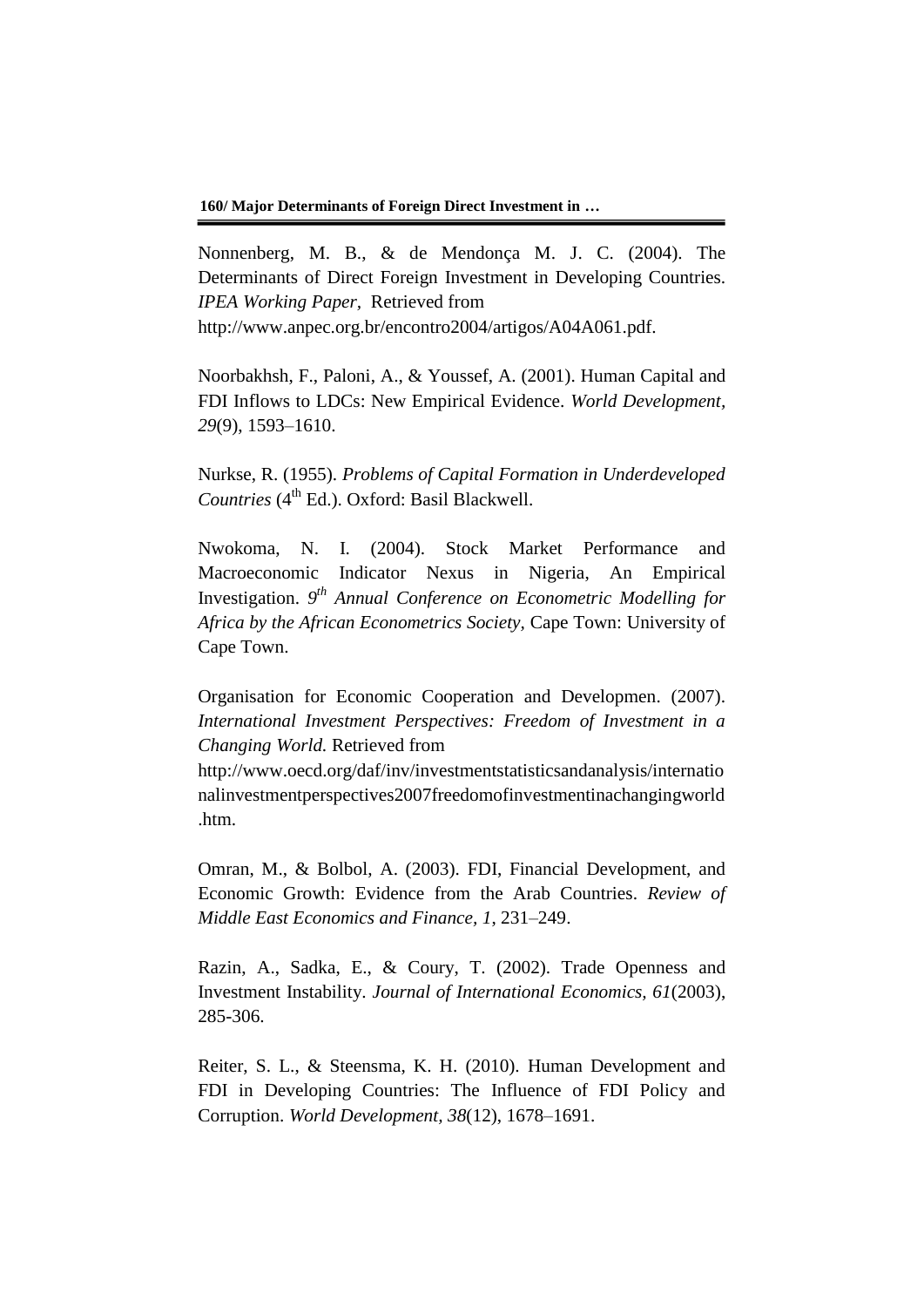Saibu, O. M., Fakanbi, K. E., & Agboola, O. W. (2011). Political Dispensation and Macroeconomic Performance in Nigeria (1970- 2009). *MPRA Working Paper,* Retrieved from http://mpra.ub.unimuenchen.de/34821.

Sekkat, K., & Veganzones-Varoudakis, M. A. (2007). Openness, Investment Climate, and FDI in Developing Countries. *Review of Development Economics, 11*(4), 607–620.

Singh, H., & Jun, K. W. (1995). Some New Evidence on Determinants of FDI in Developing Countries. *World Bank, Policy Research Working Paper*, Retrieved from https://EconPapers.repec.org/RePEc:wbk:wbrwps:1531.

Todaro, M. P., & Smith, S. C. (2012). *Economic Development*. Pearson Education Limited (Electronic Version on a CD ROM).

Trevino, L. J., Daniels, J. D., Arbelaez, H., & Upadhyaya, K. P. (2002). Market reform and FDI in Latin America: Evidence from an ECM. *International Trade Journal*, *16*(4), 367–392.

Tsikata, G. K., Asante, Y., & Gyasi, E. M. (2000). *Determinants of Foreign Direct Investment in Ghana.* London: Overseas Development Institute.

United Nations Commission for Trade and Development. (1998). Handbook on Foreign Investment by Small and Medium-sized Enterprises (N.Y. and Geneva: United Nations). Retrieved from www.unctad.org/en/docs/poiteiitm1510.pdf.

---------- (2009). World Investment Report 2009: Transnational Corporations, Agricultural Production and Development. Retrieved from unctad.org/en/docs/wir2009\_en.pdf.